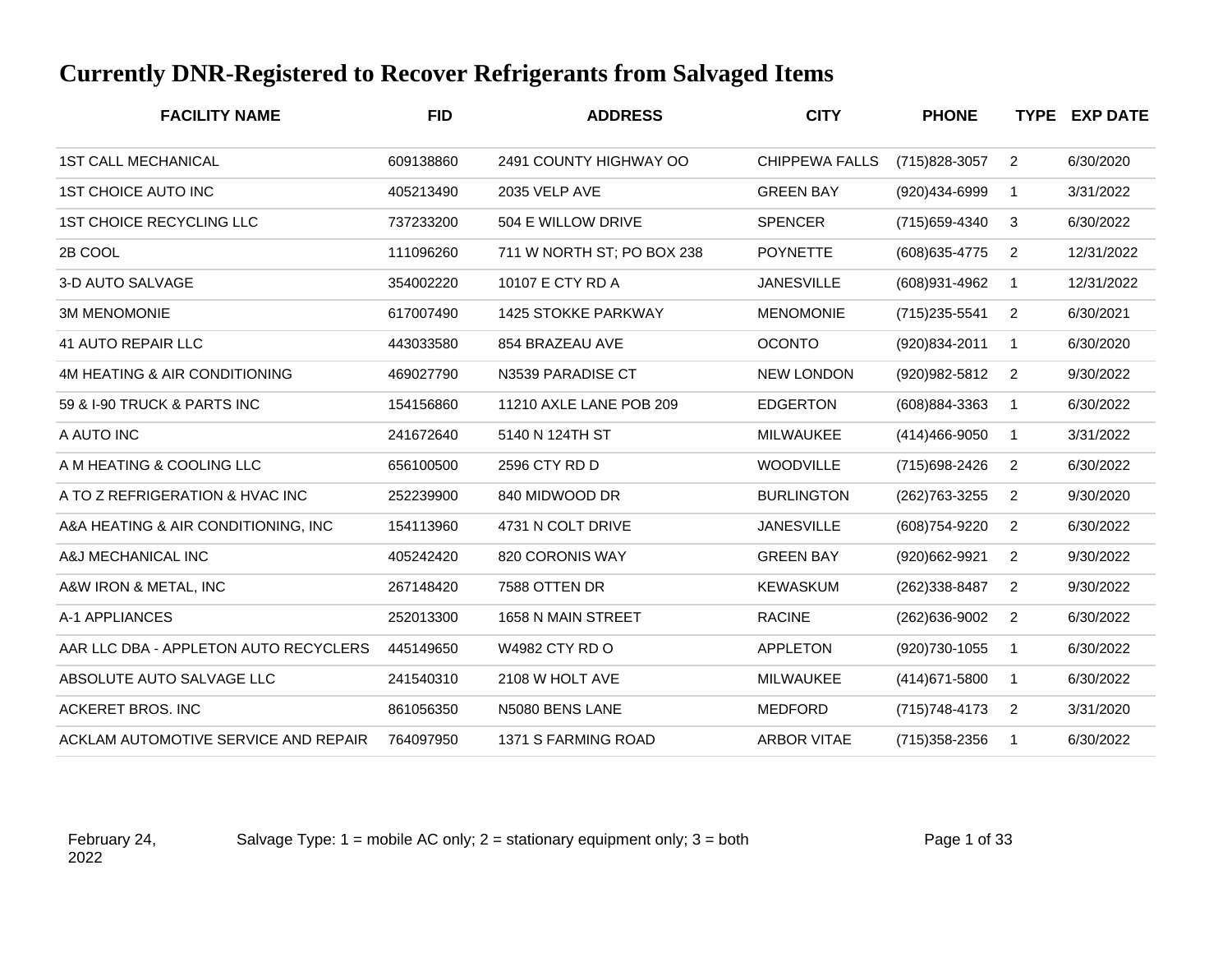| <b>FACILITY NAME</b>                                            | <b>FID</b> | <b>ADDRESS</b>              | <b>CITY</b>               | <b>PHONE</b>   |                | <b>TYPE EXP DATE</b> |
|-----------------------------------------------------------------|------------|-----------------------------|---------------------------|----------------|----------------|----------------------|
| ACTION HEATING & COOLING (DMJ SERVICES<br>LLC)                  | 341252010  | 1011 SOMERS STREET          | MILWAUKEE                 | (414) 291-5400 | $\overline{2}$ | 9/30/2020            |
| ADVANCE CARE HEATING & AIR<br><b>CONDITIONING</b>               | 632133810  | PO BOX 2846                 | <b>LA CROSSE</b>          | (608) 783-2268 | $\overline{2}$ | 9/30/2022            |
| ADVANCED AIR LLC                                                | 632134690  | N1389 WUENSCH ROAD          | <b>LA CROSSE</b>          | (608) 785-2665 | $\overline{2}$ | 9/30/2022            |
| ADVANCED COMFORT SYSTEMS INC                                    | 460201500  | 1130 MICHIGAN AVE           | <b>OOSTBURG</b>           | (920)564-2333  | $\overline{2}$ | 3/31/2020            |
| ADVANCED DISPOSAL SERVICES SOLID<br>WASTE MIDWEST LLC-HARTLAND  | 268146230  | 559 PROGRESS DR; PO BOX 168 | <b>HARTLAND</b>           | (262)367-6040  | 3              | 6/30/2021            |
| ADVANCED DISPOSAL SERVICES SOLID<br>WASTE MIDWEST, LLC-NEW HOLS | 408056330  | 2905 PAINE AVE              | SHEBOYGAN                 | (920)898-5498  | $\mathbf{1}$   | 12/31/2020           |
| ADVANTAGE AUTO PARTS                                            | 241941480  | 11840 W HAMPTON AVE         | <b>MILWAUKEE</b>          | (414) 463-4740 | $\mathbf{1}$   | 6/30/2022            |
| ADVANTAGE AUTO SALVAGE AND RECYCLING 642067250<br><b>INC</b>    |            | 1501 OLD AIRPORT RD         | <b>SPARTA</b>             | (608)269-0700  | 3              | 6/30/2020            |
| AFFORDABLE HEATING & A/C, INC                                   | 341100980  | 4630 S KINNICKINNIC AVE     | <b>CUDAHY</b>             | (414) 481-2727 | 2              | 9/30/2022            |
| AFTERLIFE RECYCLING                                             | 816122560  | 915 JOHN AVE                | <b>SUPERIOR</b>           | (218)940-9274  | 2              | 3/31/2022            |
| AIR CONTROL HVAC, INC                                           | 268342140  | W220 N7136 TOWNLINE RD      | <b>LANNON</b>             | (262) 251-9612 | $\overline{2}$ | 9/30/2022            |
| AIR QUALITY SPECIALISTS INC                                     | 405251990  | 4424B DICKINSON RD          | DE PERE                   | (920)469-7090  | 2              | 9/30/2021            |
| AKRIGHT AUTO WRECKING YARD INC                                  | 460147270  | 106 N BLUEBIRD LN           | SHEBOYGAN<br><b>FALLS</b> | (414) 467-4201 | $\mathbf{1}$   | 3/31/2022            |
| AL'S AUTO SALVAGE (BRUNGRABER<br><b>ENTERPRISES, LLC)</b>       | 415195220  | 1683 HIGH RD                | <b>BRUSSELS</b>           | (920) 825-7623 | $\overline{1}$ | 3/31/2022            |
| AL'S AUTO SALVAGE, INC                                          | 241560770  | 10942 S 124 ST              | <b>FRANKLIN</b>           | (414) 425-1890 | $\mathbf{1}$   | 12/31/2022           |
| ALDAG/HONOLD MECHANICAL, INC                                    | 460187750  | 3509 S BUSINESS DR          | <b>SHEBOYGAN</b>          | (920)458-5558  | $\overline{2}$ | 12/31/2022           |
| ALFA A/C RECLAIMING                                             | 405226690  | 820 NORTH CHESTNUT AVE      | <b>GREEN BAY</b>          | (920)615-1481  | $\overline{2}$ | 3/31/2022            |
| ALL 3 STRANDBERG'S AUTO, INC                                    | 649070730  | PO BOX 430, 615 POLK AVE    | <b>CENTURIA</b>           | (715) 646-2388 | $\mathbf{1}$   | 9/30/2022            |
| ALL AUTO ACRES INC                                              | 111068210  | W3862 HWY 16                | <b>RIO</b>                | (920)992-5362  | $\mathbf{1}$   | 3/31/2022            |
| ALL METALS RECYCLING LLC                                        | 113264030  | 1802 PARK ST                | <b>MADISON</b>            | (608) 255-0960 | 3              | 3/31/2022            |

Salvage Type:  $1 =$  mobile AC only;  $2 =$  stationary equipment only;  $3 =$  both Page 2 of 33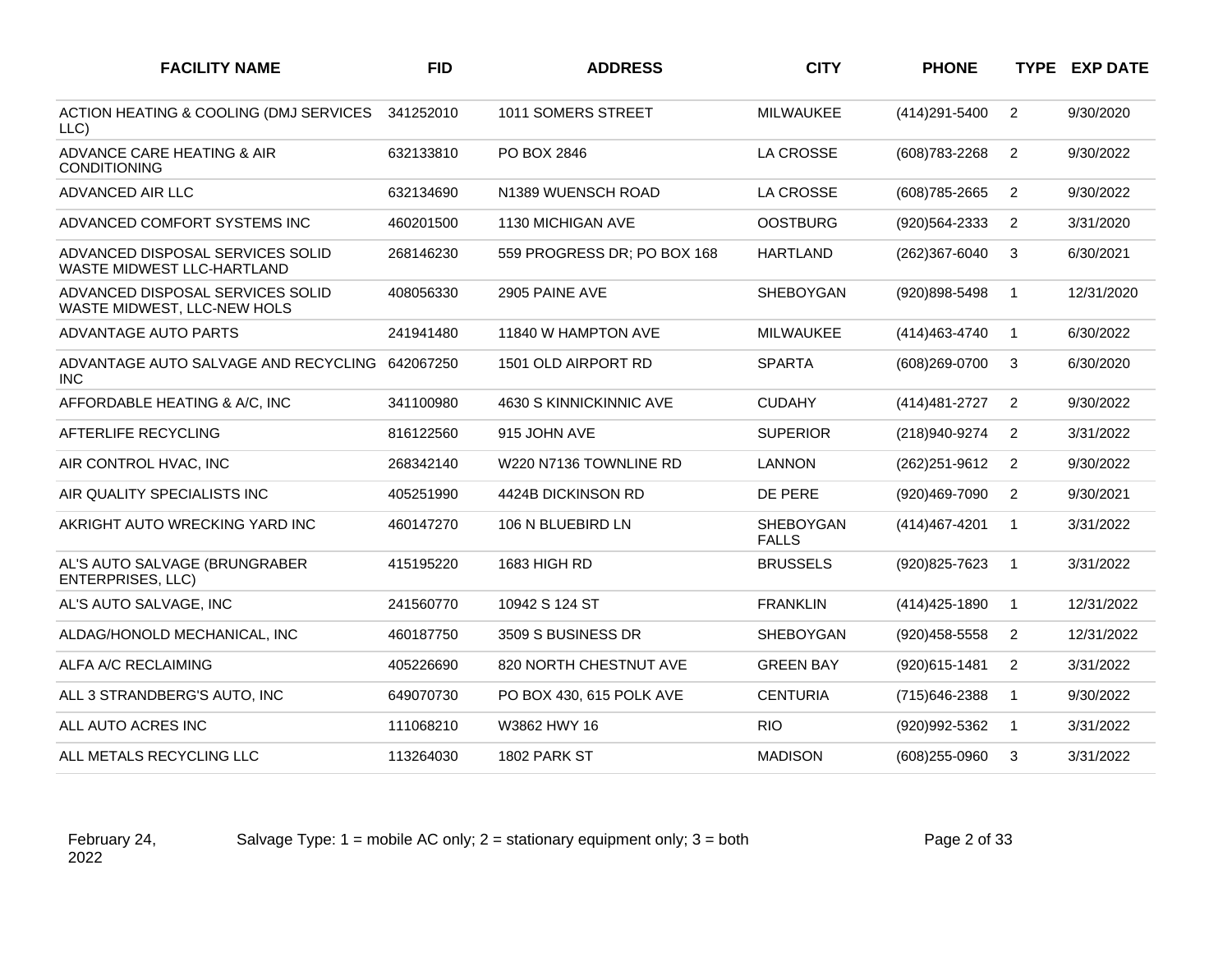| <b>FACILITY NAME</b>                  | <b>FID</b> | <b>ADDRESS</b>             | <b>CITY</b>       | <b>PHONE</b>     |                | <b>TYPE EXP DATE</b> |
|---------------------------------------|------------|----------------------------|-------------------|------------------|----------------|----------------------|
| ALPHA RECYCLING INC                   | 341233640  | 5510 S WHITNALL AVE        | <b>CUDAHY</b>     | (414) 483 - 8833 | $\overline{2}$ | 9/30/2022            |
| ALPHA-OMEGA CONSTRUCTION HVAC         | 265174470  | N8651 TOWN LINE RD         | <b>EAST TROY</b>  | (262) 642-5070   | $\overline{2}$ | 12/31/2020           |
| ALTER METAL RECYCLING - EAU CLAIRE    | 618008050  | 3532 WHITE AVE             | <b>EAU CLAIRE</b> | (715)832-3431    | 3              | 6/30/2022            |
| ALTER METAL RECYCLING - GREEN BAY     | 405187420  | 2175 BADGERLAND DR         | <b>GREEN BAY</b>  | (920)494-3451    | $\mathbf{1}$   | 12/31/2022           |
| ALTER METAL RECYCLING - JANESVILLE    | 154109780  | 1753 BELOIT AVE            | <b>JANESVILLE</b> | (608) 756-2555   | 3              | 12/31/2022           |
| ALTER METAL RECYCLING - LA CROSSE     | 632105980  | 2410 HAUSER ST             | LACROSSE          | (608) 783-8203   | 3              | 6/30/2022            |
| ALTER METAL RECYCLING - MADISON       | 113111460  | 4400 SYCAMORE AVE          | <b>MADISON</b>    | (608) 241-7191   | 3              | 12/31/2022           |
| ALTER METAL RECYCLING - MARINETTE     | 438025940  | N4399 HWY 180              | <b>MARINETTE</b>  | (715) 732-9253   | $\mathbf{1}$   | 12/31/2022           |
| ALTER METAL RECYCLING - MEDFORD       | 861010700  | 510 W ALLMAN ST            | <b>MEDFORD</b>    | (715) 748-4314   | 3              | 6/30/2022            |
| ALTER METAL RECYCLING - PORTAGE       | 111042910  | 300 E MULLETT ST           | <b>PORTAGE</b>    | (608) 742-2144   | $\overline{1}$ | 3/31/2022            |
| ALTER METAL RECYCLING - WAUPACA       | 469102920  | 1640 W BRUCE ST            | MILWAUKEE         | (715) 256-1326   | $\overline{1}$ | 6/30/2022            |
| ALTER METAL RECYCLING - WAUPUN        | 114104320  | 1640 W BRUCE ST            | MILWAUKEE         | (920)324-2977    | $\mathbf{1}$   | 9/30/2022            |
| ALTERNATIVE RECYCLING LLC             | 122061940  | 1750 INDUSTRIAL PARK RD    | LANCASTER         | (608) 723-2088   | 3              | 3/31/2022            |
| AMA INC                               | 405211070  | 710 LOMBARDI AVE           | <b>GREEN BAY</b>  | (920)494-5952    | $\overline{2}$ | 9/30/2020            |
| AMERICAN AUTO MADISON LLC             | 113385690  | 6302 MILWAUKEE ST          | <b>MADISON</b>    | (608) 285-9705   | $\overline{1}$ | 9/30/2022            |
| AMERICAN AUTO MADISON LLC - ARLINGTON | 111047420  | 1894 E WASHINGTON AVE      | <b>MADISON</b>    | (608) 224-1982   | $\mathbf{1}$   | 9/30/2021            |
| AMERICAN AUTO, IRON & METAL, INC      | 420113760  | W6811 COUNTY HWY OOO       | FOND DU LAC       | (920) 923-6602   | 3              | 9/30/2022            |
| AMERICAN AUTOMOTIVE LLC               | 113406370  | 4201 SYCAMORE AVE          | <b>MADISON</b>    | (608) 224-1982   | $\overline{2}$ | 12/31/2019           |
| AMERICAN IMPLEMENT INC                | 420052490  | W6811 CTY OOO              | FOND DU LAC       | (920)922-9966    | $\mathbf{1}$   | 6/30/2022            |
| AMERY AUTO SALVAGE (S&R LTD)          | 649077000  | 1328 100TH ST              | AMERY             | (715) 268-8322   | 3              | 12/31/2020           |
| AMUNDSON'S APPLIANCE INC              | 603098650  | 102 N MAIN ST              | RICE LAKE         | (715) 234-8904   | $\overline{2}$ | 3/31/2023            |
| ANDRY RASMUSSEN & SONS INC            | 999273770  | PO BOX 66; 42940 US HWY 63 | CABLE             | (715) 798-3355   | $\overline{2}$ | 6/30/2022            |

Salvage Type:  $1 =$  mobile AC only;  $2 =$  stationary equipment only;  $3 =$  both Page 3 of 33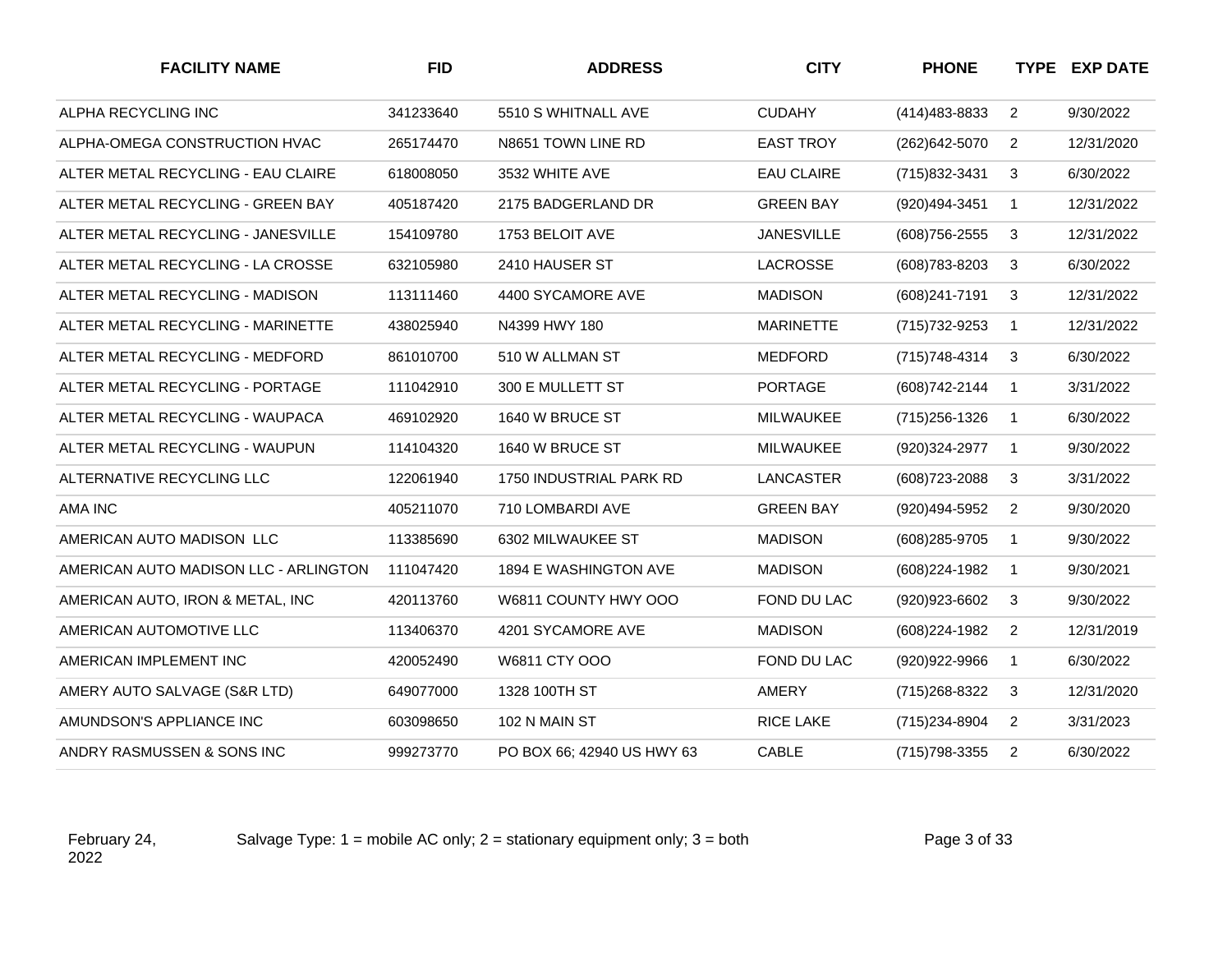| <b>FACILITY NAME</b>                                         | <b>FID</b> | <b>ADDRESS</b>               | <b>CITY</b>       | <b>PHONE</b>      |                | <b>TYPE EXP DATE</b> |
|--------------------------------------------------------------|------------|------------------------------|-------------------|-------------------|----------------|----------------------|
| ANDY'S AUTOMOTIVE & TOWING INC (ANDY'S<br><b>AUTO ACRES)</b> | 114123020  | 301 S 3RD ST                 | <b>WATERTOWN</b>  | (920) 253-9792    | $\mathbf{1}$   | 6/30/2022            |
| APPLIANCE ALTERNATIVE LLC                                    | 609144580  | 23393 192ND AVENUE           | <b>CORNELL</b>    | (715) 271-5820    | $\overline{2}$ | 6/30/2022            |
| APPLIANCE AND MACHINE DISPOSAL LLC                           | 436032080  | 1420 N 4TH ST                | <b>MANITOWOC</b>  | (920) 682-7080    | 3              | 3/31/2022            |
| APPLIANCE PICK-UP SERVICE                                    | 252257500  | 1535 DOUGLAS AVE             | <b>RACINE</b>     | (262)634-6590     | $\overline{2}$ | 9/30/2022            |
| APPLIANCE WORKS INC                                          | 154146740  | 33 W MAIN ST                 | <b>EVANSVILLE</b> | (608) 882-4156    | $\overline{2}$ | 6/30/2022            |
| ARCA RECYCLING INC                                           | 341321530  | 175 JACKSON AVE N SUITE 102  | <b>HOPKINS</b>    | (763) 688-1474    | 2              | 3/31/2021            |
| ARCTIC AIR COOLING & HEATING                                 | 128127670  | PO BOX 86                    | <b>SULLIVAN</b>   | (262) 719-8875    | $\overline{2}$ | 12/31/2020           |
| <b>ARROW AUTO INC</b>                                        | 405141770  | 1354 VELP AVE                | <b>GREEN BAY</b>  | (920)494-8383     | $\mathbf{1}$   | 9/30/2022            |
| AS-NEW RESALE LLC                                            | 241777470  | 5825 W NATIONAL AVE          | <b>WEST ALLIS</b> | (414) 476-6922    | $\overline{2}$ | 12/31/2022           |
| ASYLUM SCRAP SERVICES INC                                    | 772004640  | 2304 S GALVIN AVE PO BOX 614 | <b>MARSHFIELD</b> | (715) 389-1915    | 3              | 12/31/2022           |
| ATLAS ICE MACHINES LLC                                       | 154147180  | 104 N JANESVILLE ST          | <b>MILTON</b>     | $(608)868 - 4010$ | 2              | 6/30/2020            |
| AUGUST WINTER & SONS                                         | 445129410  | 2323 N ROEMER RD             | <b>APPLETON</b>   | (920) 739-8881    | $\overline{2}$ | 6/30/2022            |
| AURORA BAYCARE MEDICAL CENTER                                | 405066090  | 2845 GREENBRIER ROAD         | <b>GREEN BAY</b>  | (920)288-4024     | $\overline{2}$ | 9/30/2021            |
| <b>AURORA HEALTH CARE</b>                                    | 341196790  | 2900 W OKLAHOMA AVE          | <b>MILWAUKEE</b>  | (414) 649-7765    | 2              | 6/30/2020            |
| <b>AURORA HEALTH CARE</b>                                    | 729036550  | 36500 AURORA DRIVE           | <b>SUMMIT</b>     | $(262)434 - 1111$ | $\overline{2}$ | 9/30/2019            |
| AURORA HEALTH CARE - GRAFTON                                 | 246159320  | 975 PORT WASHINGTON ROAD     | <b>GRAFTON</b>    | (262)329-1300     | 2              | 9/30/2022            |
| AURORA HEALTH CARE - HARTFORD                                | 267065150  | 1032 E SUMNER ST             | <b>HARTFORD</b>   | (262) 670-7548    | $\overline{2}$ | 9/30/2022            |
| AURORA HEALTH CENTER                                         | 436040330  | 5300 MEMORIAL DRIVE          | <b>TWO RIVERS</b> | (920) 793-7392    | $\overline{2}$ | 6/30/2022            |
| AURORA MEDICAL CENTER OSHKOSH                                | 471000200  | <b>855 N WESTHAVEN DRIVE</b> | <b>OSHKOSH</b>    | (920) 456-7765    | $\overline{2}$ | 3/31/2022            |
| AUTO & SCRAP RECYCLERS INC                                   | 241529970  | 3446 WITZEL AVE              | <b>OSHKOSH</b>    | (920) 231-8187    | 3              | 6/30/2022            |
| AUTO & SCRAP RECYCLERS INC, NORTH<br><b>FACILITY</b>         | 241739300  | 3446 WITZEL AVE              | <b>OSHKOSH</b>    | $(414)354 - 8300$ | $\mathbf{1}$   | 12/31/2022           |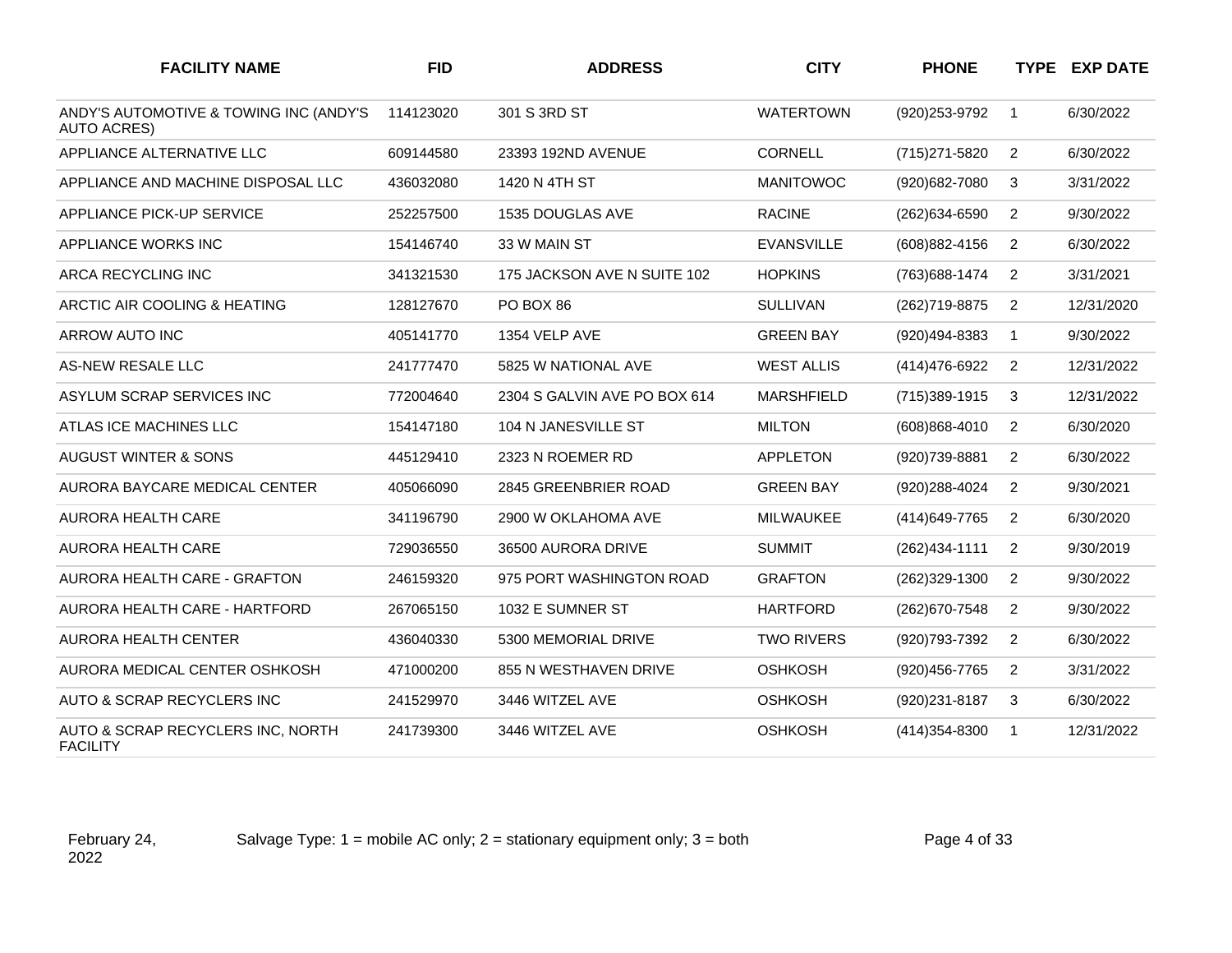| <b>FACILITY NAME</b>                       | <b>FID</b> | <b>ADDRESS</b>               | <b>CITY</b>                       | <b>PHONE</b>      |                | <b>TYPE EXP DATE</b> |
|--------------------------------------------|------------|------------------------------|-----------------------------------|-------------------|----------------|----------------------|
| AUTO & TRUCK SALVAGE & PARTS               | 128050120  | W1459 HWY 18                 | <b>SULLIVAN</b>                   | (262) 593-8667    | 3              | 12/31/2020           |
| AUTO HAUS ON VELP INC (SALVAGE LOT)        | 405207990  | 1280 VELP AVE                | <b>GREEN BAY</b>                  | (920)499-7872     | $\overline{1}$ | 3/31/2022            |
| AUTO PARTS & RECYCLING                     | 246128520  | <b>W4726 HWY A</b>           | <b>FREDONIA</b>                   | (262) 692-2447    | $\mathbf{1}$   | 3/31/2022            |
| AUTO TRUCK & INDUSTRIAL PARTS              | 318000650  | 2153 S HASTINGS WAY          | <b>ALTOONA</b>                    | (715) 834-7278    | $\mathbf{1}$   | 6/30/2022            |
| <b>AUTO WORKS INC</b>                      | 113361820  | 3715 S DUTCH MILL RD         | <b>MADISON</b>                    | (608) 222-3119    | $\mathbf{1}$   | 3/31/2023            |
| <b>AUTOMOTIVE ASSOCIATES</b>               | 350001740  | 10315 AKRON AVE              | <b>ALMOND</b>                     | (920)622-3918     | 3              | 6/30/2022            |
| AUTOMOTIVE TECHNOLOGY & CYCLE              | 405223280  | P.O. BOX 2204                | <b>GREEN BAY</b>                  | (920)609-4870     | $\mathbf{1}$   | 6/30/2022            |
| AVS ALL IN ONE                             | 445204650  | N7511 COUNTY ROAD U          | <b>ONEIDA</b>                     | (920)370-6816     | 2              | 12/31/2022           |
| AWESOME AUTO SALES AND TOWING LLC          | 606018050  | E9338 150TH AVE              | <b>MONDOVI</b>                    | (715) 828-1403    | $\mathbf{1}$   | 12/31/2021           |
| <b>B &amp; B METALS PROCESSING CO INC</b>  | 436011950  | 14520 PIONEER RD             | <b>NEWTON</b>                     | (920)693-8261     | 3              | 9/30/2022            |
| <b>B AND P SHEET METAL</b>                 | 268391420  | <b>651 NORTH AVENUE</b>      | <b>HARTLAND</b>                   | (262)367-4331     | $\overline{2}$ | 9/30/2020            |
| <b>B&amp;M AUTO SALES &amp; PARTS, INC</b> | 268361060  | W227 S2698 RACINE AVE        | <b>WAUKESHA</b>                   | (262) 542-2255    | $\mathbf{1}$   | 9/30/2022            |
| <b>B&amp;P MECHANICAL, INC</b>             | 445117420  | 3200 W HIGHVIEW DR           | <b>APPLETON</b>                   | (920) 733-3303    | $\overline{2}$ | 6/30/2021            |
| BADGER MOTORS AUTO SALVAGE INC             | 750090660  | 11701 HWY 54 E               | <b>WISCONSIN</b><br><b>RAPIDS</b> | (715)341-4394     | $\mathbf{1}$   | 9/30/2022            |
| BARRON COUNTY WASTE-TO-ENERGY              | 603049040  | 585 10 1/2 AVE               | <b>ALMENA</b>                     | (715) 637-6891    | 2              | 6/30/2022            |
| BARRON PLUMBING & HEATING (ALLEN INC)      | 603116250  | 329 W DIVISION AVE           | <b>BARRON</b>                     | (715) 537-3448    | $\overline{2}$ | 3/31/2022            |
| <b>BASSETT, INC</b>                        | 445151960  | 1215 HYLAND AVE, PO BOX 7000 | <b>KAUKAUNA</b>                   | $(800)236 - 2500$ | 2              | 12/31/2022           |
| <b>BATH RECYCLING</b>                      | 267146110  | 1408A W WASHINGTON ST        | <b>WEST BEND</b>                  | (262) 353-2499    | 3              | 3/31/2022            |
| <b>BAUERS GAS &amp; APPLIANCE INC</b>      | 647022750  | 110 W MAIN ST                | <b>DURAND</b>                     | (715) 672-8788    | 2              | 6/30/2020            |
| <b>BAXTER'S CLASSIC CARS LLC</b>           | 807003560  | 3708 SHRIDER RD              | SHELL LAKE                        | (715) 468-4451    | $\mathbf{1}$   | 3/31/2022            |
| BAY AUTO PARTS & SALVAGE CO, INC           | 405141660  | 1750 VELP AVE                | <b>GREEN BAY</b>                  | (920)494-8100     | $\mathbf{1}$   | 9/30/2022            |
| BAY BEACH RECYCLING INC                    | 405238240  | 1826 N IRWIN AVE             | <b>GREEN BAY</b>                  | (920)371-1593     | $\overline{2}$ | 9/30/2022            |

Salvage Type:  $1 =$  mobile AC only;  $2 =$  stationary equipment only;  $3 =$  both Page 5 of 33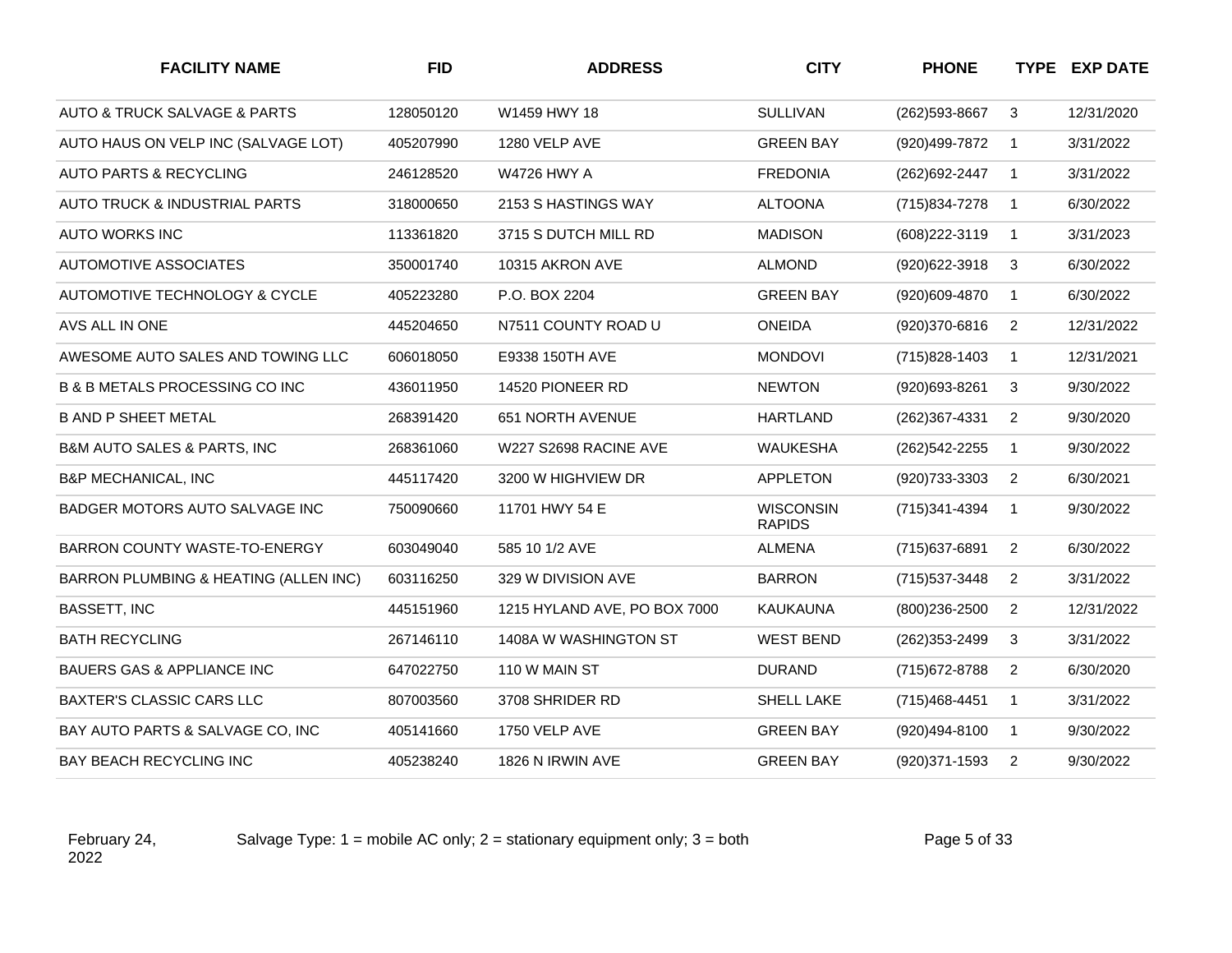| <b>FACILITY NAME</b>                                                | <b>FID</b> | <b>ADDRESS</b>              | <b>CITY</b>       | <b>PHONE</b>      |                | <b>TYPE EXP DATE</b> |
|---------------------------------------------------------------------|------------|-----------------------------|-------------------|-------------------|----------------|----------------------|
| BEATON INC, DBA MUCHOW & SOUTH<br><b>CENTRAL HEAT &amp; COOL</b>    | 157109260  | 620 SOUTH ALBERT AVE        | <b>REEDSBURG</b>  | $(608)524 - 6009$ | $\overline{2}$ | 12/31/2022           |
| <b>BECK'S WRECKING YARD</b>                                         | 301000370  | 1342 HWY C                  | ARKDALE           | (608)474-0369     | $\mathbf 1$    | 3/31/2022            |
| BEE LINE AUTO                                                       | 737091740  | W8737 HWY 47                | <b>ANTIGO</b>     | (715) 623-5085    | 3              | 6/30/2022            |
| BEHR GREEN COUNTY LLC                                               | 123029390  | N2193 CLARNO RD             | <b>MONROE</b>     | (608)325-2410     | 3              | 3/31/2022            |
| <b>BELONGER CORPORATION INC</b>                                     | 267137310  | 2334 STONEBRIDGE CIRCLE, #D | <b>WEST BEND</b>  | (262)334-9111     | $\overline{2}$ | 3/31/2022            |
| <b>BENCOR-CEDAR COMMUNITY</b>                                       | 267103980  | 113 CEDAR RIDGE DR          | <b>WEST BEND</b>  | (262)338-2817     | $\overline{2}$ | 6/30/2021            |
| BENEDICT REFRIGERATION D/B/A BENEDICT<br><b>SALES &amp; SERVICE</b> | 632129630  | 1003 HARLEM ST              | <b>ALTOONA</b>    | $(608)781 - 6614$ | 2              | 12/31/2022           |
| BENEDICT REFRIGERATION SERVICE, INC                                 | 618100230  | 1003 HARLEM ST              | <b>ALTOONA</b>    | (715) 834-3191    | $\overline{2}$ | 3/31/2022            |
| <b>BENNISH SCRAP &amp; TRANSPORT LLC</b>                            | 735045190  | W6116 LONE PINE RD          | <b>MERRILL</b>    | $(715)921 - 2508$ | $\mathbf{1}$   | 3/31/2022            |
| <b>BERANEK ELECTRIC</b>                                             | 603100630  | <b>1830 S MAIN ST</b>       | <b>RICE LAKE</b>  | (715) 234-2284    | $\overline{2}$ | 6/30/2020            |
| BERGEMAN PLUMBING & HEATING INC                                     | 998048920  | 14438 S SNOWBERRY LANE      | <b>GORDON</b>     | (715) 376-2278    | 2              | 6/30/2022            |
| <b>BERGMANN APPLIANCE &amp; TV</b>                                  | 267204190  | PO BOX 337                  | <b>SLINGER</b>    | (262) 644-5121    | $\overline{2}$ | 12/31/2020           |
| BERNIERS TOWING AND RECOVERY LLC                                    | 154166760  | 1964 PORTER AVE             | <b>BELOIT</b>     | (608)312-2174     | $\mathbf{1}$   | 6/30/2022            |
| BEST HEATING & AC INC                                               | 268464790  | 3218 N 126 ST               | <b>BROOKFIELD</b> | (262) 783-5050    | $\overline{2}$ | 12/31/2022           |
| <b>BIG K RECYCLING</b>                                              | 445202560  | N4270 COUNTY RD E           | <b>FREEDOM</b>    | (920) 574-6374    | $\overline{2}$ | 12/31/2022           |
| <b>BILL SUKOWATY EXCAVATING</b>                                     | 460196110  | 2982 WOODBINE DR            | <b>SHEBOYGAN</b>  | (920) 457-1372    | 3              | 3/31/2022            |
| <b>BILLS TOWING &amp; AUTO REPAIR</b>                               | 111094940  | W9179 OLD HIGHWAY 60        | <b>LODI</b>       | (608) 592-7364    | $\mathbf{1}$   | 6/30/2022            |
| <b>BIRA SALVAGE &amp; DISPOSAL</b>                                  | 268471390  | W275 N9345 LAKE FIVE RD     | <b>HARTLAND</b>   | (262) 781-1138    | $\mathbf{1}$   | 12/31/2022           |
| BLAINE'S AUTO & TRUCK PARTS, LLC                                    | 267133790  | 300 STORCK ST, PO BOX 205   | <b>SLINGER</b>    | (262)644-8808     | $\mathbf{1}$   | 9/30/2022            |
| <b>BLAU PLUMBING</b>                                                | 999309410  | 12221 W FAIRVIEW AVE        | <b>MILWAUKEE</b>  | (414) 881-8501    | 2              | 6/30/2022            |
| BMC HEATING & COOLING LLC                                           | 268675330  | N10 W28578 NORTHVIEW RD     | <b>WAUKESHA</b>   | (262)370-9424     | $\overline{2}$ | 3/31/2022            |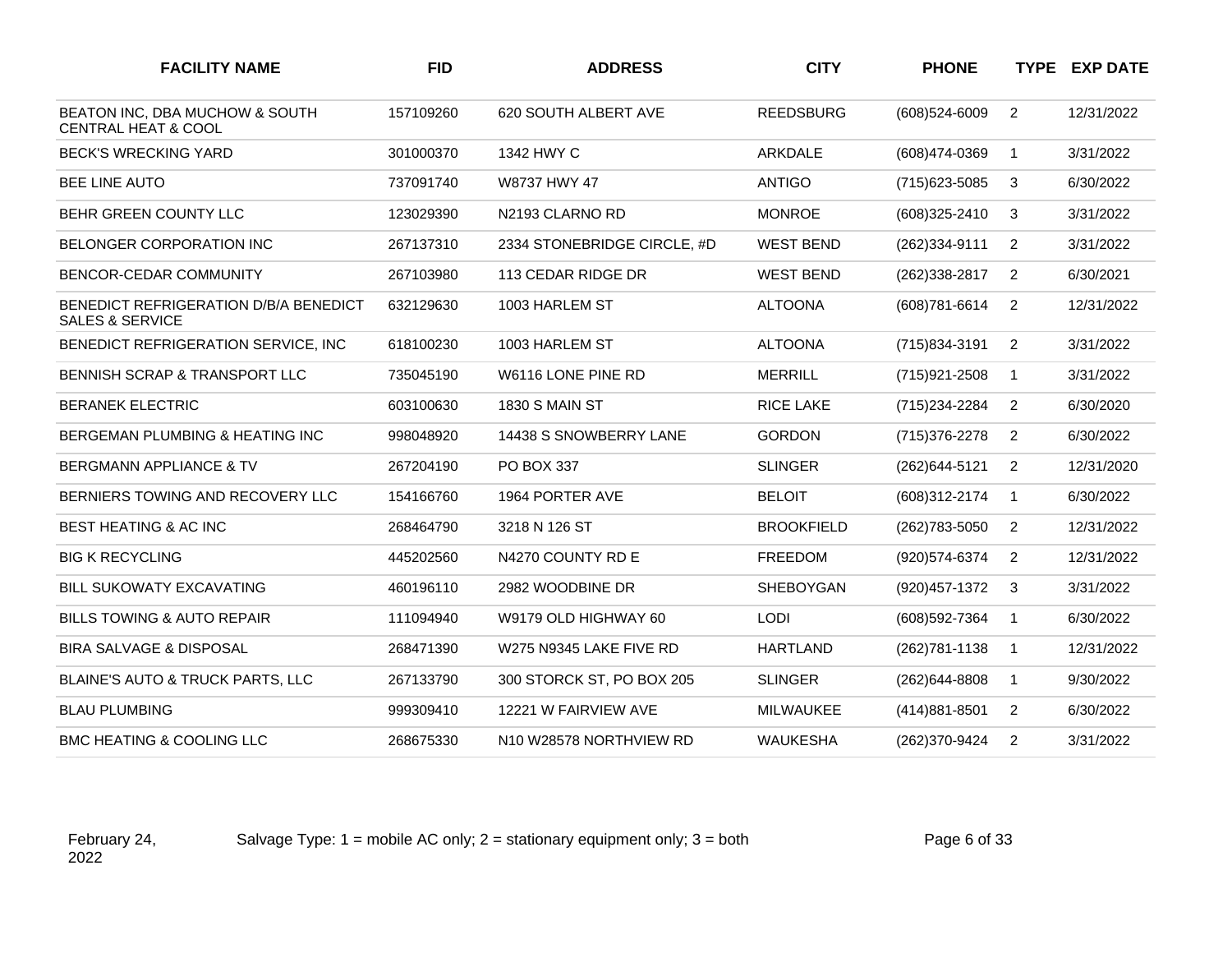| <b>FACILITY NAME</b>                                             | <b>FID</b> | <b>ADDRESS</b>               | <b>CITY</b>                        | <b>PHONE</b>      |                | <b>TYPE EXP DATE</b> |
|------------------------------------------------------------------|------------|------------------------------|------------------------------------|-------------------|----------------|----------------------|
| <b>BOB'S AUTO SALVAGE</b>                                        | 603094800  | 1998 25TH ST                 | <b>RICE LAKE</b>                   | (715) 234-3120    | $\mathbf{1}$   | 12/31/2022           |
| <b>BOLDT CONTRACTORS INC</b>                                     | 268587550  | 639 BAXTER DR                | <b>MUKWONAGO</b>                   | (262)363-8466     | 2              | 9/30/2020            |
| BRAND BUGGY LLC DBA GENESIS RECYCLING 656082570<br><b>CENTER</b> |            | 1920 HWY 35 N                | <b>SOMERSET</b>                    | (715) 247-5136    | $\mathbf{1}$   | 6/30/2022            |
| <b>BRAUNER'S GARAGE INC</b>                                      | 627055770  | N 7630 COUNTY ROAD E         | <b>BLACK RIVER</b><br><b>FALLS</b> | (715) 284-4879    | $\mathbf{1}$   | 3/31/2022            |
| BREDAN MECHANICAL SYSTEMS, INC.                                  | 268657950  | 525 PROGRESS AVENUE, SUITE G | <b>WAUKESHA</b>                    | (262)521-9919     | $\overline{2}$ | 6/30/2022            |
| BREWER HEATING INC                                               | 420145330  | N8804 N DOUGLAS STREET       | <b>RIPON</b>                       | (920)748-6494     | 2              | 9/30/2022            |
| <b>BRIAN J MARX</b>                                              | 861059650  | W2836 TROUT AVE              | <b>RIB LAKE</b>                    | (715) 470-1099    | $\mathbf{1}$   | 12/31/2020           |
| <b>BUCK HEATING PLUS</b>                                         | 267181420  | 4041 MARY LANE               | <b>CEDARBURG</b>                   | (262) 376-1103    | 2              | 6/30/2020            |
| BUTTERS-FETTING CO INC                                           | 241386310  | 1669 SOUTH 1ST STREET        | <b>MILWAUKEE</b>                   | (414) 645-1535    | $\overline{2}$ | 3/31/2022            |
| C L CHASE USED AUTO & TRUCK PARTS                                | 729062730  | W10416 CO RD C               | <b>CAMP DOUGLAS</b>                | (608) 427-6734    | $\mathbf{1}$   | 12/31/2022           |
| C W O AUTO & SCRAP REMOVAL, LLC                                  | 802016160  | 2805 HOLMES RD               | <b>ASHLAND</b>                     | (715) 682-0249    | $\mathbf{1}$   | 6/30/2022            |
| <b>C&amp;W AUTO INC</b>                                          | 415195110  | 5505 JORNS LA                | <b>STURGEON BAY</b>                | (920) 743-3385    | $\mathbf{1}$   | 12/31/2022           |
| CAN CRUSHER RECYCLING                                            | 443024560  | 300 PIONEER DR               | <b>OCONTO FALLS</b>                | (920)846-4245     | 2              | 6/30/2020            |
| CAPITOL MECHANICAL, INC                                          | 113265900  | PO BOX 670                   | <b>SUN PRAIRIE</b>                 | (608)241-9342     | $\overline{2}$ | 12/31/2021           |
| CARDINAL HEATING & AIR CONDITIONING INC                          | 113232680  | 3361 BROOKS DR               | <b>SUN PRAIRIE</b>                 | (608) 837-9367    | 2              | 12/31/2022           |
| <b>CARLSON REFRIGERATION</b>                                     | 816033570  | 602 OGDEN AVE                | <b>SUPERIOR</b>                    | $(715)395 - 5513$ | 2              | 3/31/2022            |
| CARY HEATING & AIR CONDITIONING CO INC                           | 632117860  | 808 COPELAND AVE             | LA CROSSE                          | (608) 782-0977    | 2              | 6/30/2022            |
| CASH 4 CARS LLC                                                  | 431017950  | 1292 SAN JOSE PL             | <b>GREEN BAY</b>                   | (920) 712-4617    | $\mathbf{1}$   | 6/30/2022            |
| CEDAR FALLS HEATING & A/C INC                                    | 617000890  | E5590 708TH AVENUE           | <b>MENOMONIE</b>                   | (715) 235-7166    | 2              | 6/30/2022            |
| CENTRAL TEMPERATURE EQUIPMENT<br>SERVICE, INC                    | 471119440  | 1054 AMERICAN DR             | <b>NEENAH</b>                      | (920) 731-5071    | $\overline{2}$ | 12/31/2022           |
| <b>CENTRAL WISCONSIN CENTER</b>                                  | 113228720  | 317 KNUTSON DR               | <b>MADISON</b>                     | (608)301-1930     | 2              | 6/30/2020            |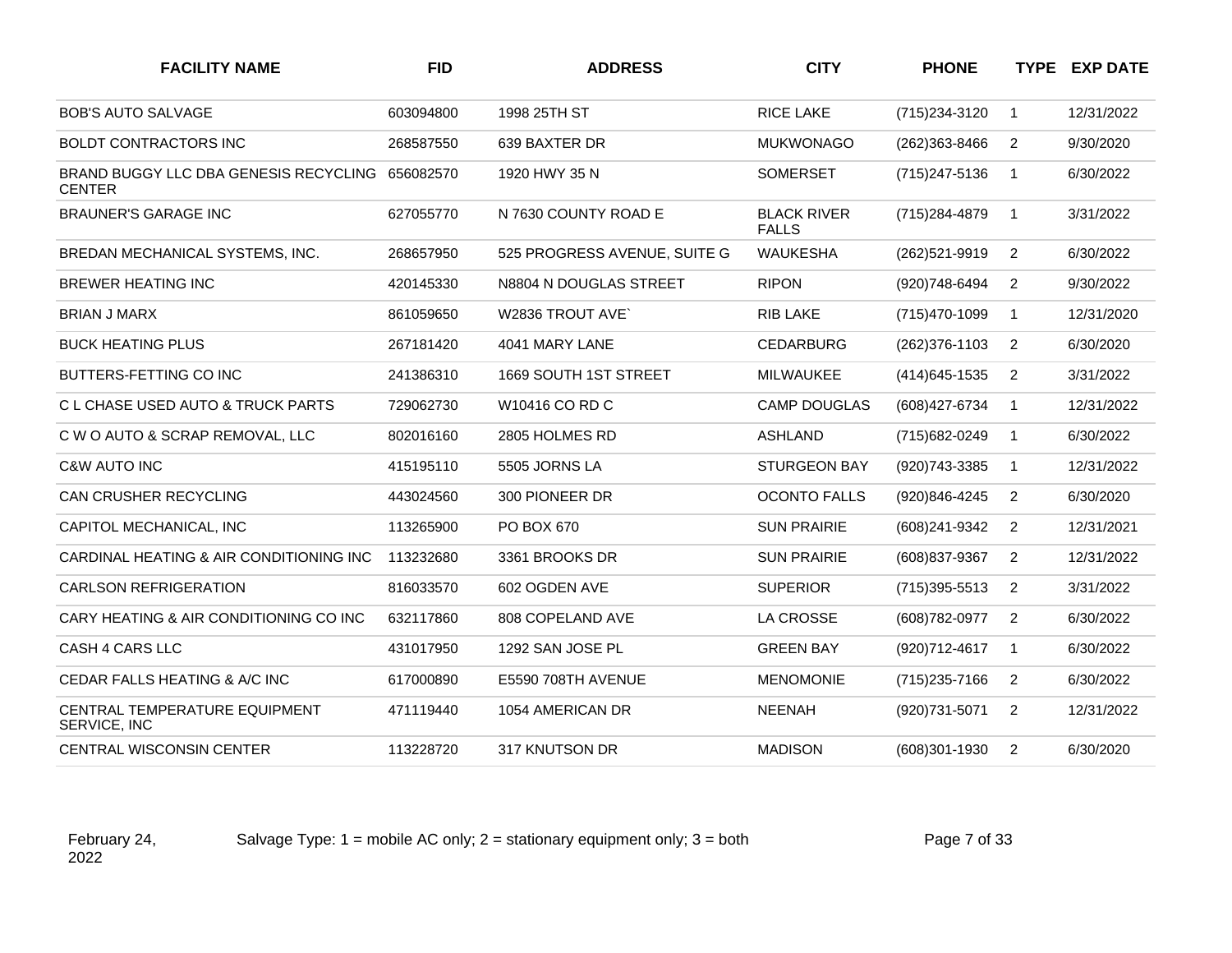| <b>FACILITY NAME</b>                                            | <b>FID</b> | <b>ADDRESS</b>                                      | <b>CITY</b>        | <b>PHONE</b>      |                | <b>TYPE EXP DATE</b> |
|-----------------------------------------------------------------|------------|-----------------------------------------------------|--------------------|-------------------|----------------|----------------------|
| <b>CENTRAL WISCONSIN REAL ESTATE</b><br><b>IMPROVEMENTS LLC</b> | 114122800  | N11496 COUNTY ROAD M                                | <b>WAUPUN</b>      | (920)948-0270     | 3              | 12/31/2022           |
| <b>CERTIFIED INC</b>                                            | 618018610  | 350 SUNDAY DRIVE                                    | <b>ALTOONA</b>     | (715)834-5409     | $\overline{2}$ | 9/30/2022            |
| CHANDLER SAWMILL AND JUNKYARD                                   | 122046320  | 670 N COURT ST                                      | <b>PLATTEVILLE</b> | (608)348-6014     | $\mathbf 1$    | 12/31/2022           |
| CHI-WAUKEE RECYCLING LLC                                        | 230050810  | 549 11 ST                                           | <b>KENOSHA</b>     | (262)220-9168     | 2              | 6/30/2022            |
| CHILTON AUTO WRECKING INC                                       | 408056770  | W <sub>1062</sub> CO RD KK                          | <b>KAUKAUNA</b>    | (920)849-2192     | $\mathbf{1}$   | 12/31/2022           |
| <b>CHOCTAW DEFENSE SERVICES</b>                                 | 642083640  | 2108 S 8TH AVE                                      | FORT MCCOY         | (608)388-3679     | 2              | 12/31/2022           |
| <b>CHUCK'S SHERIDAN AUTO</b>                                    | 252182370  | 3037 CAPITOL AVE                                    | <b>RACINE</b>      | (262) 637-6551    | $\mathbf{1}$   | 9/30/2022            |
| CIMCO RECYCLING MILWAUKEE INC                                   | 341274780  | 2929 S CHASE AVE                                    | <b>MILWAUKEE</b>   | (414) 671-5777    | $\overline{2}$ | 6/30/2022            |
| CINDY'S CLASSIC AUTO PARTS                                      | 313003790  | 300 HWY 12 & 18                                     | <b>CAMBRIDGE</b>   | (608) 423-4307    | $\mathbf{1}$   | 6/30/2022            |
| CITY OF MADISON ENGINEERING                                     | 113390750  | 1600 EMIL STREET                                    | <b>MADISON</b>     | (608) 598-0068    | 2              | 6/30/2022            |
| CLARK ELECTRIC APPLIANCE & SATELLITE INC 610080900              |            | P.O. BOX 220; 1209 W DALL-BERG RD GREENWOOD         |                    | (715) 267-6544    | 2              | 9/30/2022            |
| <b>CLARK RECYCLING</b>                                          | 610077490  | S2744 EAGLE ROAD                                    | <b>MARSHFIELD</b>  | (715) 743-4668    | $\mathbf{1}$   | 6/30/2019            |
| CLARK'S AUTO, SALVAGE AND RECYCLING LLC 642069230               |            | 28690 HWY 21 E                                      | <b>TOMAH</b>       | (608) 372-6721    | $\mathbf{1}$   | 3/31/2020            |
| <b>CLEMENT J ZABLOCKI VA MEDICAL CENTER</b>                     | 341041470  | 5000 W NATIONAL AVE - MAIL CODE MILWAUKEE<br>$\sim$ |                    | $(414)384 - 2000$ | $\overline{2}$ | 6/30/2022            |
| CLEVELAND AUTO SALES & SALVAGE                                  | 436101600  | 1486 NORTH AVE                                      | <b>CLEVELAND</b>   | (920)693-8115     | $\overline{1}$ | 9/30/2022            |
| CLOUD RECYCLING LLC - MILWAUKEE                                 | 241044540  | 12029 EVERGREEN ST NW                               | <b>COON RAPIDS</b> | (651)500-3077     | $\overline{2}$ | 3/31/2020            |
| CLOUD RECYCLING LLC - WEST ALLIS                                | 341262350  | 5325 WEST ROGERS STREET                             | <b>WEST ALLIS</b>  | (414) 614-3669    | $\overline{2}$ | 3/31/2022            |
| <b>COCROFT AUTO</b>                                             | 265138280  | 6988 BUCKBY RD                                      | <b>LAKE GENEVA</b> | (262) 248-2833    | $\mathbf 1$    | 3/31/2022            |
| COERPERS GERALD RECYCLING                                       | 369000940  | E884 LARSON RD                                      | <b>WAUPACA</b>     | (715) 258-9190    | $\mathbf{1}$   | 12/31/2022           |
| <b>COLLINS &amp; HYING, LLC</b>                                 | 999272780  | 221 CTY YZ, PO BOX 209                              | <b>DODGEVILLE</b>  | (608) 935-3523    | $\overline{2}$ | 3/31/2022            |
| COLUMBIA ST MARY'S INC                                          | 241450440  | 2323 NORTH LAKE DR                                  | <b>MILWAUKEE</b>   | (414) 291-1722    | 2              | 3/31/2020            |
| <b>COMFORT CONTROL SYSTEMS</b>                                  | 405220420  | 1550 MID VALLEY DR                                  | DE PERE            | (920)336-7112     | $\overline{2}$ | 6/30/2021            |

Salvage Type:  $1 =$  mobile AC only;  $2 =$  stationary equipment only;  $3 =$  both Page 8 of 33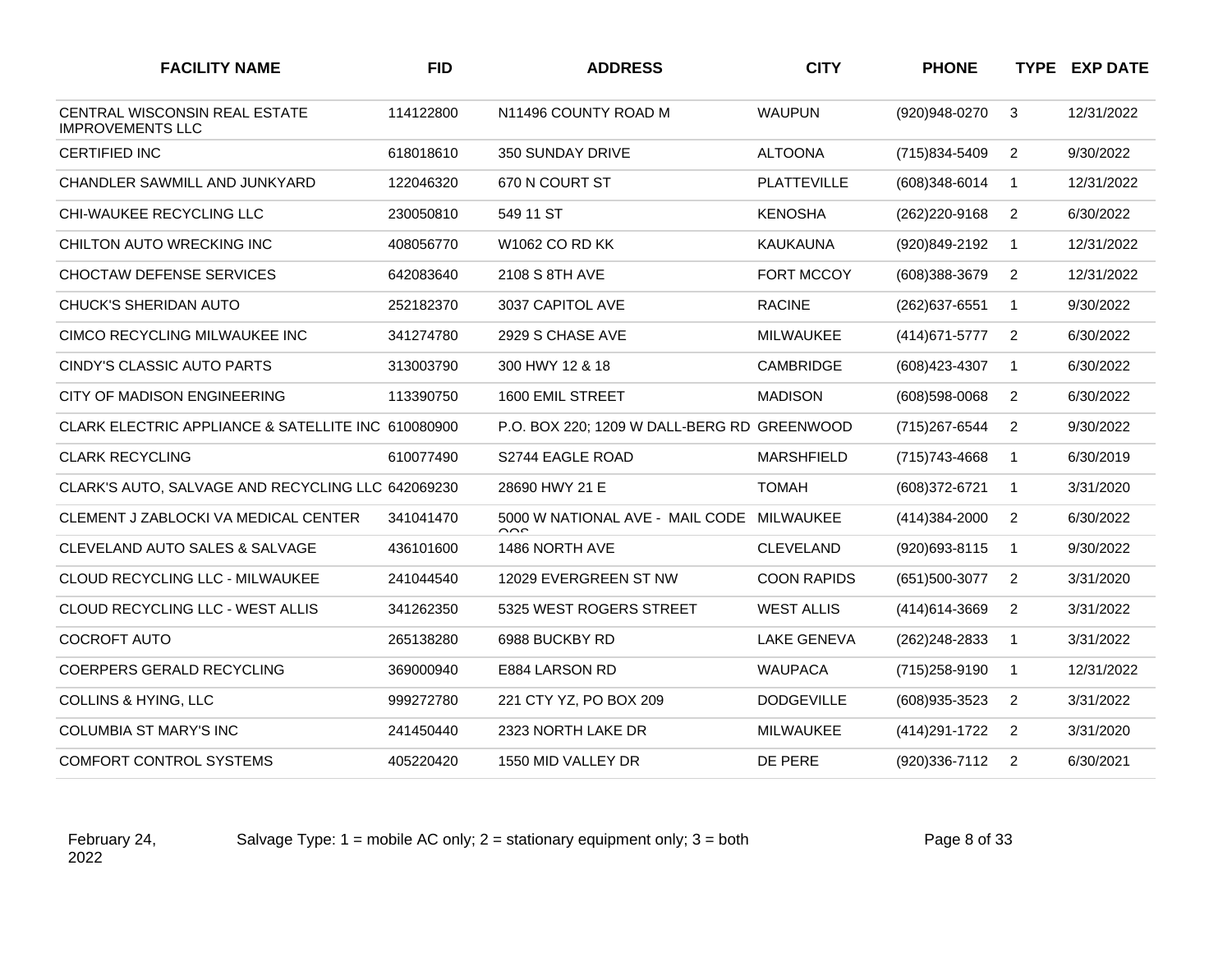| <b>FACILITY NAME</b>                                                   | <b>FID</b> | <b>ADDRESS</b>            | <b>CITY</b>                       | <b>PHONE</b>   |                | <b>TYPE EXP DATE</b> |
|------------------------------------------------------------------------|------------|---------------------------|-----------------------------------|----------------|----------------|----------------------|
| <b>COMFORT GALLERY LLC</b>                                             | 737235840  | 238365 STEEL LANE         | WAUSAU                            | (715)845-4328  | $\overline{2}$ | 6/30/2022            |
| COMMERCIAL AIR - DIV OF THE WALDINGER<br><b>CORP</b>                   | 113431230  | 2401 ADVANCE RD           | <b>MADISON</b>                    | (608) 221-8886 | 2              | 12/31/2022           |
| COMMERCIAL APPLIANCE, LTD                                              | 445118300  | 123 N DOUGLAS ST          | <b>APPLETON</b>                   | (920)731-6060  | $\overline{2}$ | 3/31/2022            |
| COMPLETE CONTROL INC                                                   | 750050510  | 640 25TH AVE N            | <b>WISCONSIN</b><br><b>RAPIDS</b> | (715) 887-4400 | 2              | 3/31/2022            |
| COMPLETE TEMPERATURE CONTROL<br><b>SERVICES INC</b>                    | 113317270  | 1413 HOMMEN RD            | <b>DEERFIELD</b>                  | (608) 764-2779 | 2              | 12/31/2022           |
| CONDITIONED AIR DESIGN INC                                             | 241927840  | 11104 W BECHER ST         | <b>WEST ALLIS</b>                 | (414) 546-2020 | $\overline{2}$ | 9/30/2022            |
| CONDON TOTAL COMFORT INC                                               | 420121020  | 11 BLACKBURN ST           | <b>RIPON</b>                      | (920)748-5050  | $\overline{2}$ | 12/31/2021           |
| CONRAD'S AUTO SALVAGE, INC                                             | 998270020  | E9889 10TH AVE            | <b>MONDOVI</b>                    | (715)875-4500  | $\mathbf{1}$   | 12/31/2021           |
| <b>COOLEY'S TRUCK &amp; AUTO PARTS &amp;</b><br><b>STATEWIDE SCRAP</b> | 318002520  | 1230 S 82ND AVE           | <b>EAU CLAIRE</b>                 | (715) 832-7163 | $\mathbf{1}$   | 9/30/2022            |
| CORE LANDSCAPING LLC DBA AA ROLL OFF                                   | 816108260  | 1021 GARFIELD AVE         | <b>SUPERIOR</b>                   | (715)399-2754  | $\overline{2}$ | 6/30/2022            |
| CORNERSTONE ONE, LLC                                                   | 268666640  | 20865 ENTERPRISE AVE      | <b>BROOKFIELD</b>                 | (262)896-9006  | $\overline{2}$ | 3/31/2022            |
| <b>COULEE REFRIGERATION</b>                                            | 642047560  | <b>PO BOX 193</b>         | <b>SPARTA</b>                     | (608)269-0403  | 2              | 3/31/2022            |
| COUNTRYSIDE SALVAGE & RECYCLING LLC                                    | 439059610  | W6216 COUNTY ROAD D       | <b>PACKWAUKEE</b>                 | (608) 589-5800 | $\mathbf{1}$   | 9/30/2022            |
| COUSINEAU AUTO INC                                                     | 734048700  | N2267 HWY 45 S            | <b>ANTIGO</b>                     | (715) 623-2372 | 3              | 12/31/2022           |
| COUSINEAU AUTO PARTS INC                                               | 337005130  | 2225 W NORDALE AVE        | <b>APPLETON</b>                   | (920)734-3700  | $\mathbf{1}$   | 12/31/2022           |
| <b>COX AUTO SALVAGE</b>                                                | 663051290  | N3309 GRANDVIEW LN        | <b>STODDARD</b>                   | (608) 457-2291 | $\mathbf{1}$   | 3/31/2022            |
| CROWN HEATING AND COOLING INC                                          | 424016450  | <b>134 QUARRY STREET</b>  | <b>BERLIN</b>                     | (920)361-3066  | $\overline{c}$ | 12/31/2019           |
| <b>CURVY METALS</b>                                                    | 460213930  | W4507 HWY 32              | <b>ELKHART LAKE</b>               | (920)917-3990  | $\mathbf{1}$   | 3/31/2020            |
| <b>CUSTOM HEATING &amp; COOLING INC</b>                                | 610074850  | 216 E DIVISION ST         | <b>NEILLSVILLE</b>                | (715) 743-6109 | $\overline{2}$ | 12/31/2020           |
| D R KOHLMAN, INC                                                       | 420122010  | 1117 CHURCH ST, PO BOX 76 | ST CLOUD                          | (920)999-4631  | $\overline{c}$ | 6/30/2021            |
| D&E AUTO PARTS                                                         | 265122330  | N6396 US HWY 12           | <b>ELKHORN</b>                    | (262) 742-2220 | $\overline{1}$ | 9/30/2022            |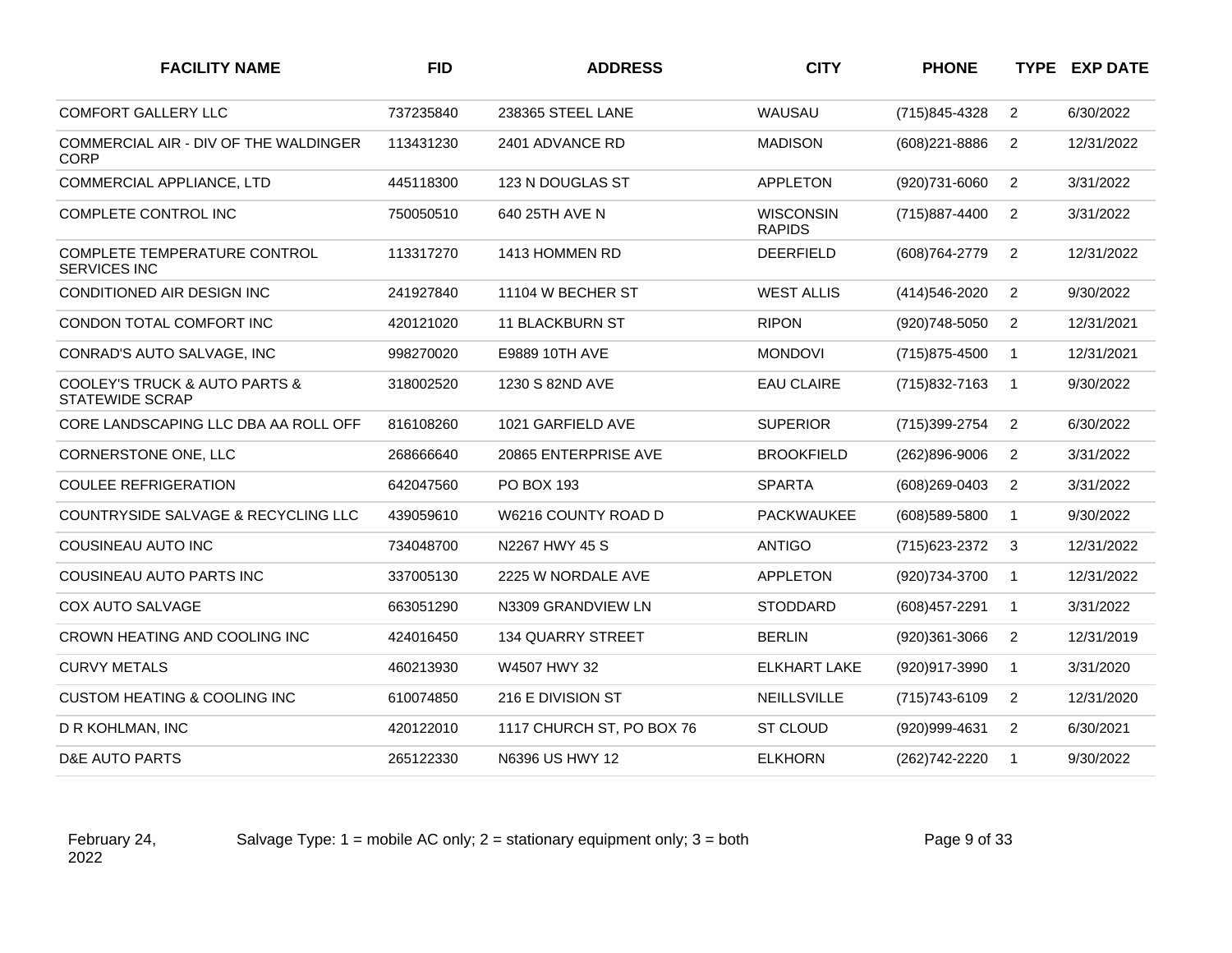| <b>FACILITY NAME</b>                  | <b>FID</b> | <b>ADDRESS</b>           | <b>CITY</b>                        | <b>PHONE</b>   |                | <b>TYPE EXP DATE</b> |
|---------------------------------------|------------|--------------------------|------------------------------------|----------------|----------------|----------------------|
| D&J HEATING AND AIR CONDITIONING LLC  | 999353410  | 4721 IVYWOOD TR          | <b>MCFARLAND</b>                   | (608) 663-4822 | 2              | 3/31/2022            |
| D&K RECYCLING ENTERPRISES             | 701003600  | 928 13TH AVE             | ARKDALE                            | (715) 572-8214 | $\overline{2}$ | 9/30/2022            |
| DALE'S REFRIGERATION & HEATING, INC   | 627058520  | 25 N 2ND ST              | <b>BLACK RIVER</b><br><b>FALLS</b> | (715) 284-5931 | $\overline{2}$ | 9/30/2022            |
| DALES SERVICE & REFRIGERATION         | 114121920  | W6616 SILVER CREEK ROAD  | <b>WATERTOWN</b>                   | (920) 261-5719 | $\overline{2}$ | 3/31/2022            |
| DAVE MICHAUD HEATING & COOLING LLC    | 415038470  | 7325 HWY 42-57           | <b>STURGEON BAY</b>                | (920)493-4328  | $\overline{2}$ | 3/31/2022            |
| DAVE'S HEATING & AIR CONDITIONING LLC | 603103600  | 2748 22ND ST             | <b>RICE LAKE</b>                   | (715) 234-3036 | $\overline{2}$ | 6/30/2020            |
| DAYS TIRE AUTO INC                    | 609095080  | 1012 MARTIN RD           | <b>BLOOMER</b>                     | (715) 568-5382 | $\mathbf{1}$   | 9/30/2022            |
| DEAN'S REFRIGERATION & HEATING, LLC   | 642068020  | PO BOX 49                | <b>TOMAH</b>                       | (608)372-6928  | $\overline{2}$ | 6/30/2020            |
| DEER LAKE AUTO SALVAGE                | 649093500  | 1768A E HWY 8            | <b>ST CROIX FALLS</b>              | (715) 483-3388 | $\mathbf{1}$   | 12/31/2022           |
| DEMOULIN HVAC LLC                     | 405251660  | 3754 NICOLET DR          | <b>GREEN BAY</b>                   | (920)680-7090  | $\overline{2}$ | 9/30/2022            |
| <b>DENNIS HAYES SALVAGE</b>           | 315001610  | 5459 STURGEON BLVD       | <b>STURGEON BAY</b>                | (920) 743-2368 | 3              | 6/30/2022            |
| DENNY'S TV & APPLIANCE INC            | 617018160  | 1701 B STOUT RD          | <b>MENOMONIE</b>                   | (715) 235-2028 | $\overline{2}$ | 9/30/2020            |
| DEPENDABLE HEATING & COOLING LLC      | 469074430  | 127 W LOHRVILLE AVE      | <b>REDGRANITE</b>                  | (920)647-2007  | 3              | 3/31/2022            |
| DETTMAN'S AUTO SALVAGE LLC            | 734068060  | N11926 HWY 45            | PELICAN LAKE                       | (715) 275-3900 | $\mathbf{1}$   | 3/31/2023            |
| DEWEY'S REFRIGERATION                 | 460210850  | W2380 PLAYBIRD ROAD      | SHEBOYGAN                          | (920) 565-2746 | 3              | 9/30/2022            |
| DIAMOND AUTO INC                      | 420114640  | W6642 HWY 23             | FOND DU LAC                        | (920) 922-7731 | $\mathbf{1}$   | 6/30/2022            |
| DICKS REFRIGERATION INC               | 154172260  | 348 E HEMENWAY           | <b>EDGERTON</b>                    | (800) 424-4817 | $\overline{2}$ | 6/30/2022            |
| DIEHL & NEUMAIER CO                   | 113314960  | N591 PULVERMACHER RD     | PRAIRIE DU SAC                     | (608)846-4824  | 3              | 3/31/2022            |
| DILLETT MECHANICAL SERVICE INC        | 268586890  | 21625 DORAL RD           | <b>WAUKESHA</b>                    | (262)717-0770  | $\overline{2}$ | 6/30/2022            |
| DOLEN IRON LLC                        | 125005650  | 5252 STH 18-151          | <b>DODGEVILLE</b>                  | (608) 935-3655 | $\mathbf{1}$   | 3/31/2022            |
| DON SCHARF AUTOMOTIVE INC             | 764142390  | 870 HWY 17S, PO BOX 2019 | <b>EAGLE RIVER</b>                 | (715) 479-8597 | 3              | 3/31/2022            |
| DON'S PLUMBING SERVICE, INC           | 642075940  | 1003 E CLIFTON ST        | <b>TOMAH</b>                       | (608) 372-4219 | 2              | 12/31/2020           |
|                                       |            |                          |                                    |                |                |                      |

Salvage Type:  $1 =$  mobile AC only;  $2 =$  stationary equipment only;  $3 =$  both Page 10 of 33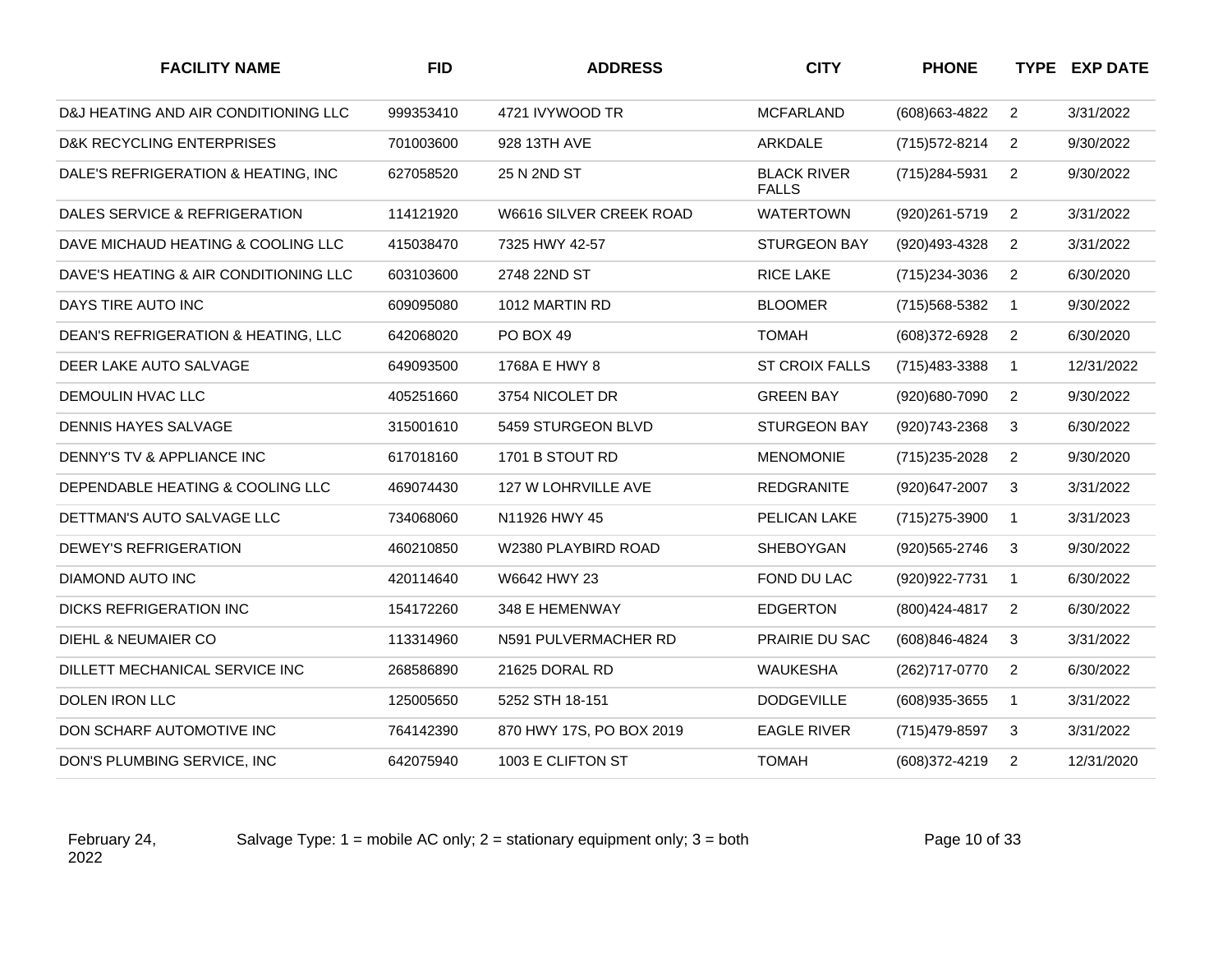| <b>FACILITY NAME</b>                       | <b>FID</b> | <b>ADDRESS</b>               | <b>CITY</b>          | <b>PHONE</b>      |                | <b>TYPE EXP DATE</b> |
|--------------------------------------------|------------|------------------------------|----------------------|-------------------|----------------|----------------------|
| <b>DON'S SALVAGE</b>                       | 610069130  | W9992 HWY 64                 | <b>WITHEE</b>        | (715) 785-7346    | 3              | 9/30/2022            |
| DREES ELECTRIC, INC                        | 438099200  | 1625 MARINETTE AVE           | <b>MARINETTE</b>     | (715) 735-7125    | $\overline{2}$ | 6/30/2022            |
| <b>DUXIE AUTO SALVAGE</b>                  | 320000780  | W6953 HWY 23                 | FOND DU LAC          | (920) 921-6554    | $\mathbf{1}$   | 3/31/2022            |
| DYNAMIC LIFECYCLE INNOVATIONS INC          | 632137550  | N5549 COUNTY ROAD Z          | <b>ONALASKA</b>      | (608) 781-4030    | 2              | 9/30/2022            |
| EAGLE WASTE AND RECYCLING                  | 764098610  | 701 W RECYCLING WAY          | <b>EAGLE RIVER</b>   | (715) 477-0077    | $\overline{2}$ | 3/31/2021            |
| EAST TROY AUTO RECYCLERS INC               | 265140920  | 2566 ENERGY DR               | <b>EAST TROY</b>     | (262) 642-7233    | $\overline{1}$ | 12/31/2022           |
| ED'S SERVICE CENTER INC                    | 632071880  | 3607 MORMON COULEE RD        | <b>LACROSSE</b>      | (608) 788-9039    | $\overline{1}$ | 6/30/2019            |
| EDDIES SERVICE INC                         | 246041510  | <b>125 N RIVERSIDE DRIVE</b> | <b>SAUKVILLE</b>     | (262) 284-0250    | $\overline{1}$ | 9/30/2022            |
| ELDERON TRUCK PARTS                        | 459077410  | W18601 HWY 153, PO BOX 292   | <b>WITTENBERG</b>    | (715) 253-6332    | $\overline{1}$ | 12/31/2022           |
| ELECTRO-KOLD CORPORATION                   | 252199750  | 100 INDUSTRIAL DR            | <b>BURLINGTON</b>    | (262) 763-8417    | $\overline{2}$ | 6/30/2022            |
| ELEVA AUTO SALVAGE                         | 662056120  | PO BOX 56, W26587 US HWY 10  | <b>ELEVA</b>         | (715) 287-3103    | $\mathbf{1}$   | 3/31/2022            |
| ELI HUMPHREY TOWING AND TRANSPORT,<br>LLC. | 133026520  | 19307 DUNBARTON RD           | <b>SHULLSBURG</b>    | (608) 965-3197    | $\overline{1}$ | 9/30/2022            |
| ELMER'S AUTO INC                           | 606044010  | W877 ELMER'S RD              | <b>FOUNTAIN CITY</b> | (608) 687-9211    | $\overline{1}$ | 9/30/2022            |
| <b>EMINENT SERVICES LLC</b>                | 866019000  | N4887 HWY 63                 | <b>SPOONER</b>       | (715) 635-2188    | $\overline{2}$ | 3/31/2021            |
| <b>ENDEAVOR RECYCLING</b>                  | 439062140  | <b>N2153 7TH AVE</b>         | <b>ENDEAVOR</b>      | (608) 587-2555    | 3              | 9/30/2021            |
| ENERGY CONTROL & DESIGN INC                | 445152620  | 3137 N ROEMER RD             | <b>APPLETON</b>      | (920)739-6885     | $\overline{2}$ | 6/30/2022            |
| <b>ENGEBOS HEATING &amp; COOLING LLC</b>   | 405207550  | 1717 W MATTHEW DR            | DE PERE              | $(920)338 - 1818$ | $\overline{2}$ | 12/31/2022           |
| ENGELS COMMERCIAL APPLIANCE, INC           | 405218220  | 120 PACKERLAND               | <b>GREEN BAY</b>     | (920)490-6069     | $\overline{2}$ | 12/31/2020           |
| ENVIRONMENTAL RECYCLING LLC                | 445019740  | 328 1/2 SEYMOUR ST           | <b>SEYMOUR</b>       | (920) 833-7723    | 3              | 12/31/2022           |
| ERICKSON TRUCK SALES & SALVAGE, INC        | 252225270  | PO BOX 351                   | <b>JACKSON</b>       | (262)886-8888     | $\overline{1}$ | 12/31/2019           |
| F B REEDER CORP                            | 999261670  | 408 FRONT ST, PO BOX 567     | <b>CLINTON</b>       | (608) 676-4882    | $\overline{2}$ | 6/30/2022            |
| <b>FCI OXFORD</b>                          | 701010530  | PO BOX 500                   | <b>OXFORD</b>        | (608) 584-6198    | 3              | 12/31/2021           |

Salvage Type:  $1 =$  mobile AC only;  $2 =$  stationary equipment only;  $3 =$  both Page 11 of 33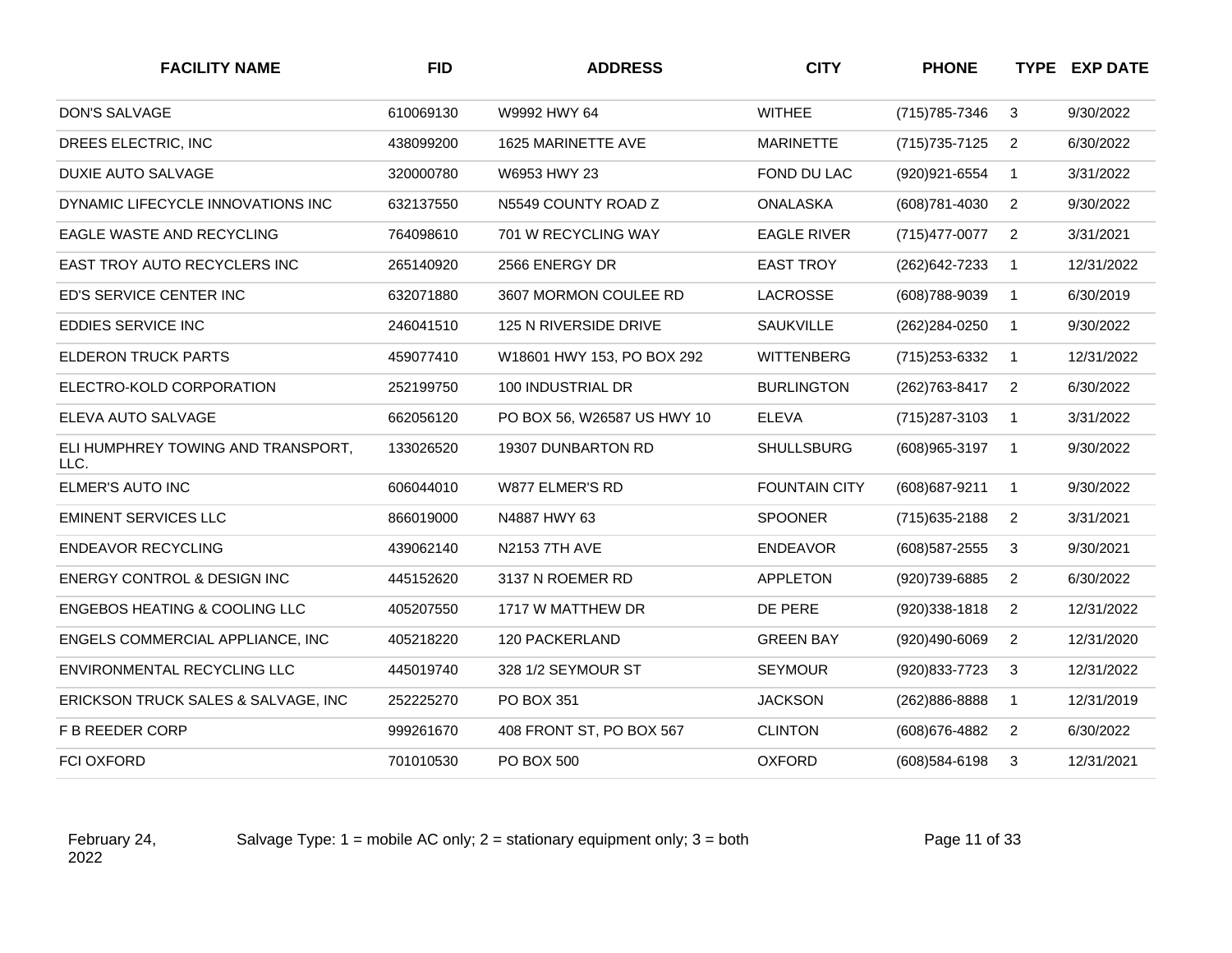| <b>FACILITY NAME</b>                               | <b>FID</b> | <b>ADDRESS</b>            | <b>CITY</b>                      | <b>PHONE</b>   |                | <b>TYPE EXP DATE</b> |
|----------------------------------------------------|------------|---------------------------|----------------------------------|----------------|----------------|----------------------|
| <b>FEARINGS TV &amp; APPLIANCE INC</b>             | 157113880  | 106 E MAIN ST             | <b>REEDSBURG</b>                 | (608)524-2309  | $\overline{2}$ | 9/30/2021            |
| FETTERER HEATING & AIR CONDITIONING                | 460176310  | 1734 ASHBY CT             | SHEBOYGAN                        | (920) 457-2600 | $\overline{2}$ | 6/30/2020            |
| <b>FIREBIRD CITY</b>                               | 265141250  | <b>W9076 HWY A</b>        | <b>DELAVAN</b>                   | (608) 883-2338 | $\mathbf{1}$   | 6/30/2021            |
| FIRST CALL HEATING & COOLING INC                   | 252290280  | 4603 DURAND AVE           | <b>RACINE</b>                    | (262)634-9025  | $\overline{2}$ | 6/30/2022            |
| FIRST CAPITOL SALVAGE INC                          | 133021020  | 419 UNION ST              | <b>BELMONT</b>                   | (608) 762-5308 | $\mathbf{1}$   | 9/30/2022            |
| FIRST CHOICE COMPUTER RECYCLING                    | 618099680  | 525 PARK RIDGE CT         | <b>EAU CLAIRE</b>                | (715) 833-2005 | $\overline{2}$ | 3/31/2022            |
| <b>FJORDEN AUTO PARTS</b>                          | 649093610  | 2439 120TH ST             | <b>LUCK</b>                      | (715) 472-2766 | $\mathbf{1}$   | 12/31/2022           |
| FLOCK'S HEATING & AIR CONDITIONING INC             | 642021710  | 27551 CO HWY U            | <b>CASHTON</b>                   | (608) 654-5522 | $\overline{2}$ | 12/31/2022           |
| FOOTVILLE HEATING & COOLING INC                    | 154171490  | PO BOX 156; 421 W HWY 11  | <b>FOOTVILLE</b>                 | (608) 876-6445 | 2              | 6/30/2020            |
| <b>FORD APPLIANCE</b>                              | 125032930  | 662 DODGE ST              | <b>MINERAL POINT</b>             | (608) 987-2748 | 2              | 9/30/2022            |
| FOREMAN-SLAASTED HEATING & AIR COND.<br><b>INC</b> | 252274220  | 6028 MIDDLE RD            | <b>RACINE</b>                    | (262) 634-8344 | 2              | 9/30/2022            |
| FOREMEN HEATING AND VENTILATION INC                | 405225040  | 819 MORLEY ROAD           | <b>GREEN BAY</b>                 | (920)499-6969  | $\overline{2}$ | 9/30/2022            |
| FOUR SEASONS COMFORT, LLC                          | 460197870  | W2074 GARTON RD           | SHEBOYGAN                        | (920) 565-2095 | $\overline{2}$ | 9/30/2022            |
| FOUR SEASONS HEATING & COOLING INC                 | 113426390  | P.O. BOX 275              | OREGON                           | (608) 835-3135 | $\overline{2}$ | 3/31/2022            |
| FOX VALLEY IRON & METAL INC                        | 750042150  | 139 S FIELDCREST DR       | <b>NEENAH</b>                    | (715) 423-8988 | 3              | 3/31/2022            |
| FOX VALLEY IRON METAL & AUTO SALVAGE<br><b>INC</b> | 471119110  | 3446 WITZEL AVE           | <b>OSHKOSH</b>                   | (920)231-8187  | 3              | 9/30/2022            |
| FRANCE SALES & SERVICE, INC                        | 999353190  | 1151 FOUNDRY ST           | <b>SCHOFIELD</b>                 | (715)359-0091  | $\overline{2}$ | 6/30/2020            |
| <b>FRANK'S AUTO</b>                                | 341160600  | 1111 W BRUCE ST           | MILWAUKEE                        | (414) 672-1963 | $\mathbf{1}$   | 3/31/2022            |
| FRIBERG'S GONE GREEN                               | 649026180  | PO BOX 486; 2957 ST RD 35 | <b>FREDERIC</b>                  | (715) 327-8349 | 3              | 6/30/2022            |
| FROEDTERT MENOMONEE FALLS                          | 268120600  | W180 N8085 TOWN HALL RD   | <b>MENOMONEE</b><br><b>FALLS</b> | (262) 251-1000 | $\overline{2}$ | 9/30/2022            |
| FROEDTERT WEST BEND HOSPITAL                       | 267120370  | 3200 PLEASANT VALLEY RD   | <b>WEST BEND</b>                 | (262) 836-8578 | $\overline{2}$ | 6/30/2022            |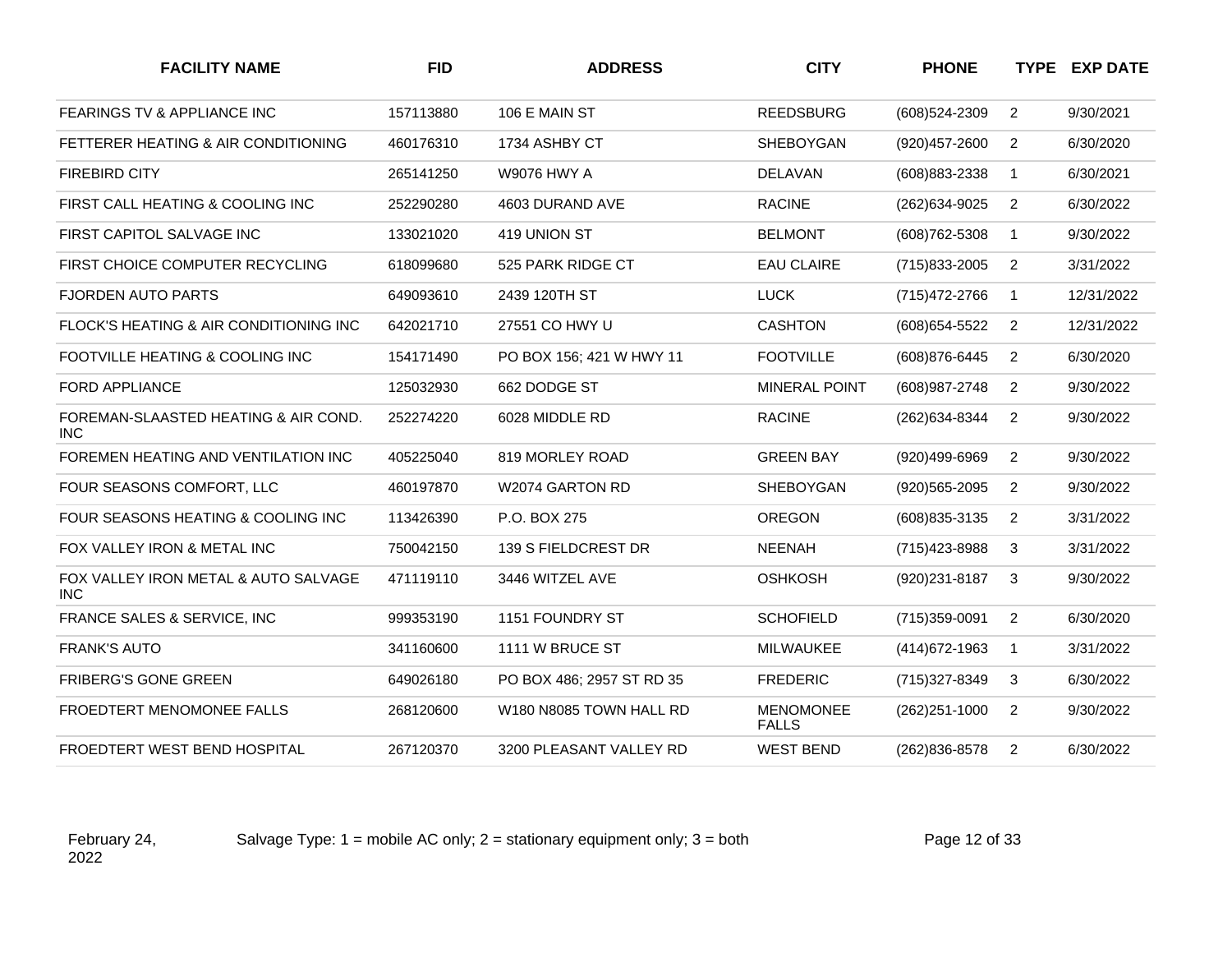| <b>FACILITY NAME</b>                                      | <b>FID</b> | <b>ADDRESS</b>                          | <b>CITY</b>                      | <b>PHONE</b>      |                | TYPE EXP DATE |
|-----------------------------------------------------------|------------|-----------------------------------------|----------------------------------|-------------------|----------------|---------------|
| <b>FRONTIER MOTOR CARS INC</b>                            | 241803320  | 5150 S 27TH ST                          | <b>MILWAUKEE</b>                 | (414) 282-7100    | $\mathbf{1}$   | 6/30/2020     |
| FULL CIRCLE A/C & REFRIGERATION, LLC                      | 267117400  | PO BOX 854, 2330 STONEBRIDGE<br>ח ומחומ | <b>WEST BEND</b>                 | (262) 334-4186    | 2              | 9/30/2022     |
| FULL SERVICE HEATING & AIR CONDITIONING<br><b>INC</b>     | 246108720  | W69N957 WASHINGTON AVE                  | <b>CEDARBURG</b>                 | (262) 375-5596    | $\overline{2}$ | 6/30/2020     |
| <b>G&amp;G AUTO SALVAGE</b>                               | 855052990  | W13046 AMACOY LK RD                     | <b>BRUCE</b>                     | (715)868-6895     | $\mathbf{1}$   | 3/31/2022     |
| <b>GARSKI TRUCK AND EQUIPMENT INC</b>                     | 252265970  | 1324 WEST ROAD                          | <b>MOUNT PLEASANT</b>            | (262)770-8154     | 1              | 9/30/2020     |
| <b>GARY'S APPLIANCE REPAIR</b>                            | 113392950  | 4802 DUTCHMILL ROAD                     | <b>MADISON</b>                   | $(608)221 - 1150$ | 2              | 12/31/2020    |
| GAUGER & SON SALVAGE, INC                                 | 999830590  | PO BOX 144                              | ARENA                            | (608) 753-2656    | $\mathbf{1}$   | 12/31/2022    |
| <b>GE HEALTHCARE SYSTEMS</b>                              | 241047730  | 8200 W TOWER AVE                        | <b>MILWAUKEE</b>                 | (414) 429-9321    | 2              | 3/31/2022     |
| <b>GE MEDICAL SYSTEMS LLC</b>                             | 241014180  | 4855 W ELECTRIC AVE                     | <b>MILWAUKEE</b>                 | (414) 647-7838    | $\overline{2}$ | 9/30/2022     |
| GE MEDICAL SYSTEMS, LLC DBA GE<br><b>HEALTHCARE</b>       | 268574900  | 3000 N GRANDVIEW, W606                  | <b>WAUKESHA</b>                  | (414)810-9367     | $\overline{2}$ | 3/31/2022     |
| <b>GEHRING SALES &amp; SERVICE INC</b>                    | 114127090  | N3731 COUNTY ROAD P                     | <b>RUBICON</b>                   | (262) 673-4920    | $\overline{2}$ | 12/31/2022    |
| GEIGER SCRAP AND SALVAGE LLC                              | 610076940  | N1185 BADGER AVE                        | <b>UNITY</b>                     | (715) 223-5664    | 3              | 9/30/2022     |
| GENOA CITY HEATING & COOLING INC                          | 265120020  | N1571 CENTER DR                         | <b>GENOA CITY</b>                | (262) 279-6545    | 2              | 9/30/2022     |
| <b>GENUINE MAYTAG HOME APPLIANCE CENTER</b><br><b>LLC</b> | 469003150  | <b>PO BOX 126</b>                       | WEYAUWEGA                        | (920)867-3455     | 2              | 12/31/2022    |
| <b>GEORGES TRUCK AND AUTO SALVAGE</b>                     | 420114420  | W3928 LAUREL LANE                       | FOND DU LAC                      | $(414)921 - 8157$ | $\mathbf{1}$   | 3/31/2022     |
| <b>GEORGIA-PACIFIC CONSUMER OPERATIONS,</b><br><b>LLC</b> | 405150680  | 1919 S BROADWAY                         | <b>GREEN BAY</b>                 | (920)435-8821     | 2              | 6/30/2023     |
| <b>GERONDALE HEATING &amp; COOLING</b>                    | 405143310  | 1751 W PAULSON RD                       | <b>GREEN BAY</b>                 | (902)498-0764     | 2              | 12/31/2022    |
| GIBSON IRON & METAL INC                                   | 471118560  | 139 S FIELDCREST DR                     | <b>NEENAH</b>                    | (920) 722-6721    | 3              | 9/30/2022     |
| <b>GLACIER REFRIGERATION INC</b>                          | 341241010  | 916 MILWAUKEE AVE, STE B                | <b>SOUTH</b><br><b>MILWAUKEE</b> | (414) 764-6262    | $\overline{2}$ | 12/31/2022    |
| <b>GLEASON TRUCK &amp; EQUIPMENT</b>                      | 252264210  | 1349 23RD ST                            | <b>RACINE</b>                    | (262) 634-0737    | -1             | 3/31/2022     |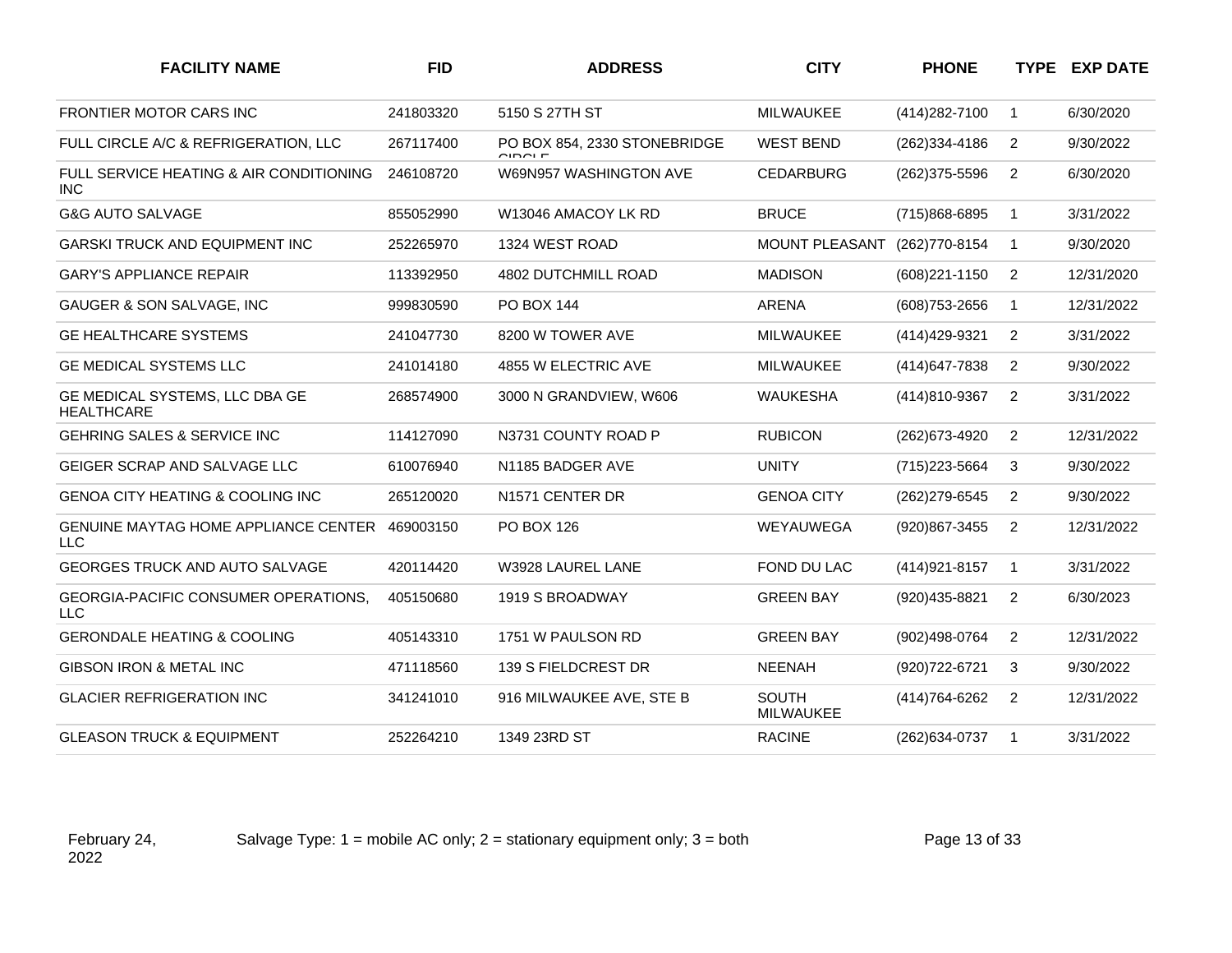| <b>FACILITY NAME</b>                                                      | <b>FID</b> | <b>ADDRESS</b>                       | <b>CITY</b>                   | <b>PHONE</b>      |                | <b>TYPE EXP DATE</b> |
|---------------------------------------------------------------------------|------------|--------------------------------------|-------------------------------|-------------------|----------------|----------------------|
| GLENN'S AUTO & METAL RECYCLING, LLC                                       | 408049730  | W3939 HICKORY HILLS RD               | <b>CHILTON</b>                | (920)362-3309     | $\mathbf{1}$   | 6/30/2022            |
| GOOD AS GOLD LLC                                                          | 460217120  | 1521 SUPERIOR AVE                    | <b>SHEBOYGAN</b>              | (920) 226-0704    | $\overline{2}$ | 12/31/2022           |
| <b>GOSCHEY MECHANICAL</b>                                                 | 267173390  | 1858 NEWARK DR E                     | <b>WEST BEND</b>              | (262)306-8845     | 2              | 3/31/2022            |
| <b>GRAJEWSKI SALVAGE</b>                                                  | 855006460  | PO BOX 114                           | <b>SHELDON</b>                | (715) 452-5298    | 3              | 12/31/2022           |
| <b>GRAVEYARD AUTO, LLC</b>                                                | 445127320  | W10801 SHAKY LAKE RD                 | <b>HORTONVILLE</b>            | (920) 779-4944    | $\mathbf{1}$   | 3/31/2022            |
| GREEN AUTO RECYCLERS OF WI INC                                            | 252188970  | 1442 43RD ST                         | <b>CALEDONIA</b>              | (262) 721-8191    | $\mathbf{1}$   | 9/30/2022            |
| <b>GREEN COUNTY SOLID WASTE</b>                                           | 123028510  | <b>W2002 CO HWY SS</b>               | <b>BRODHEAD</b>               | (608) 897-8605    | $\overline{2}$ | 9/30/2022            |
| <b>GROESCHEL CO</b>                                                       | 420137190  | N10210 HWY 151                       | <b>MALONE</b>                 | (920) 795-4331    | $\overline{2}$ | 6/30/2022            |
| <b>GROSBEIER AUTO &amp; TOWING LLC</b>                                    | 431047100  | N9043 ASH DR                         | <b>ALGOMA</b>                 | (920) 487-2786    | $\mathbf{1}$   | 9/30/2022            |
| <b>GRUNAU COMPANY</b>                                                     | 341130790  | 1100 W ANDERSON CT                   | <b>OAK CREEK</b>              | $(414)216 - 6900$ | $\overline{2}$ | 12/31/2022           |
| H & H AUTO PARTS & SALVAGE, INC                                           | 268229280  | W233 N5639 ST RD 74, PO BOX 595      | <b>SUSSEX</b>                 | $(262)246 - 6400$ | $\mathbf 1$    | 3/31/2022            |
| H & K RECYCLING                                                           | 420155010  | W897 COUNTY RD HH                    | <b>NEW HOLSTEIN</b>           | (920)286-6048     | $\overline{2}$ | 9/30/2021            |
| <b>HAESSLY SALVAGE</b>                                                    | 750110350  | 3915 TRAIL LANE                      | <b>JUNCTION CITY</b>          | (715) 572-1124    | $\mathbf{1}$   | 9/30/2022            |
| HAMANN A/C & REFRIGERATION                                                | 804068210  | 19475 FRONTAGE ROAD 226 - OLD<br>000 | <b>GRANDVIEW</b>              | (715) 763-3157    | 3              | 6/30/2022            |
| HANDY APPLIANCE CENTER INC                                                | 113377440  | 929 W MAIN ST                        | <b>SUN PRAIRIE</b>            | (608) 837-7550    | $\overline{2}$ | 6/30/2020            |
| HANSEN TV INC                                                             | 469031860  | 990 W FULTON ST                      | <b>WAUPACA</b>                | (715) 258-7803    | $\overline{2}$ | 9/30/2022            |
| HARKER HEATING & COOLING INC                                              | 113330360  | 87 W BELTLINE HWY                    | <b>MADISON</b>                | (608) 255-6902    | $\overline{2}$ | 12/31/2022           |
| HARPER SALVAGE & SALES                                                    | 701005140  | 3196 HWY 13                          | WISCONSIN DELLS (608)254-7971 |                   | $\mathbf{1}$   | 3/31/2022            |
| HARPERS SALVAGE SALES & SERVICE LLC                                       | 701034180  | 3066 HIGHWAY 13                      | <b>WISCONSIN DELLS</b>        | (608)254-7971     | $\mathbf{1}$   | 12/31/2022           |
| HARTFORD HEATING & AIR COND DBA<br>THEILMANN & SON -NEW BERLIN            | 268549380  | 17020 W NATIONAL AVE                 | <b>NEW BERLIN</b>             | (262) 786-2000    | $\overline{2}$ | 6/30/2022            |
| HARTFORD HEATING & AIR COND. DBA<br><b>THIELMANN &amp; SON - HARTFORD</b> | 267199130  | 1301 E SUMNER STREET                 | <b>HARTFORD</b>               | (262) 673-2500    | 2              | 12/31/2021           |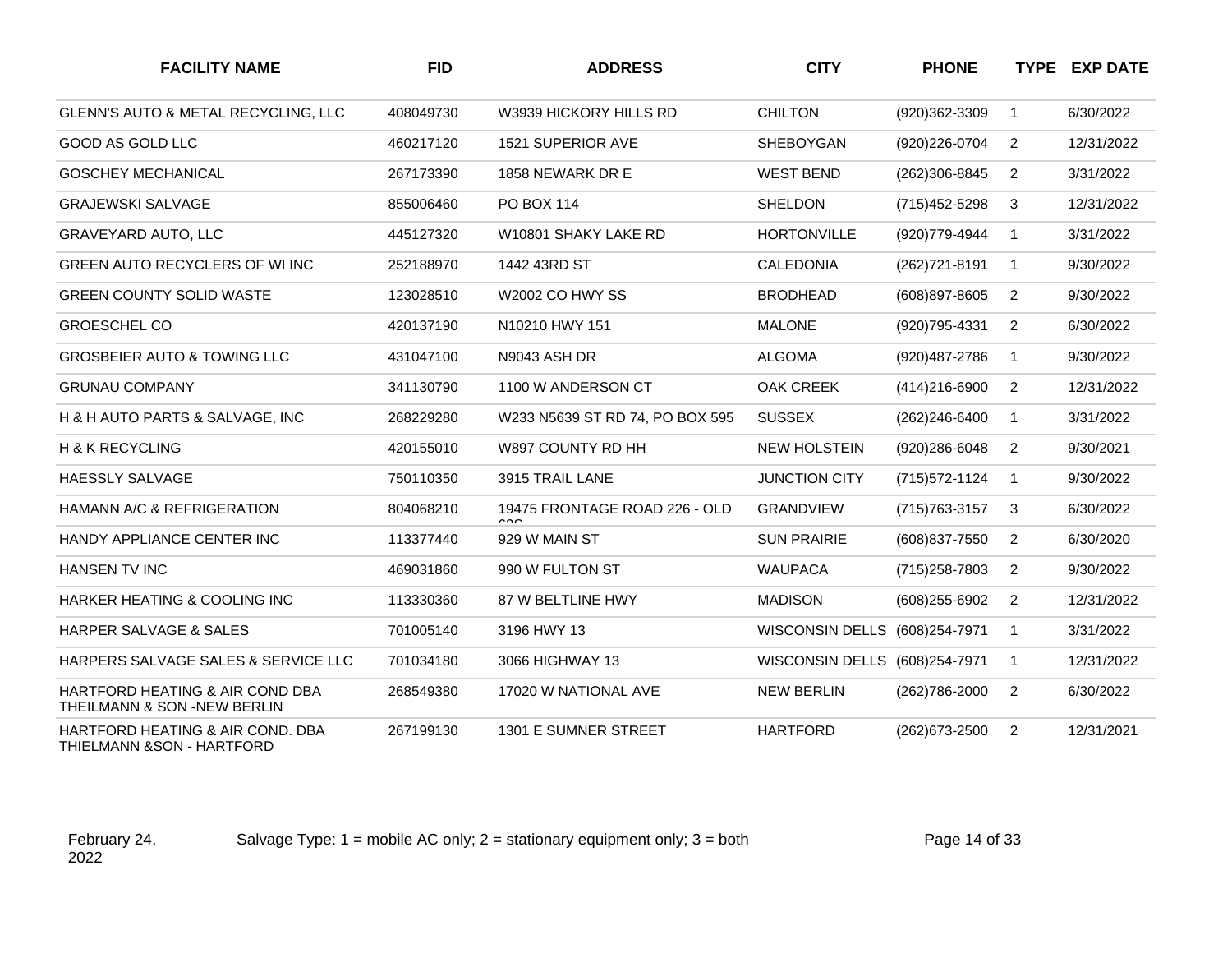| <b>FACILITY NAME</b>                                        | <b>FID</b> | <b>ADDRESS</b>               | <b>CITY</b>                        | <b>PHONE</b>      |                | TYPE EXP DATE |
|-------------------------------------------------------------|------------|------------------------------|------------------------------------|-------------------|----------------|---------------|
| <b>HARTSWORM AUTO SALVAGE</b>                               | 445157570  | W6615 CENTER VALLEY RD       | <b>SHIOCTON</b>                    | (920) 858-3849    | $\mathbf 1$    | 6/30/2022     |
| HAYWARD AUTO SALVAGE, INC                                   | 358000390  | W281 E RIVER RD              | <b>HAYWARD</b>                     | (715) 634-4594    | 3              | 12/31/2022    |
| HEIM AUTO & RECYCLING LLC                                   | 405142540  | 5523 LUXEMBURG RD            | <b>NEW FRANKEN</b>                 | (920)866-2688     | 1              | 6/30/2021     |
| HEINZ, INC. DBA BILL'S HEATING & A/C                        | 642045470  | 4681 BRONCO RD               | <b>WARRENS</b>                     | (608)378-4923     | $\overline{2}$ | 12/31/2022    |
| <b>HEMBROOK HEATING AIR COND. &amp;</b><br><b>HYDRONICS</b> | 252278950  | 3703 51ST STREET             | <b>FRANKSVILLE</b>                 | (262) 633-1996    | 3              | 9/30/2019     |
| <b>HIEBING'S REFRIGERATION INC</b>                          | 113354010  | 3538 WINDSOR RD              | DE FOREST                          | (608)241-5051     | 2              | 12/31/2022    |
| HILBERTS REFRIGERATION HEATING & A/C                        | 420145440  | N6444 FENNER ROAD            | FOND DU LAC                        | (920) 251-7240    | 2              | 12/31/2022    |
| HILLSBORO PLUMBING & HEATING                                | 663014660  | PO BOX 473; SHORT ST         | <b>HILLSBORO</b>                   | (608)489-4001     | $\overline{2}$ | 12/31/2021    |
| <b>HILLSIDE SALVAGE &amp; REPAIR</b>                        | 469090270  | N2185 COUNTY W               | <b>NEW LONDON</b>                  | (920) 982-4587    | $\mathbf{1}$   | 3/31/2022     |
| HILLSIDE SALVAGE, LLC                                       | 459087750  | N 5225 CTY J HWY             | <b>TIGERTON</b>                    | (715) 535-2913    | 3              | 6/30/2022     |
| <b>HOBART SERVICE - PEWAUKEE</b>                            | 268656410  | N27 W23713 PAUL ROAD UNIT G  | <b>PEWAUKEE</b>                    | (262)347-0699     | 2              | 6/30/2022     |
| HOLMES AUTOMOTIVE RECYCLING INC                             | 471119330  | 4578 COUNTY RD N             | <b>OSHKOSH</b>                     | (920)589-6030     | $\mathbf{1}$   | 12/31/2022    |
| <b>HOOPER CORPORATION</b>                                   | 113276130  | 6430 PEDERSON CROSSING       | <b>DEFOREST</b>                    | $(608)271 - 3900$ | 2              | 12/31/2022    |
| <b>HORAK REFRIGERATION INC</b>                              | 737247940  | 8501 INDUSTRIAL DR           | WAUSAU                             | (715)845-2188     | $\overline{2}$ | 9/30/2022     |
| <b>HOWARD YOUNG MEDICAL CENTER</b>                          | 999830810  | PO BOX 470, 240 MAPLE ST     | <b>WOODRUFF</b>                    | (715) 356-8278    | $\overline{2}$ | 3/31/2022     |
| HURCKMAN MECHANICAL INDUSTRIES                              | 405155190  | PO BOX 10977, 1441 DONALD ST | <b>GREEN BAY</b>                   | (920)499-8771     | $\overline{2}$ | 12/31/2022    |
| HVAC OF MARINETTE LLC                                       | 438027920  | 1919 DUNLAP AVE              | <b>MARINETTE</b>                   | (715) 923-1531    | $\overline{2}$ | 9/30/2015     |
| <b>HVAC SERVICES INC</b>                                    | 460201170  | 1005 NORTH WISCONSIN DR      | <b>HOWARDS GROVE</b>               | (920) 565-4130    | $\overline{2}$ | 9/30/2021     |
| HWY 12 METAL RECYCLING                                      | 627021010  | W9945 CASTLE MOUND RD        | <b>BLACK RIVER</b><br><b>FALLS</b> | (715) 773-0505    | 3              | 3/31/2020     |
| HWY 16 AUTO PARTS, LLC                                      | 328001960  | 316 N MAIN ST                | <b>JEFFERSON</b>                   | (920)261-3626     | $\mathbf{1}$   | 12/31/2021    |
| HWY 29 AUTO PARTS                                           | 459026370  | PO BOX 303                   | <b>BONDUEL</b>                     | (715) 758-2509    | $\mathbf{1}$   | 3/31/2023     |

Salvage Type:  $1 =$  mobile AC only;  $2 =$  stationary equipment only;  $3 =$  both Page 15 of 33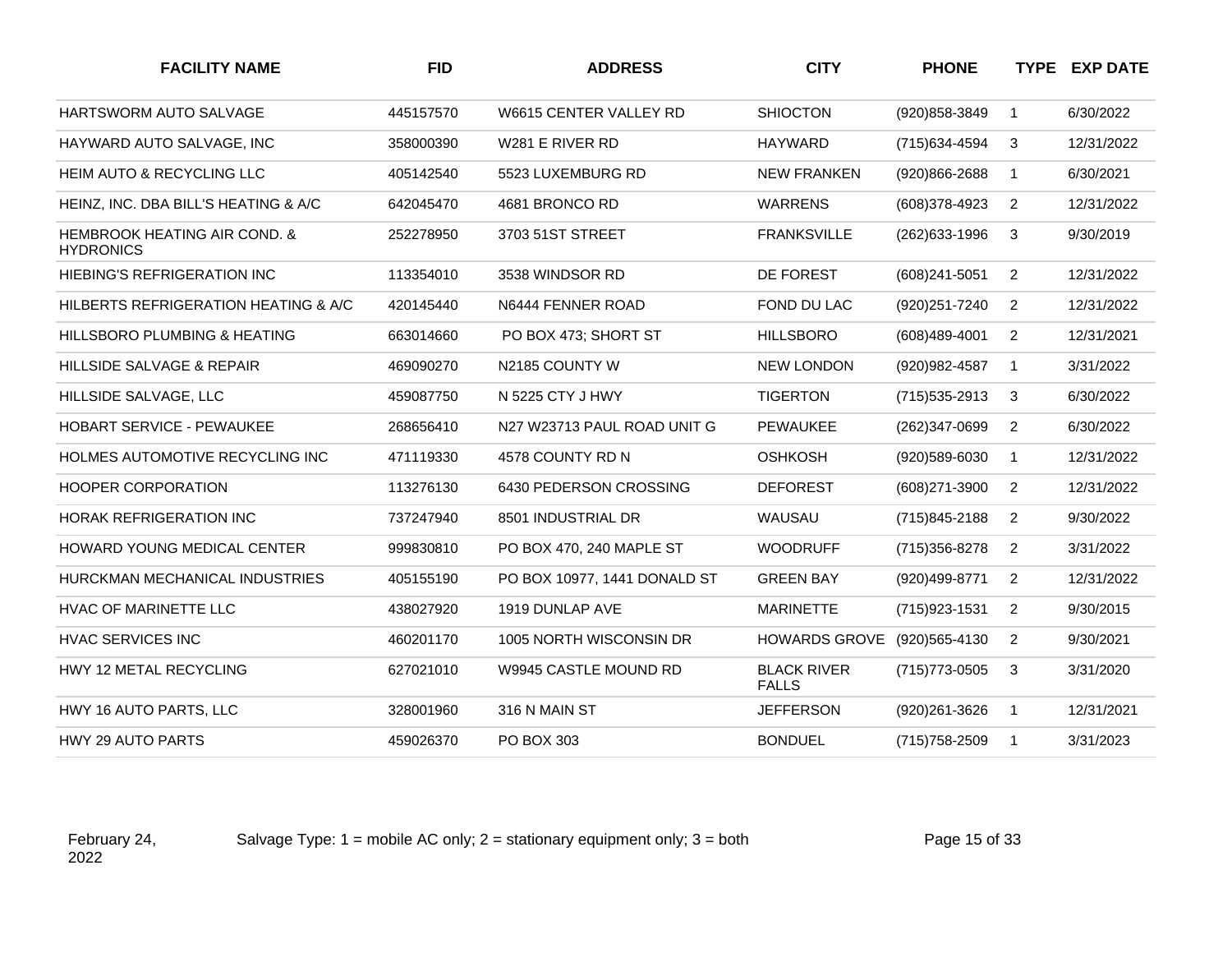| <b>FACILITY NAME</b>                                 | <b>FID</b> | <b>ADDRESS</b>            | <b>CITY</b>                 | <b>PHONE</b>      |                | <b>TYPE EXP DATE</b> |
|------------------------------------------------------|------------|---------------------------|-----------------------------|-------------------|----------------|----------------------|
| <b>HWY 50 AUTO &amp; TRUCK SALVAGE</b>               | 230121320  | 27520 75TH ST             | <b>SALEM</b>                | (262)843-3100     | $\mathbf{1}$   | 9/30/2020            |
| <b>I-RECYCLING</b>                                   | 252255740  | 2420 NORTHWESTERN AVE #13 | <b>RACINE</b>               | (262) 633-9516    | $\overline{2}$ | 9/30/2022            |
| <b>IAN'S RECYCLING</b>                               | 439019790  | W680 RIVERVIEW DR         | <b>MONTELLO</b>             | (608) 697-5036    | $\overline{2}$ | 3/31/2022            |
| <b>IDEAL PLUMBING &amp; HEATING</b>                  | 268666420  | 5477 S WESTRIDGE CT       | <b>NEW BERLIN</b>           | (414) 358-2505    | $\overline{2}$ | 6/30/2022            |
| <b>INDOOR COMFORT, INC</b>                           | 618113650  | 1828 SPOONER AVE, SUITE A | <b>ALTOONA</b>              | (715)835-6869     | 2              | 9/30/2022            |
| <b>INSINKERATOR</b>                                  | 252004940  | 4700 21ST ST              | <b>RACINE</b>               | (262) 554-5432    | 2              | 6/30/2022            |
| INSTALLATION MATERIAL MAINTENANCE<br><b>ACTIVITY</b> | 642028310  | 200 EAST G ST             | FT MCCOY                    | (608)388-2004     | 3              | 9/30/2022            |
| <b>J &amp; H CONTROLS INC</b>                        | 420153580  | 490 N ROLLING MEADOWS DR  | NORTH FOND DU<br><b>LAC</b> | (920) 921-3144    | $\overline{2}$ | 12/31/2022           |
| J & H MECHANICAL ASSOCIATES OF<br>WISCONSIN, INC     | 252243860  | 1421 13TH ST              | <b>RACINE</b>               | (262) 633-8811    | $\overline{2}$ | 12/31/2022           |
| J & J RECYCLING AND SALVAGE, LLC                     | 122047750  | 6416 US HWY 18            | <b>FENNIMORE</b>            | (608) 732-0144    | $\mathbf{1}$   | 3/31/2022            |
| <b>J &amp; T AUTO SALVAGE</b>                        | 744131520  | 2508 HWY 51               | <b>TOMAHAWK</b>             | $(715)453 - 1883$ | $\mathbf{1}$   | 9/30/2022            |
| <b>J F AHERN CO</b>                                  | 420108810  | 3201 W CANAL ST           | <b>MILWAUKEE</b>            | (920) 921-9020    | $\overline{2}$ | 3/31/2022            |
| <b>J M BRENNAN INC</b>                               | 241565060  | 2101 W ST PAUL AVE        | MILWAUKEE                   | (414) 342-3829    | $\overline{2}$ | 6/30/2022            |
| J&B TV & APPLIANCE, LLC                              | 431014100  | 1005 JEFFERSON ST         | <b>ALGOMA</b>               | (920) 487-2037    | $\overline{2}$ | 6/30/2022            |
| <b>JACKS AUTO RANCH</b>                              | 128095440  | N6848 ISLAND VIEW RD      | <b>WATERTOWN</b>            | (920)699-2521     | $\mathbf{1}$   | 9/30/2021            |
| <b>JAMES WATKINS SALVAGE INC</b>                     | 123037200  | W2898 PERNOT LN           | <b>BELLEVILLE</b>           | $(608)424 - 3581$ | $\mathbf{1}$   | 3/31/2022            |
| <b>JANTZ AUTO SALES &amp; SERVICE</b>                | 230095140  | 3405 WASHINGTON RD        | <b>KENOSHA</b>              | (262) 654-0238    | $\mathbf{1}$   | 6/30/2022            |
| JANTZ YARD 4 AUTOMOTIVE INC                          | 330002310  | 2500 WASHINGTON RD        | <b>KENOSHA</b>              | (262) 658-1392    | $\mathbf{1}$   | 6/30/2022            |
| JAX HVAC LLC                                         | 420152370  | W1252 EARL CT             | <b>KEWASKUM</b>             | (262)483-4081     | $\overline{2}$ | 3/31/2022            |
| <b>JB DISPOSAL INC</b>                               | 802068960  | 14820 STATE HWY 13        | <b>BUTTERNUT</b>            | (715) 769-3676    | 3              | 3/31/2022            |
| JENSEN PLUMBING HEATING AND AIR INC                  | 128121510  | 204 W LAKE ST             | <b>LAKE MILLS</b>           | (920)648-8373     | 2              | 9/30/2022            |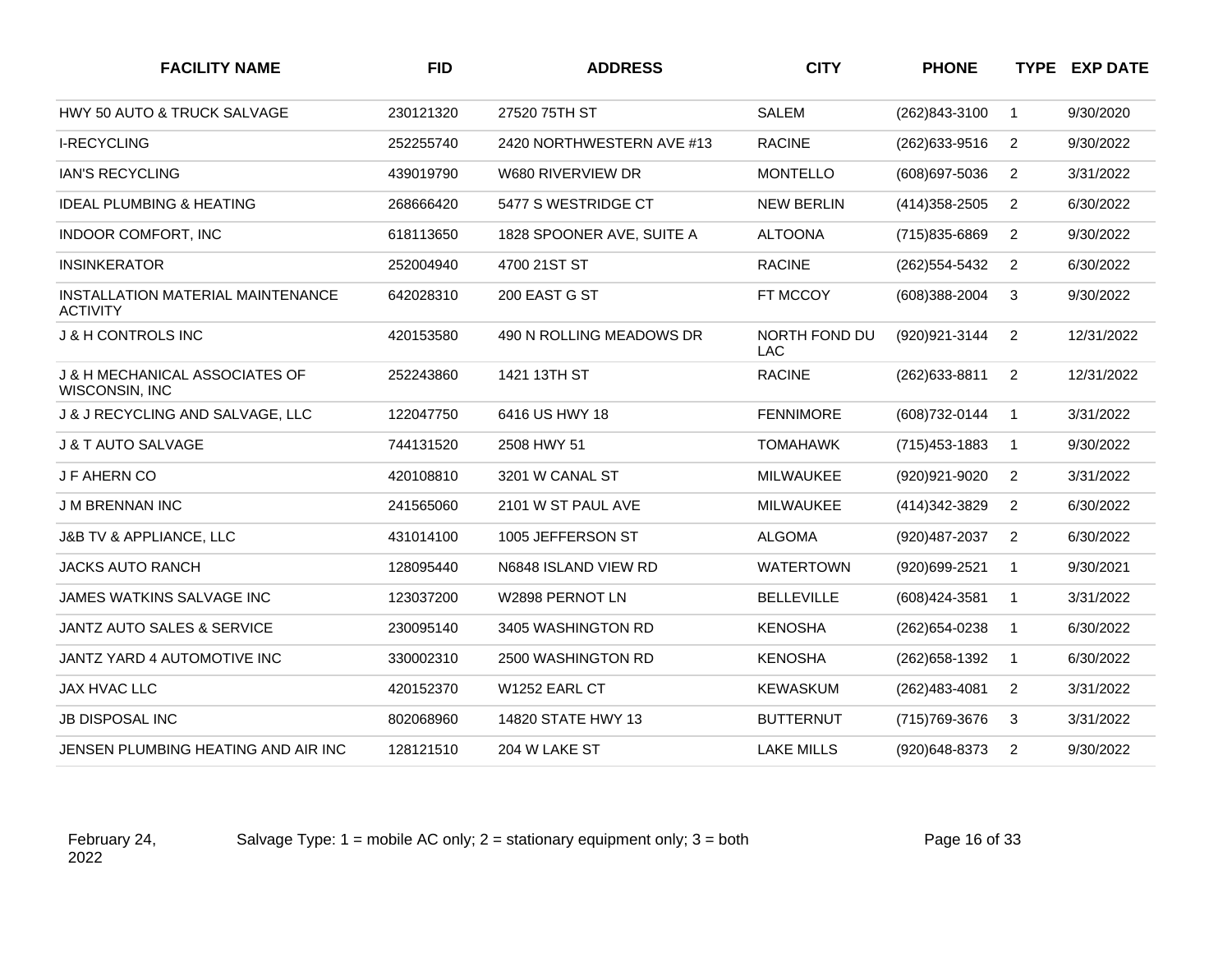| <b>FACILITY NAME</b>                                               | <b>FID</b> | <b>ADDRESS</b>            | <b>CITY</b>         | <b>PHONE</b>   |                | <b>TYPE EXP DATE</b> |
|--------------------------------------------------------------------|------------|---------------------------|---------------------|----------------|----------------|----------------------|
| <b>JIM'S SALVAGE</b>                                               | 469087630  | N 4911 OTTO RD            | <b>NEW LONDON</b>   | (920) 982-3138 | $\overline{2}$ | 6/30/2020            |
| <b>JND RECYCLING</b>                                               | 438041560  | W5653 GRAVELLY BROOK ROAD | <b>PORTERFIELD</b>  | (906)290-4534  | 3              | 9/30/2022            |
| <b>JOE'S AUTO BODY</b>                                             | 438101290  | W6257 SUNNYVIEW LN        | <b>CRIVITZ</b>      | (715) 927-0938 | $\mathbf{1}$   | 6/30/2022            |
| JOE'S HEATING AND AIR CONDITIONING INC                             | 649023540  | 1498 KENNEDY MILL AVE     | AMERY               | (715) 268-7181 | $\overline{2}$ | 9/30/2020            |
| <b>JOE'S RECYCLING</b>                                             | 998216230  | 8778 COUNTY RD M          | <b>OCONTO FALLS</b> | (920)842-4293  | $\mathbf{1}$   | 6/30/2022            |
| <b>JOE'S TRUCK &amp; AUTO SALVAGE</b>                              | 268464350  | W224S8485 INDUSTRIAL AVE. | <b>BIG BEND</b>     | (262) 662-3430 | $\mathbf{1}$   | 6/30/2022            |
| JOHN DEERE HORICON WORKS                                           | 114052510  | 300 N VINE STREET         | <b>HORICON</b>      | (920)485-5239  | 2              | 6/30/2022            |
| JOHN DEERE HORICON WORKS - BLDG 101/102 114129180                  |            | 300 N VINE STREET         | <b>HORICON</b>      | (920) 485-5543 | $\overline{2}$ | 6/30/2022            |
| JOHN DEERE HORICON WORKS - SWAN ROAD 114011590<br><b>TEST SITE</b> |            | 300 N VINE STREET         | <b>HORICON</b>      | (920)485-5239  | $\overline{2}$ | 6/30/2022            |
| <b>JOHN LOUKOTA</b>                                                | 128116560  | 416 O'CONNELL ST          | <b>WATERTOWN</b>    | (920)206-1057  | $\overline{2}$ | 9/30/2022            |
| JOHN'S AUTO REPAIR                                                 | 241955560  | 3632 N 36TH ST            | <b>MILWAUKEE</b>    | (414) 372-0902 | $\mathbf{1}$   | 12/31/2022           |
| JOHN'S DISPOSAL SERVICE INC                                        | 128081140  | PO BOX 329, 107 HIGHWAY U | <b>WHITEWATER</b>   | (262)473-4700  | $\overline{2}$ | 9/30/2022            |
| JOHN'S REFRIGERATION, LLC                                          | 405151890  | 838 BORVAN AVE            | <b>GREEN BAY</b>    | (920)494-9635  | 2              | 9/30/2022            |
| JR ENTERPRISE LLC                                                  | 343001120  | 4830 BROOKSIDE RD         | ABRAMS              | (920)309-0667  | 1              | 3/31/2022            |
| JUNK YARD JED SALVAGE YARD LLC                                     | 855036600  | N7248 LINCOLN ROAD        | <b>BRUCE</b>        | (715)868-7796  | $\mathbf{1}$   | 12/31/2022           |
| <b>JUSTIN PULS</b>                                                 | 642077590  | 18481 ICEBOX RD           | <b>SPARTA</b>       | (608) 633-0977 | 2              | 3/31/2020            |
| K&H BODY SHOP/K&H AUTO SALES LLC                                   | 610020730  | N6531 CO HWY K            | NEILLSVILLE         | (715) 255-8247 | $\mathbf{1}$   | 9/30/2022            |
| <b>KADINGER'S INC</b>                                              | 617060510  | N9919 130TH ST            | <b>DOWNING</b>      | (715) 643-4211 | $\mathbf{1}$   | 3/31/2022            |
| <b>KAISER WRECKING</b>                                             | 460145620  | W 6408 S HWY A            | ADELL               | (920)994-4578  | 3              | 3/31/2022            |
| KALIES REFRIGERATION & HEATING                                     | 460195670  | N6404 CO HWY OJ           | <b>PLYMOUTH</b>     | (920)980-2832  | 2              | 3/31/2022            |
| KARCZ AUTO SALVAGE                                                 | 443102330  | 8696 CTY RD S             | <b>PULASKI</b>      | (920) 822-5508 | 1              | 9/30/2022            |
| <b>KARLS APPLIANCE</b>                                             | 618105400  | 3415 EAST HAMILTON AVE    | <b>EAU CLAIRE</b>   | (715) 514-4744 | $\overline{2}$ | 12/31/2022           |

Salvage Type:  $1 =$  mobile AC only;  $2 =$  stationary equipment only;  $3 =$  both Page 17 of 33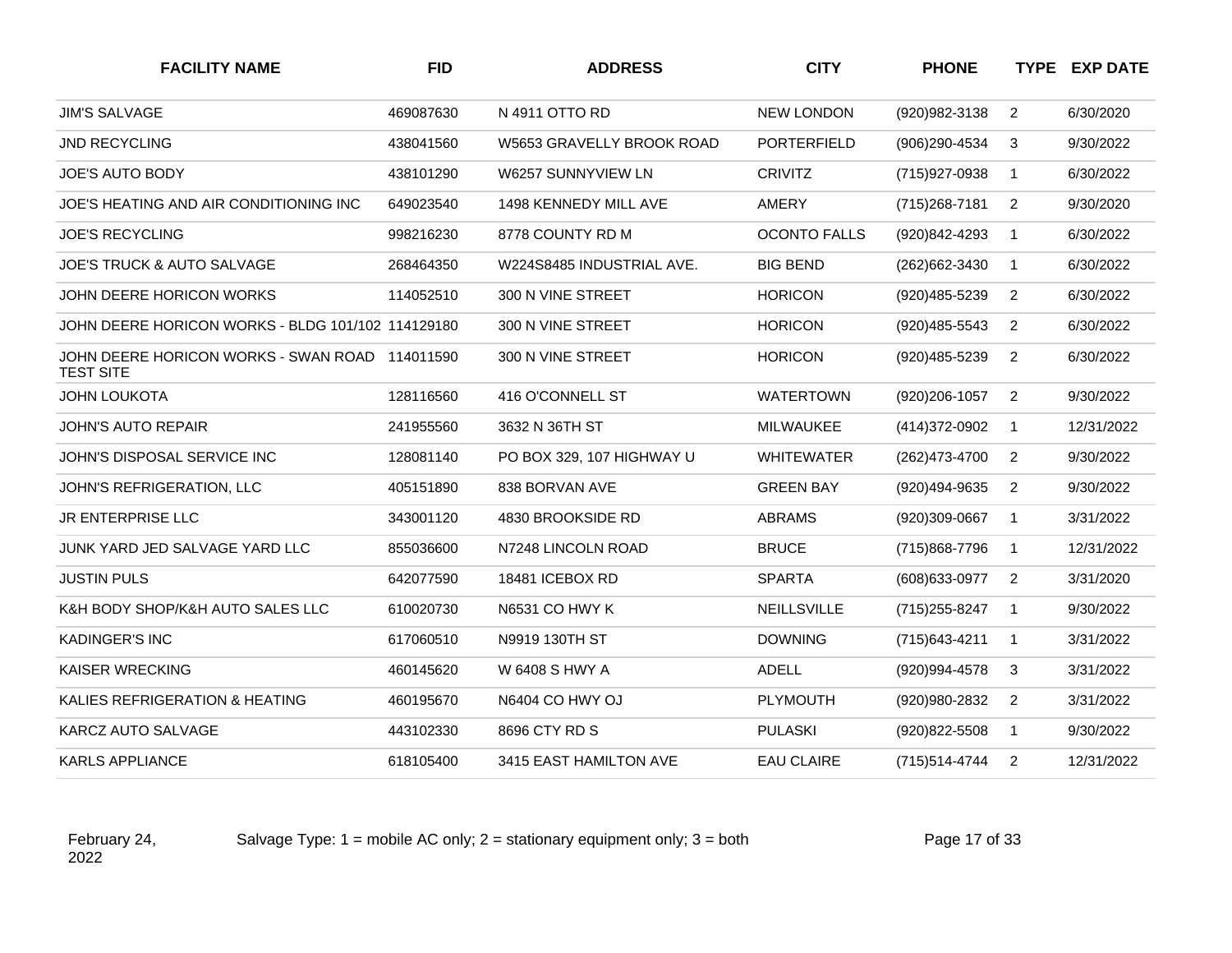| <b>FACILITY NAME</b>                | <b>FID</b> | <b>ADDRESS</b>                 | <b>CITY</b>                      | <b>PHONE</b>     |                | <b>TYPE EXP DATE</b> |
|-------------------------------------|------------|--------------------------------|----------------------------------|------------------|----------------|----------------------|
| KAVANAUGH REFRIGERATION INC         | 445134250  | PO BOX 187                     | LITTLE CHUTE                     | (920)687-2200    | $\overline{2}$ | 6/30/2020            |
| <b>KAYDON GROUP LTD</b>             | 405213600  | 1433 S CHESTNUT AVE            | <b>GREEN BAY</b>                 | (920) 437-3737   | 3              | 12/31/2020           |
| <b>KBK SERVICES, INC</b>            | 802017370  | 1207 LAKESHORE DR E            | <b>ASHLAND</b>                   | (715) 682-3002   | $\overline{2}$ | 6/30/2022            |
| KENOSHA UNIFIED SCHOOL DISTRICT #1  | 230103280  | 3600 52ND ST                   | <b>KENOSHA</b>                   | $(262)359-6103$  | $\overline{2}$ | 12/31/2022           |
| <b>KESSLER'S AUTO SALVAGE</b>       | 866077300  | <b>W4451 CTY E</b>             | <b>TREGO</b>                     | (715) 635-8048   | $\mathbf{1}$   | 12/31/2022           |
| KETTLE MORAINE APPLIANCE            | 267188130  | 7259 SLEEPY HOLLOW RD          | <b>WEST BEND</b>                 | (262)334-1906    | $\overline{2}$ | 3/31/2022            |
| <b>KEWASKUM AUTO RECYCLERS LLC</b>  | 267000580  | N205 COUNTY RD V               | <b>KEWASKUM</b>                  | (262) 626-2929   | $\mathbf{1}$   | 6/30/2022            |
| KEYSTONE HTG & AC CO, INC           | 252221310  | 2707 DURAND AVE                | <b>RACINE</b>                    | $(262)$ 554-1080 | $\overline{2}$ | 12/31/2020           |
| KIENBAUM IRON & METAL, INC          | 265131790  | PO BOX 276                     | <b>WHITEWATER</b>                | (262) 473-4533   | 3              | 3/31/2022            |
| KIRCH APPLIANCE INC                 | 113401860  | 2302 MUSTANG WAY               | <b>MADISON</b>                   | (608)246-4246    | $\overline{2}$ | 12/31/2022           |
| KIRCHHAYN AUTO SALVAGE INC          | 267143580  | 1199 WESTERN AVE               | <b>CEDARBURG</b>                 | (262) 377-5139   | $\mathbf{1}$   | 3/31/2022            |
| KLEEMAN MECHANICAL, INC             | 460120650  | 924 S 21ST ST                  | SHEBOYGAN                        | (920) 452-9922   | $\overline{2}$ | 9/30/2022            |
| KOHLER CO                           | 460015270  | 444 HIGHLAND DR -MAIL STOP-033 | <b>KOHLER</b>                    | (920) 457-4441   | $\overline{2}$ | 6/30/2022            |
| KOHLWEY'S INC                       | 999253420  | 205 E HWY 16                   | <b>RIO</b>                       | (920) 992-3515   | $\overline{2}$ | 9/30/2021            |
| KOMFORT HEATING & COOLING INC       | 265161380  | 5384 STATE RD 11               | <b>ELKHORN</b>                   | (262) 723-2662   | $\overline{2}$ | 9/30/2022            |
| KOPKE AUTO SALVAGE                  | 405141000  | 4393 REDWOOD RD                | <b>PULASKI</b>                   | (920) 822-3454   | $\mathbf{1}$   | 6/30/2022            |
| KRIER REFRIGERATION INC             | 246163610  | 275 COMMERCE ST                | <b>BELGIUM</b>                   | (262) 285-3141   | $\overline{2}$ | 3/31/2022            |
| <b>KRUEGERS BOUMATIC LLC</b>        | 469091810  | 300 INDUSTRIAL AVE             | <b>CLINTONVILLE</b>              | (715) 823-5121   | $\overline{2}$ | 3/31/2021            |
| <b>KRUSER RECYCLING LLC</b>         | 113224100  | 2601 SEIFERTH RD               | <b>MADISON</b>                   | (608)223-9220    | $\overline{2}$ | 3/31/2022            |
| KURTH SHEET METAL INC               | 609035790  | 4115 123RD ST                  | <b>CHIPPEWA FALLS</b>            | (715) 723-2211   | $\overline{2}$ | 9/30/2022            |
| <b>KWIK TRIP INC</b>                | 632140190  | 1626 OAK ST                    | LA CROSSE                        | (608) 793-6229   | $\overline{2}$ | 6/30/2020            |
| L & M SALVAGE CO OF RICHLAND CO INC | 153023530  | 28841 CO HWY Y                 | <b>RICHLAND</b><br><b>CENTER</b> | (608) 647-3490   | 3              | 9/30/2022            |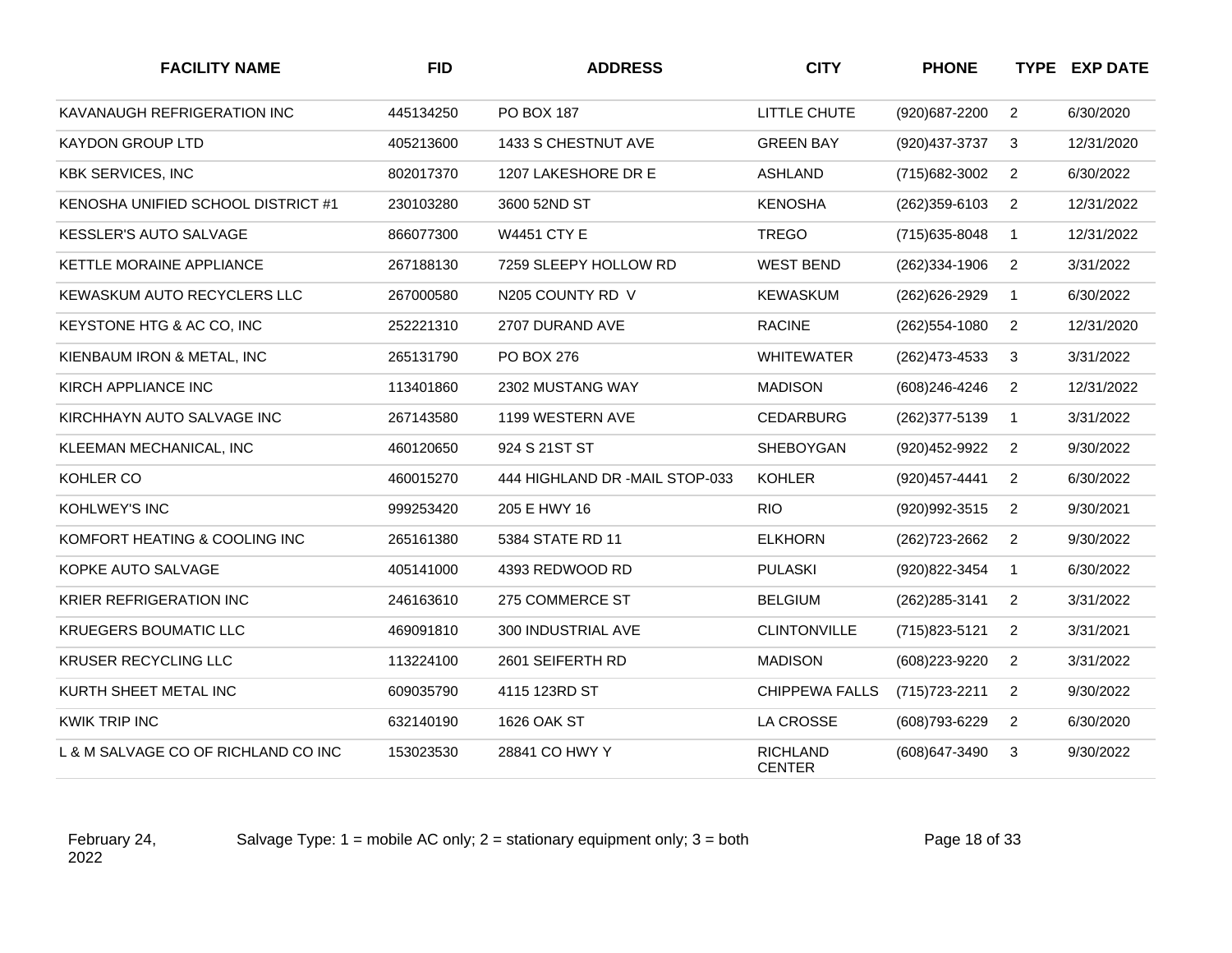| <b>FACILITY NAME</b>                            | <b>FID</b> | <b>ADDRESS</b>                | <b>CITY</b>                      | <b>PHONE</b>      |                | <b>TYPE EXP DATE</b> |
|-------------------------------------------------|------------|-------------------------------|----------------------------------|-------------------|----------------|----------------------|
| <b>L&amp;J AUTO</b>                             | 750048640  | 2559 MALLEK RD                | <b>JUNCTION CITY</b>             | (715) 457-4630    | $\mathbf{1}$   | 12/31/2021           |
| LA GRANGE SALVAGE                               | 114088370  | 303 MORGAN LN                 | <b>BEAVER DAM</b>                | (920) 887-2278    | 3              | 9/30/2022            |
| LACHANCE AUTO PARTS & SALVAGE LLC               | 268327290  | S90 W38108 STATE RD 59        | <b>EAGLE</b>                     | (262)594-2211     | $\mathbf{1}$   | 12/31/2022           |
| LAKESHORE HEATING & SHEET METAL, LLC            | 436062880  | 249 E ST HWY 310              | <b>MANITOWOC</b>                 | (920) 683-3967    | $\overline{2}$ | 3/31/2022            |
| LAKESHORE HVAC & SOLAR CO INC                   | 460213820  | N6306 N 61ST ST               | <b>SHEBOYGAN</b>                 | (920) 458-6223    | 2              | 3/31/2022            |
| LAKESHORE WASTE SYSTEMS INC                     | 415186530  | PO BOX 683                    | <b>STURGEON BAY</b>              | (920)818-1224     | 3              | 6/30/2022            |
| LAKESIDE BOTTLING COMPANY                       | 460200180  | 1515 STEDMAN WAY              | SHEBOYGAN<br><b>FALLS</b>        | (920)467-8601     | $\overline{2}$ | 12/31/2022           |
| LEE HEATING & COOLING INC                       | 230057300  | 2915 60TH ST                  | <b>KENOSHA</b>                   | (262) 657-9490    | $\overline{2}$ | 6/30/2020            |
| LIMA AUTO ENTERPRISES INC                       | 460156950  | W2254 OURTOWN RD              | <b>SHEBOYGAN</b><br><b>FALLS</b> | (920)467-3411     | $\mathbf{1}$   | 3/31/2022            |
| <b>LIND'S HOME CENTER</b>                       | 642021270  | 801 MAIN ST                   | <b>CASHTON</b>                   | (608) 654-7844    | $\overline{2}$ | 6/30/2020            |
| LKQ MIDWEST - JANESVILLE                        | 154067650  | 2101 BELOIT AVE               | <b>JANESVILLE</b>                | (608) 754-8138    | $\mathbf{1}$   | 9/30/2022            |
| LKQ MIDWEST INC - HUSTISFORD                    | 114042390  | PO BOX 278, N4079 HWY E       | <b>HUSTISFORD</b>                | (920)349-3236     | $\mathbf{1}$   | 12/31/2022           |
| LKQ PICK YOUR PART MIDWEST. LLC                 | 241472880  | 6102 S 13TH ST                | <b>MILWAUKEE</b>                 | $(414)581 - 8668$ | $\mathbf{1}$   | 12/31/2022           |
| LOKEN, INC (DEPENDABLE AUTO PARTS)              | 128081030  | N 1814 HIGHWAY 12, PO BOX 170 | <b>FORT ATKINSON</b>             | (920) 563-7363    | $\mathbf{1}$   | 9/30/2022            |
| <b>LONNY CRANE</b>                              | 252289510  | 1019 GENEVA ST                | <b>RACINE</b>                    | (262) 287-3561    | $\overline{c}$ | 6/30/2021            |
| LOREN'S AUTO RECYCLING, LLC                     | 471169270  | 3000 OREGON ST                | <b>OSHKOSH</b>                   | (920) 727-9273    | $\mathbf{1}$   | 6/30/2022            |
| <b>LPG SERVICE</b>                              | 737210100  | <b>PO BOX 23</b>              | <b>MOSINEE</b>                   | (715) 693-4057    | 2              | 6/30/2022            |
| <b>LUTZ REFRIGERATION LLC</b>                   | 436075420  | 8510 MIDDLE RD                | <b>MANITOWOC</b>                 | (920)905-2653     | $\overline{2}$ | 9/30/2022            |
| LYLE'S TV AND APPLIANCE INC                     | 265162150  | 17 S WASHINGTON ST            | <b>ELKHORN</b>                   | (262) 723-3477    | $\overline{2}$ | 12/31/2020           |
| M & M METALS                                    | 460212610  | 1221 CLARA AVE                | <b>SHEBOYGAN</b>                 | (920)377-6983     | 2              | 6/30/2021            |
| M&R AUTOMOTIVE INC/DBA AMERICAN AUTO<br>SALVAGE | 241785060  | 3015 W CENTER ST              | <b>MILWAUKEE</b>                 | (414) 807-8733    | $\mathbf{1}$   | 3/31/2022            |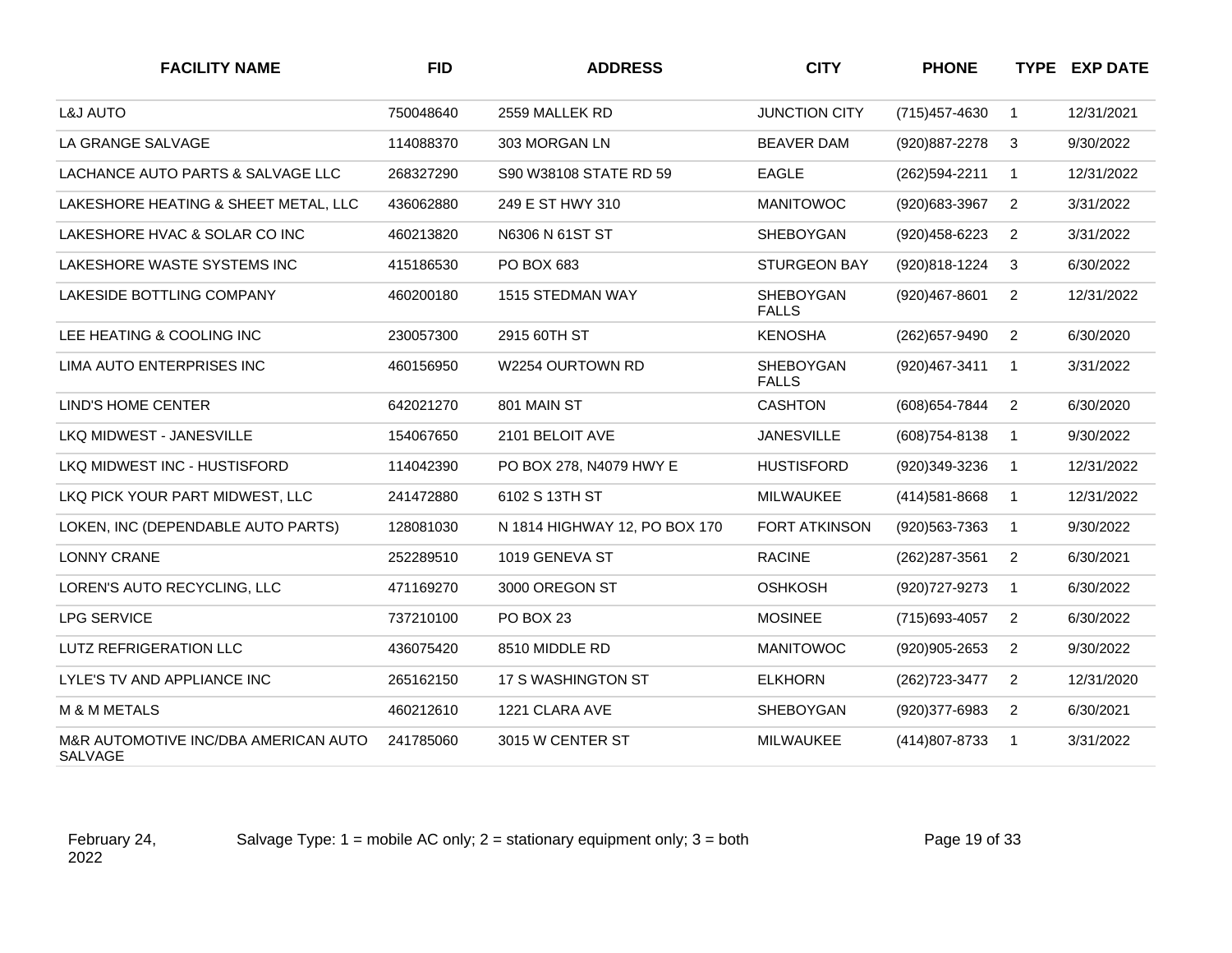| <b>FACILITY NAME</b>                                           | <b>FID</b> | <b>ADDRESS</b>               | <b>CITY</b>         | <b>PHONE</b>   |                | <b>TYPE EXP DATE</b> |
|----------------------------------------------------------------|------------|------------------------------|---------------------|----------------|----------------|----------------------|
| <b>MAASS REFRIGERATION SERVICE</b>                             | 128062220  | 1221 MAIN ST                 | <b>WATERTOWN</b>    | (920)206-9099  | $\overline{2}$ | 6/30/2020            |
| <b>MADIGAN REFRIGERATOR &amp; ENERGY</b><br><b>SYSTEMS INC</b> | 111092080  | W9257 OLD HIGHWAY 60         | <b>LODI</b>         | (608) 592-4507 | 2              | 6/30/2022            |
| MAGREGOR TRANSPORTATION SERVICES, INC 436129320                |            | 2880 DOGWOOD LANE            | <b>MANITOWOC</b>    | (920)683-3203  | $\overline{1}$ | 6/30/2021            |
| MANNENBACH MECHANICAL LLC                                      | 436138780  | 1251 STATE RD 67             | <b>KIEL</b>         | (920)894-7776  | $\overline{2}$ | 6/30/2022            |
| <b>MANTHEY SALVAGE</b>                                         | 729068120  | N3584 TOWNLINE RD            | <b>MAUSTON</b>      | (608) 847-2202 | 3              | 3/31/2022            |
| MARED MECHANICAL CONTRACTORS CORP                              | 341093060  | 4230 W DOUGLAS AVE           | <b>MILWAUKEE</b>    | (414) 536-0411 | 2              | 6/30/2022            |
| MARSHFIELD CLINIC HEALTH SYSTEM                                | 772070640  | <b>1000 N OAK AVE</b>        | <b>MARSHFIELD</b>   | (715)389-5830  | 2              | 9/30/2022            |
| MARTENS HEATING AND MECHANICAL                                 | 471195890  | PO BOX 514                   | <b>OMRO</b>         | (920) 685-0111 | 2              | 9/30/2020            |
| MARTIN PETERSEN COMPANY, INC                                   | 230112630  | 9800 55TH ST                 | <b>KENOSHA</b>      | (262) 658-1326 | 2              | 9/30/2022            |
| MARTINS HEAVY DUTY TOWING                                      | 855019440  | N4161 COUNTY ROAD E          | <b>BRUCE</b>        | (715) 595-3843 | 3              | 9/30/2021            |
| MC GOVERNS REPAIR SERVICE LLC/MC<br><b>GOVERNS AUTO REPA</b>   | 471197650  | 322 E MURDOCK AVE            | <b>OSHKOSH</b>      | (920)230-4500  | $\mathbf{1}$   | 9/30/2022            |
| MECHANICAL TECHNOLOGIES, INC                                   | 405145070  | PO BOX 12176, 701 MORLEY RD  | <b>GREEN BAY</b>    | (920)491-5860  | 2              | 3/31/2022            |
| MECHANICAL, INC                                                | 735055640  | PO BOX 330, 1520 W MOHAWK DR | <b>TOMAHAWK</b>     | (715) 453-7021 | $\overline{2}$ | 3/31/2021            |
| MENDOTA MENTAL HEALTH INSTITUTE                                | 113023570  | 301 TROY DR                  | <b>MADISON</b>      | (608)301-1070  | 2              | 12/31/2020           |
| METALS AMERICA OF STURGEON BAY                                 | 415032420  | 2725 GRAF RD                 | <b>STURGEON BAY</b> | (920)333-0083  | $\mathbf 1$    | 3/31/2022            |
| MGA RESEARCH CORPORATION                                       | 265017610  | 5000 WARREN ROAD             | <b>BURLINGTON</b>   | (262) 763-2705 | -1             | 12/31/2022           |
| <b>MIDWAY AUTO</b>                                             | 737136510  | 100181 JUNEBERRU ROAD        | <b>COLBY</b>        | (715) 223-2444 | $\mathbf{1}$   | 6/30/2022            |
| <b>MIKE'S TV &amp; APPLIANCE</b>                               | 642023910  | 119 S WATER ST               | <b>SPARTA</b>       | (608) 269-5802 | 2              | 6/30/2022            |
| MIKEY SMET'S AUTO SALVAGE                                      | 443025330  | 10519 PARKWAY RD             | <b>POUND</b>        | (920)897-2384  | 3              | 9/30/2022            |
| MIKIS AUTO SALVAGE INC                                         | 241312720  | 4385 N GREEN BAY AVE         | <b>MILWAUKEE</b>    | (414) 562-8877 | -1             | 9/30/2022            |
| MILL VALLEY RECYCLING LLC                                      | 998223710  | 1006 S BARCLAY               | <b>MILWAUKEE</b>    | (414) 383-7209 | $\overline{1}$ | 9/30/2022            |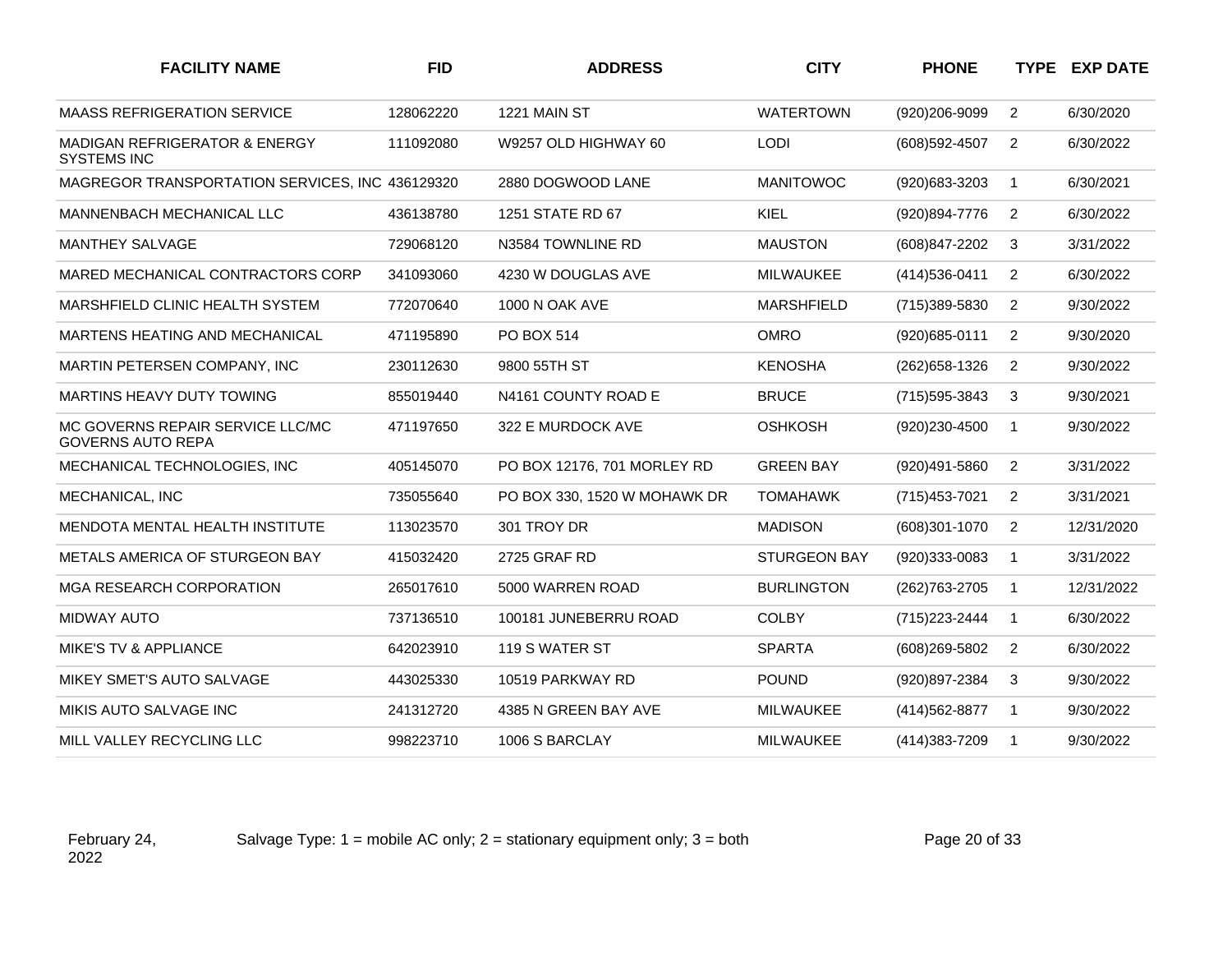| <b>FACILITY NAME</b>                              | <b>FID</b> | <b>ADDRESS</b>              | <b>CITY</b>                       | <b>PHONE</b>      |                | <b>TYPE EXP DATE</b> |
|---------------------------------------------------|------------|-----------------------------|-----------------------------------|-------------------|----------------|----------------------|
| MILLER AUTO WRECKING                              | 663055140  | 41924 TROUT CREEK RD        | SOLDIERS GROVE                    | (608) 627-1741    | 3              | 3/31/2022            |
| MILLER COMPRESSING - PEWAUKEE                     | 268562800  | W229 N598 FOSTER CT         | <b>PEWAUKEE</b>                   | (262)513-0048     | 3              | 3/31/2022            |
| MILLER COMPRESSING COMPANY - BRUCE ST             | 241213720  | 1640 W BRUCE ST             | MILWAUKEE                         | (414) 671-5980    | 3              | 6/30/2022            |
| MILLER COMPRESSING COMPANY - LINCOLN<br>AVE       | 241208220  | PO BOX 369, 1640 W BRUCE ST | <b>MILWAUKEE</b>                  | (414) 383-2453    | $\mathbf{1}$   | 12/31/2022           |
| MILLER COMPRESSING COMPANY - RACINE               | 252073030  | 1339 17TH ST                | <b>RACINE</b>                     | (262) 632-1601    | 3              | 3/31/2022            |
| MILLER SCRAP REMOVAL                              | 471136160  | 3133 FOND DU LAC RD         | <b>OSHKOSH</b>                    | (920)379-2517     | $\overline{2}$ | 9/30/2020            |
| MILWAUKEE IRON & METAL - GREEN BAY<br><b>ROAD</b> | 341242660  | 1351 E MAIN STREET          | <b>WAUKESHA</b>                   | (262) 547-7293    | $\mathbf{1}$   | 3/31/2022            |
| MILWAUKEE PUBLIC SCHOOLS                          | 241803430  | 1124 N 11TH ST              | <b>MILWAUKEE</b>                  | (414) 283-4610    | $\overline{2}$ | 3/31/2022            |
| MILWAUKEE SECURE DETENTION FACILITY               | 341147950  | PO BOX 05740                | <b>MILWAUKEE</b>                  | (414) 212-4900    | $\overline{2}$ | 9/30/2023            |
| MODINE MANUFACTURING CO                           | 252012090  | 1500 DEKOVEN AVE            | <b>RACINE</b>                     | (262) 636-1200    | 3              | 6/30/2022            |
| MOMMAERTS AUTO INC                                | 405141110  | 1275 ROCKLAND RD            | DE PERE                           | (920)336-6269     | $\mathbf{1}$   | 6/30/2022            |
| <b>MONROE CLINIC</b>                              | 123022900  | 515 22ND AVE                | <b>MONROE</b>                     | (608)324-1671     | 2              | 12/31/2021           |
| MONROE HEATING AND SHEET METAL INC                | 123040390  | 615 17TH ST                 | <b>MONROE</b>                     | $(608)325 - 6030$ | $\overline{2}$ | 12/31/2022           |
| MORRISONS AUTO INC - EDGERTON                     | 154116930  | 6307 STATE RD 59W           | <b>EDGERTON</b>                   | (608)884-4436     | $\mathbf{1}$   | 9/30/2022            |
| <b>MORRISONS AUTO INC - MILTON</b>                | 154122980  | 2506 E VINCENT RD           | <b>MILTON</b>                     | (608)884-4436     | $\mathbf{1}$   | 6/30/2022            |
| <b>MOUNTAIN ENERGY LLC</b>                        | 656074210  | 1991 115TH ST               | <b>NEW RICHMOND</b>               | (715) 246-3546    | $\overline{2}$ | 9/30/2019            |
| MT HOREB TRUCK PARTS INC                          | 113246760  | 665 DEAD END RD             | <b>MT HOREB</b>                   | (608)832-6330     | $\mathbf{1}$   | 12/31/2022           |
| MURRAY'S AUTO SALVAGE INC                         | 123029170  | 6821 NELSON RD              | <b>BRODHEAD</b>                   | (608) 879-2525    | $\mathbf{1}$   | 3/31/2022            |
| MUZA SHEET METAL COMPANY, LLC                     | 471004160  | 51 W FERNAU AVE             | <b>OSHKOSH</b>                    | (920)235-4960     | 2              | 6/30/2020            |
| NADLER AUTO SERVICE                               | 443031050  | 312 W MAIN ST               | <b>LENA</b>                       | (920)829-5150     | $\mathbf{1}$   | 9/30/2020            |
| <b>ND PAPER INC</b>                               | 772096160  | 621 N BIRON DR              | <b>WISCONSIN</b><br><b>RAPIDS</b> | (715) 422-2205    | $\overline{2}$ | 12/31/2020           |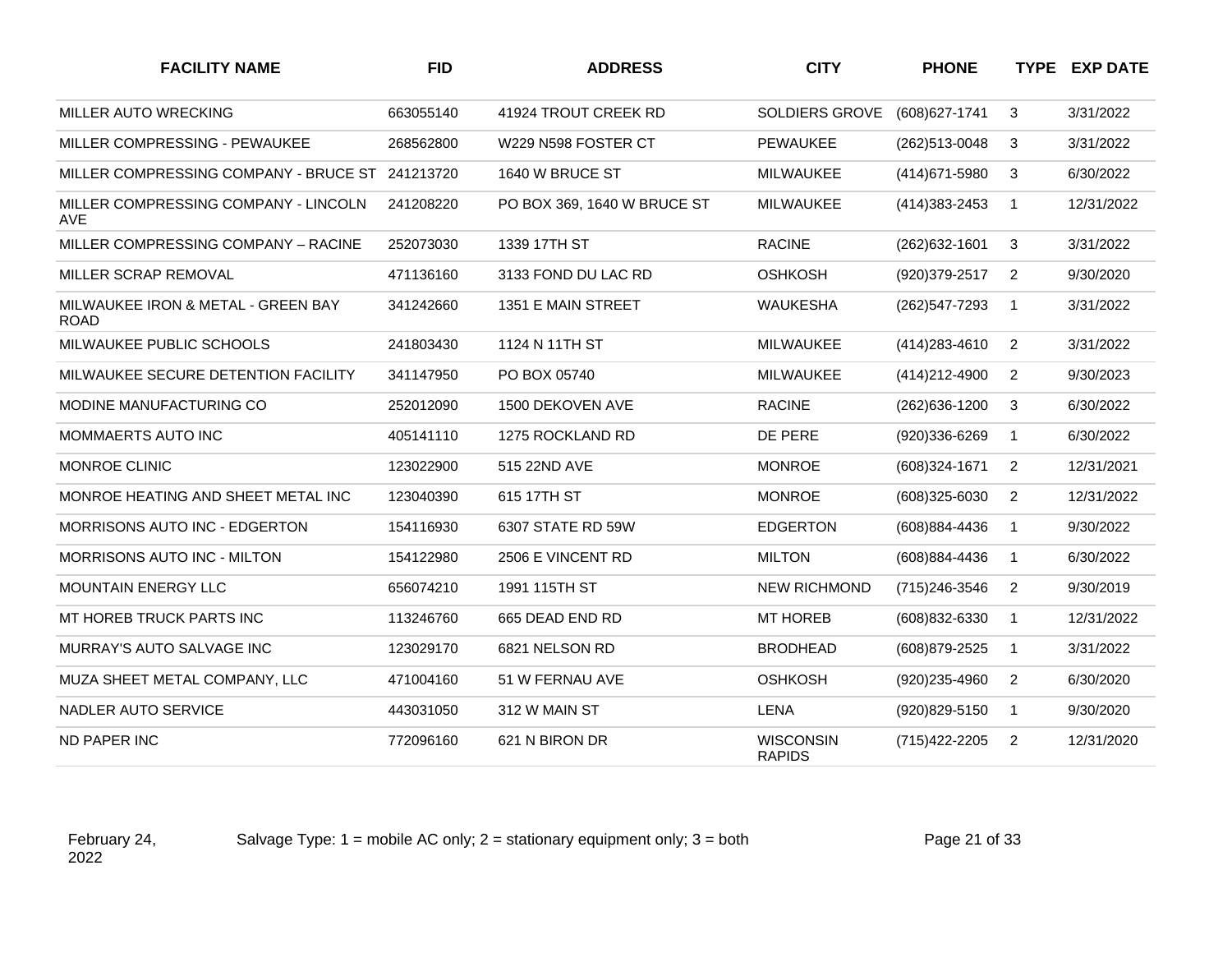| <b>FACILITY NAME</b>                                            | <b>FID</b> | <b>ADDRESS</b>               | <b>CITY</b>          | <b>PHONE</b>   |                | <b>TYPE EXP DATE</b> |
|-----------------------------------------------------------------|------------|------------------------------|----------------------|----------------|----------------|----------------------|
| NEKOOSA AUTO IRON & METAL                                       | 772067450  | W6811 CO OOO                 | FOND DU LAC          | (715) 886-4716 | 3              | 6/30/2022            |
| NEUMANN PLUMBING & HEATING, INC                                 | 999290600  | <b>1114 MILLERSVILLE AVE</b> | <b>HOWARDS GROVE</b> | (920) 565-3345 | 2              | 9/30/2022            |
| NEW LONDON AUTO RECYCLERS                                       | 445041850  | 600 JUNCTION RD              | <b>NEW LONDON</b>    | (920) 982-1100 | $\mathbf{1}$   | 6/30/2020            |
| NEW RICHMOND AUTO SALVAGE LLC                                   | 656084110  | 1770 105TH ST                | <b>NEW RICHMOND</b>  | (715) 246-6975 | $\mathbf 1$    | 3/31/2022            |
| NEWVILLE AUTO SALVAGE INC                                       | 154094380  | 279 E HWY 59                 | <b>EDGERTON</b>      | (608) 884-3114 | $\mathbf{1}$   | 9/30/2022            |
| NIKS AUTO PARTS INC                                             | 471147380  | 3581 BREEZEWOOD LANE         | <b>NEENAH</b>        | (920)836-2036  | $\mathbf{1}$   | 6/30/2022            |
| NIMMER HTG & AC INC                                             | 241926740  | 6530 W FOREST HOME           | <b>MILWAUKEE</b>     | (414) 543-3626 | $\overline{2}$ | 12/31/2022           |
| <b>NOR-LAKE INC</b>                                             | 656009420  | 891 HWY U                    | <b>HUDSON</b>        | (715)386-2323  | 2              | 12/31/2020           |
| NORSEC COMPUTER RECYCLERS LLC                                   | 405240440  | 809 PROSPER ST               | DE PERE              | (920)660-8181  | $\overline{2}$ | 6/30/2022            |
| NORTH AMERICAN MECHANICAL INC                                   | 113389650  | 4401 STATE ROAD 19           | <b>WINDSOR</b>       | (608)842-3900  | 2              | 3/31/2022            |
| NORTH CENTRAL RECYCLERS                                         | 855000190  | W9189 RAILROAD AVE           | <b>CATAWBA</b>       | (715) 322-4043 | 2              | 6/30/2022            |
| NORTHEAST WISCONSIN TECHNICAL<br><b>COLLEGE</b>                 | 405053220  | 2740 W MASON ST              | <b>GREEN BAY</b>     | (920)498-5739  | 2              | 12/30/2022           |
| NOVAK ENTERPRISES, INC (NORB'S SALVAGE)                         | 405142100  | 5924 HIGHWAY R               | <b>DENMARK</b>       | (920)863-2524  | $\mathbf{1}$   | 9/30/2022            |
| NW WI REFRIGSERVIC DBA CERTIFIED REFRIG 855008440<br>& MECH LLC |            | W13272 SIECK ROAD            | <b>BRUCE</b>         | (715)868-9999  | $\overline{2}$ | 3/31/2021            |
| OAK LEAF AUTO SALVAGE                                           | 744135480  | 4690 S SHORE DR              | <b>RHINELANDER</b>   | (715)369-5270  | $\mathbf{1}$   | 9/30/2022            |
| OCONOMOWOC AREA SCHOOL DISTRICT                                 | 268409240  | 641 E FOREST ST              | <b>OCONOMOWOC</b>    | (262) 560-2131 | $\overline{2}$ | 12/31/2022           |
| ON TRACK AUTO LLC DBA 5 ACRE FOCUS                              | 436045720  | 6626 OLD HWY Y               | <b>MARIBEL</b>       | (920) 755-2852 | $\mathbf{1}$   | 3/31/2022            |
| ONE HOUR HEATING & COOLING LLC                                  | 252274330  | 1430 9TH STREET              | <b>RACINE</b>        | (262)886-9075  | 2              | 9/30/2021            |
| <b>ORGANIC VALLEY</b>                                           | 642085400  | 509 ORGANIC DR               | <b>CASHTON</b>       | (608) 625-2602 | 2              | 9/30/2020            |
| <b>ORGANIC VALLEY</b>                                           | 663057010  | 1 ORGANIC WAY                | <b>LA FARGE</b>      | (608) 625-3669 | 2              | 9/30/2020            |
| ORLY CO INC                                                     | 246168120  | W54 N 540 HIGHLAND DR        | <b>CEDARBURG</b>     | (262) 377-7399 | $\mathbf{1}$   | 12/31/2022           |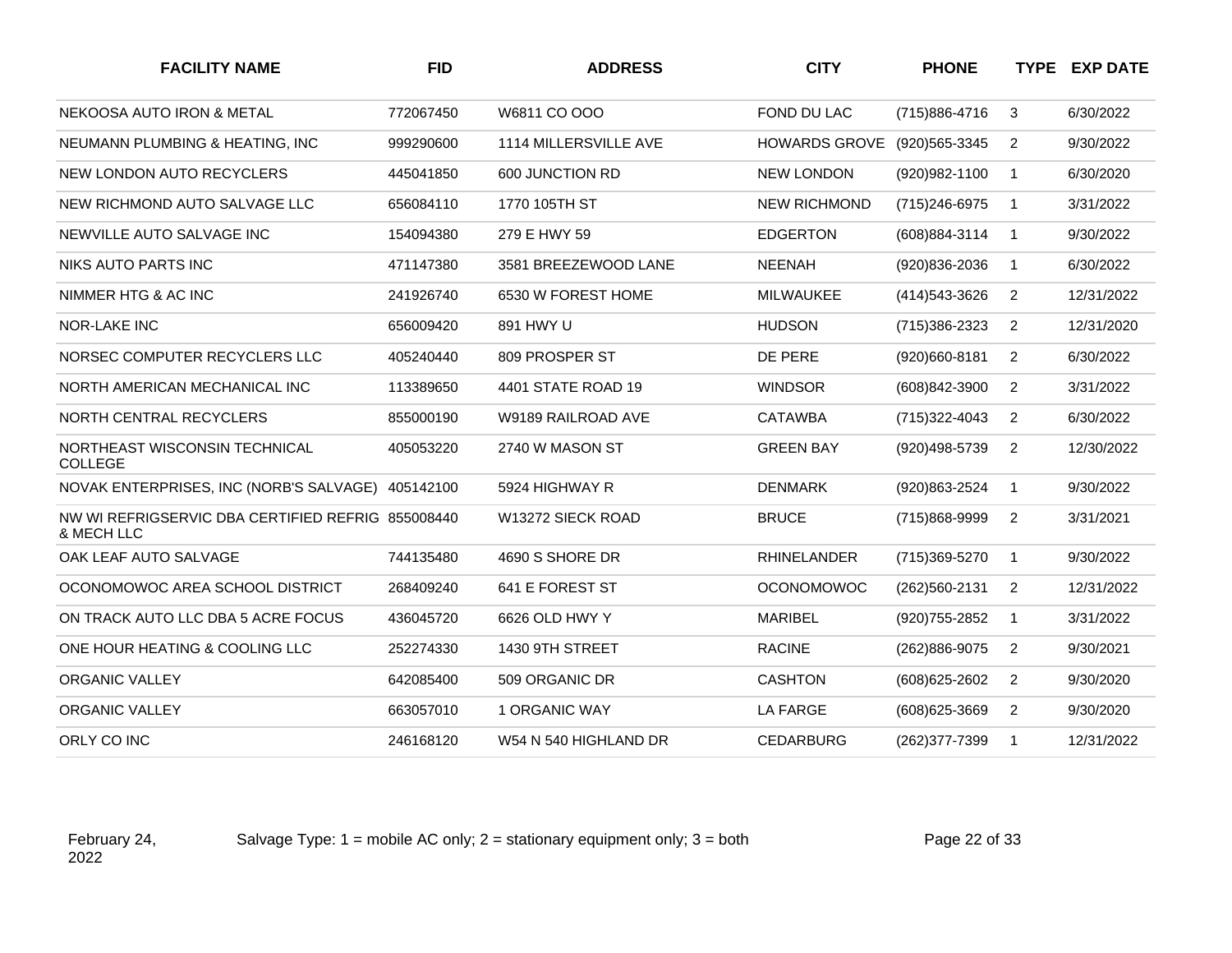| <b>FACILITY NAME</b>                                           | <b>FID</b> | <b>ADDRESS</b>         | <b>CITY</b>                      | <b>PHONE</b>   |                | <b>TYPE EXP DATE</b> |
|----------------------------------------------------------------|------------|------------------------|----------------------------------|----------------|----------------|----------------------|
| OSHKOSH DEFENSE LLC                                            | 471032650  | 2307 OREGON ST         | <b>OSHKOSH</b>                   | (920) 235-9151 | $\mathbf{1}$   | 6/30/2022            |
| OSSEO AUTO SALVAGE LLC                                         | 662002550  | W15591 US HWY 10       | OSSEO                            | (715) 597-2620 | $\mathbf{1}$   | 9/30/2022            |
| PACKAGING CORPORATION OF AMERICA                               | 735056300  | N9090 CO RD E          | <b>TOMAHAWK</b>                  | (715) 453-2131 | 2              | 6/30/2022            |
| PARADISE HEATING, INC                                          | 405249240  | 3224 HIDDEN POND RD    | <b>SUAMICO</b>                   | (920)494-6353  | 2              | 12/31/2022           |
| <b>PARKER FREEZE DRY</b>                                       | 405203810  | 214 BEAUMIER LN        | <b>SOBIESKI</b>                  | (920) 822-7179 | $\overline{c}$ | 3/31/2019            |
| PATS HEATING AND AIR CONDITIONING                              | 268656850  | 1833 EXECUTIVE DR #101 | <b>OCONOMOWOC</b>                | (262) 567-7499 | 2              | 6/30/2022            |
| <b>PAUL KELNHOFER</b>                                          | 603109650  | 2197 22 1/2 AVE        | RICE LAKE                        | (715) 790-7687 | 2              | 6/30/2022            |
| PETHAN'S AIR SERVICES OF NEW HOLSTEIN,<br><b>LLC</b>           | 408020250  | 1801 ROOSEVELT AVE     | <b>NEW HOLSTEIN</b>              | (920)898-4868  | $\overline{2}$ | 12/31/2022           |
| PICKARTS LLC                                                   | 420051830  | 730 SULLIVAN DR        | FOND DU LAC                      | (920) 922-6290 | $\mathbf{1}$   | 12/31/2022           |
| PIERCE MFG INC                                                 | 469098520  | 2600 AMERICAN DR       | <b>APPLETON</b>                  | (920)832-3368  | $\mathbf{1}$   | 12/31/2022           |
| PINKEY'S CAPITAL AUTO BODY & SALVAGE INC 241284120             |            | 120 W MELVINA ST       | <b>MILWAUKEE</b>                 | (414)962-3380  | $\mathbf{1}$   | 9/30/2022            |
| PLAYGROUND PAR, LLC                                            | 246153930  | 810 MARITIME DRIVE     | <b>PORT</b><br><b>WASHINGTON</b> | (262) 261-5029 | $\mathbf{1}$   | 3/31/2022            |
| PLESHEK'S AIR CONDITIONING &<br><b>REFRIGERATION</b>           | 459087310  | W10850 W TOWNHALL RD   | <b>GRESHAM</b>                   | (715) 787-3342 | 2              | 12/31/2022           |
| POWER GROUND RACING                                            | 861055580  | W5858 GRAVEL RD        | <b>MEDFORD</b>                   | (715) 748-2700 | $\overline{1}$ | 12/31/2022           |
| PROCTER & GAMBLE PAPER PRODUCTS                                | 405032210  | 501 EASTMAN AVE        | <b>GREEN BAY</b>                 | (920)430-2053  | $\overline{2}$ | 12/31/2022           |
| PROFESSIONAL HEATING & AIR CONDITIONING 405225370<br>OF GB INC |            | 2944 HOLMGREN WAY      | <b>GREEN BAY</b>                 | (920)336-0110  | $\overline{2}$ | 9/30/2022            |
| PROFESSIONAL HEATING & COOLING                                 | 460197320  | 3907 HWY 42 NORTH      | SHEBOYGAN                        | (920)458-6260  | $\overline{2}$ | 6/30/2022            |
| PURE MECHANICAL                                                | 268664550  | N8 W22275 JOHNSON DR   | <b>WAUKESHA</b>                  | (414) 897-8012 | 2              | 6/30/2020            |
| R A HEATING & AIR CONDITIONING. INC.                           | 154100430  | 598 WATER ST           | <b>EVANSVILLE</b>                | (608)882-6221  | 2              | 9/30/2020            |
| R C GRIMME FLATBED SERVICE                                     | 268469410  | 15380 W COLLEGE AVE    | <b>MUSKEGO</b>                   | (414) 640-2411 | $\mathbf{1}$   | 3/31/2022            |
| R P MOTORS INC                                                 | 241880210  | 305 N 35TH ST          | MILWAUKEE                        | (414) 933-2257 | $\overline{1}$ | 9/30/2022            |

Salvage Type:  $1 =$  mobile AC only;  $2 =$  stationary equipment only;  $3 =$  both Page 23 of 33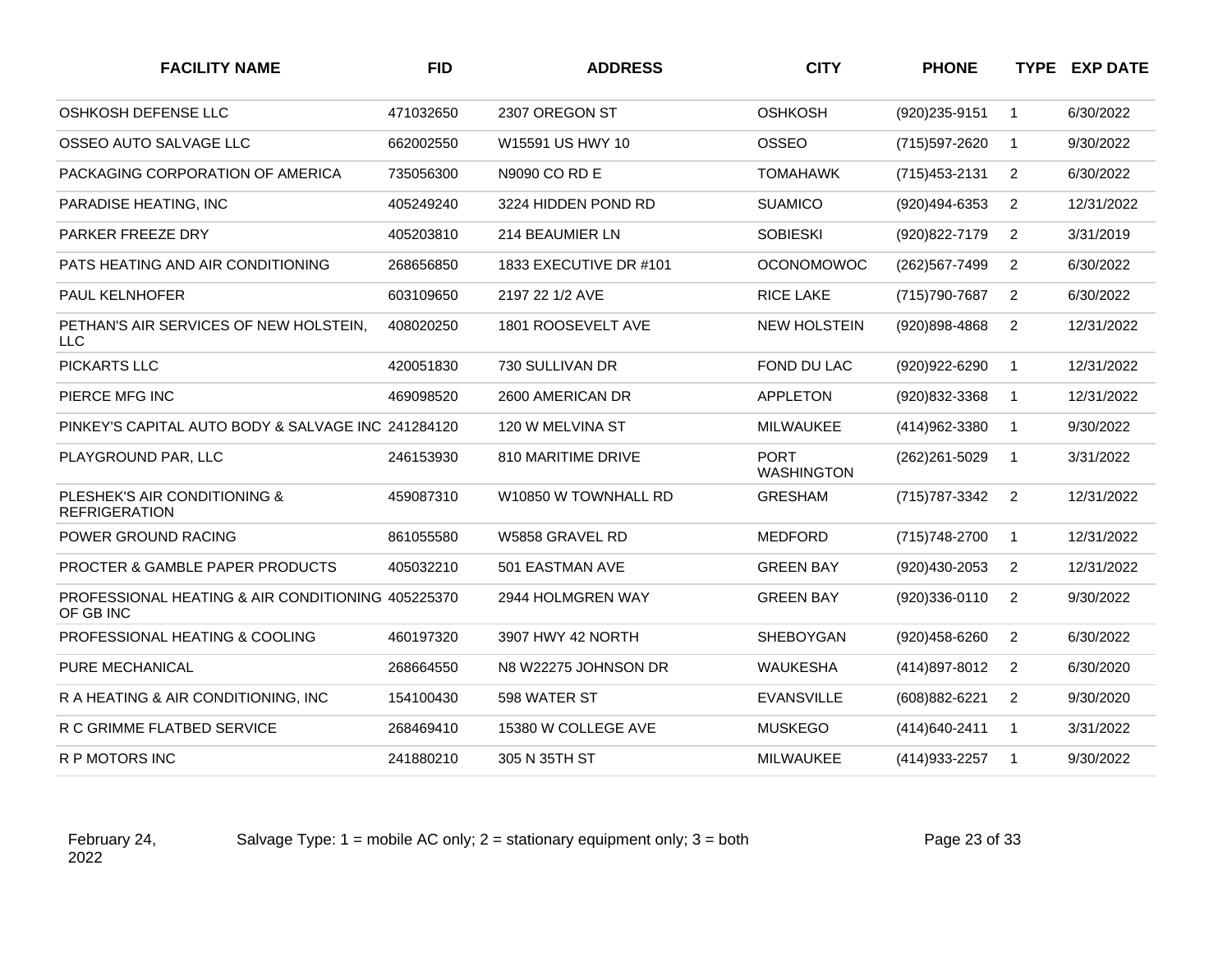| <b>FID</b> | <b>ADDRESS</b>                | <b>CITY</b>        | <b>PHONE</b>   |                | <b>TYPE EXP DATE</b> |
|------------|-------------------------------|--------------------|----------------|----------------|----------------------|
| 268526940  | 682 E WISCONSIN AVE           | <b>OCONOMOWOC</b>  | (262) 567-4873 | $\overline{2}$ | 6/30/2022            |
| 610079250  | N14950 COUNTY ROAD E          | <b>CURTISS</b>     | (715) 507-0411 | $\mathbf{1}$   | 6/30/2022            |
| 343000900  | 4371 LIEGEOIS RD              | <b>OCONTO</b>      | (920)826-5283  | $\mathbf{1}$   | 12/31/2022           |
| 618087250  | 10027 CURVUE RD               | <b>EAU CLAIRE</b>  | (715) 874-6742 | $\mathbf{1}$   | 3/31/2022            |
| 268391530  | <b>PO BOX 797</b>             | <b>ELKHORN</b>     | (262)510-2808  | $\overline{2}$ | 9/30/2022            |
| 154154330  | <b>PO BOX 797</b>             | <b>ELKHORN</b>     | (262)510-2808  | 2              | 9/30/2022            |
| 445176600  | <b>PO BOX 797</b>             | <b>ELKHORN</b>     | (262)510-2808  | $\overline{2}$ | 9/30/2022            |
| 999682090  | 400 W DREXEL AVE              | <b>OAK CREEK</b>   | (414) 764-4700 | 2              | 6/30/2022            |
| 662055790  | 11862 KING ST, PO BOX 366     | TREMPEALEAU        | (608) 534-6477 | $\mathbf{1}$   | 9/30/2022            |
| 252240780  | 680 MARYLAND AVE              | <b>BURLINGTON</b>  | (262) 767-0294 | 3              | 12/31/2022           |
| 157016200  | 1690 E MAIN ST                | <b>REEDSBURG</b>   | (608) 524-3612 | $\mathbf{1}$   | 6/30/2022            |
| 405226140  | 1337 S BROADWAY               | <b>GREEN BAY</b>   | (920) 435-5377 | $\overline{2}$ | 12/31/2020           |
| 998051780  | W5624 KRUEGER RD              | <b>BLACK CREEK</b> | (920)739-4645  | 3              | 3/31/2022            |
| 341244970  | 5311 S 9TH STREET             | MILWAUKEE          | (414) 627-1152 | $\overline{2}$ | 6/30/2022            |
| 241530300  | <b>1125 WEST NATIONAL AVE</b> | <b>MILWAUKEE</b>   | (414) 643-7740 | 3              | 12/31/2022           |
| 405155080  | 750 PARKVIEW RD               | <b>GREEN BAY</b>   | (920)337-0700  | 2              | 12/31/2022           |
| 618075370  | 4004 CURVUE RD                | <b>EAU CLAIRE</b>  | (715)834-2560  | $\mathbf{1}$   | 6/30/2022            |
| 241320860  | <b>PO BOX 786</b>             | <b>HUDSON</b>      | (414) 355-2222 | $\mathbf 1$    | 6/30/2022            |
| 436129540  | 704 BARTHELS ROAD             | <b>TWO RIVERS</b>  | (920) 683-2160 | 3              | 6/30/2022            |
| 111006170  | 300 E JOHN ST                 | <b>POYNETTE</b>    | (608)310-6450  | $\overline{2}$ | 3/31/2022            |
| 851046350  | 727 HWY 8, PO BOX 229         | <b>PRENTICE</b>    | (715) 428-2810 | 3              | 3/31/2022            |
|            |                               |                    |                |                |                      |

February 24, 2022

Salvage Type:  $1 =$  mobile AC only;  $2 =$  stationary equipment only;  $3 =$  both Page 24 of 33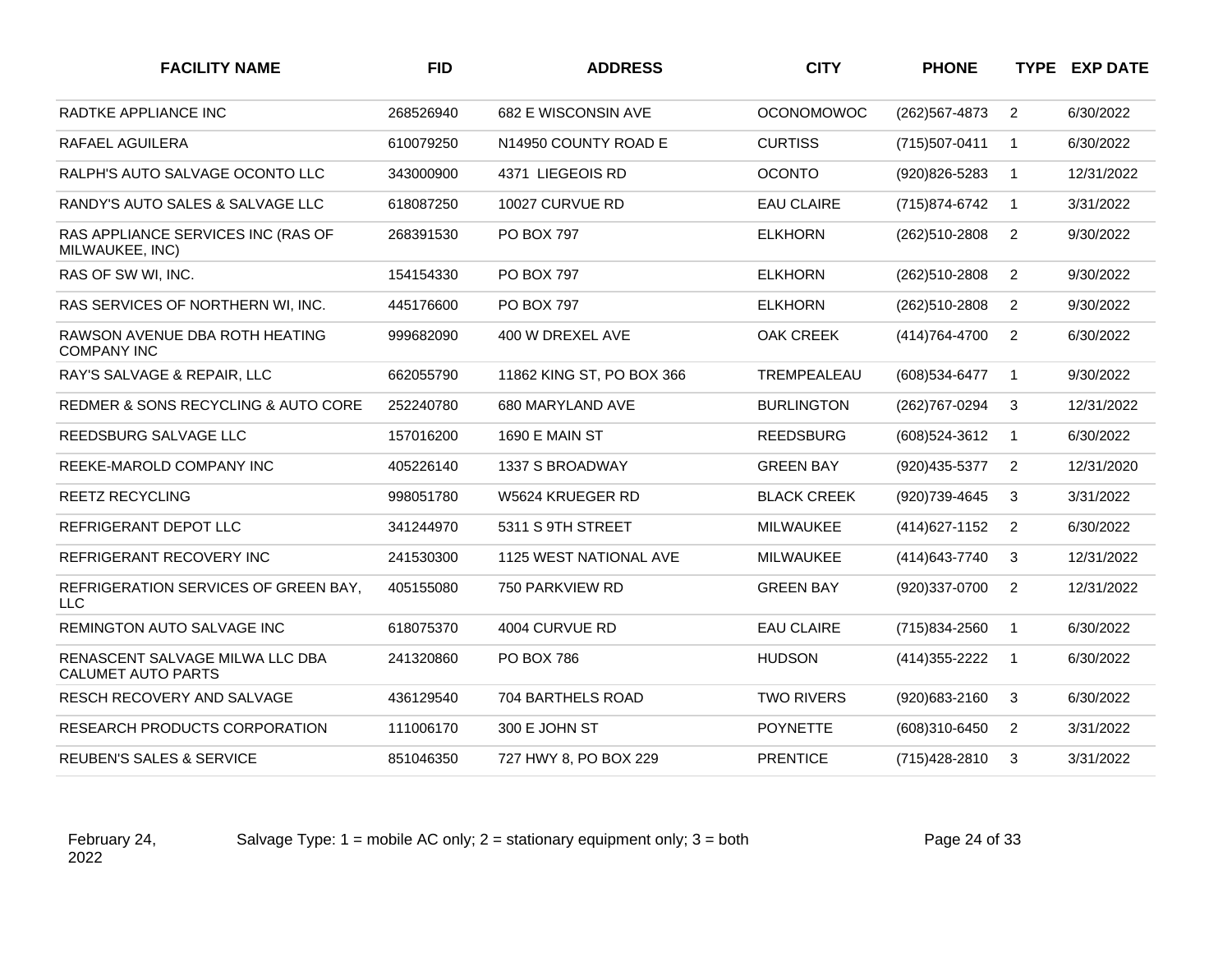| <b>FACILITY NAME</b>                                      | <b>FID</b> | <b>ADDRESS</b>              | <b>CITY</b>                       | <b>PHONE</b>      |                | <b>TYPE EXP DATE</b> |
|-----------------------------------------------------------|------------|-----------------------------|-----------------------------------|-------------------|----------------|----------------------|
| <b>REXNORD INDUSTRIES</b>                                 | 241008240  | 3001 W CANAL ST             | <b>MILWAUKEE</b>                  | (414) 937-4332    | 2              | 12/31/2020           |
| RHINE AUTO, INC                                           | 460101290  | W5695 GARTON RD             | <b>PLYMOUTH</b>                   | (920) 452-8466    | $\mathbf{1}$   | 6/30/2022            |
| RHINELANDER AUTO SALVAGE                                  | 744116560  | 4161 FOX FARM LANE          | <b>RHINELANDER</b>                | (715)362-5639     | $\mathbf 1$    | 12/31/2022           |
| RHYNARD & WHITE ENTERPRISES DBA RAPID<br><b>RECOVERY</b>  | 399110030  | 744 N MICHIGAN AVE          | <b>VILLA PARK</b>                 | (773) 686-1325    | 3              | 6/30/2019            |
| RICE LAKE REFRIGERATION, LLC                              | 603117900  | PO BOX 68; 2052 30TH ST     | <b>RICE LAKE</b>                  | (715) 434-2665    | 2              | 6/30/2022            |
| RICHARD'S HEATING & COOLING INC.                          | 405229110  | <b>1211 FLIGHTWAY DRIVE</b> | DE PERE                           | (920)336-0431     | 2              | 9/30/2020            |
| RICHTER HEATING & AIR CONDITIONING INC                    | 128131520  | 421 WATER TOWER CT          | <b>WATERTOWN</b>                  | (920) 988-7050    | 2              | 9/30/2022            |
| <b>RICHTER'S WRECKING LLC</b>                             | 459098200  | N3067 STATE RD 22           | <b>CLINTONVILLE</b>               | (715) 823-3800    | $\mathbf 1$    | 6/30/2022            |
| RIVER CITY METAL, LLC                                     | 648019350  | N3941 STATE ROAD 35         | <b>PRESCOTT</b>                   | (715) 792-2018    | 3              | 3/31/2023            |
| <b>RIVERSIDE AUTO</b>                                     | 349000740  | 2316 RIVER RD               | <b>ST CROIX FALLS</b>             | (715) 483-3585    | $\mathbf{1}$   | 12/31/2022           |
| ROBINSON HEATING/COOLING                                  | 405212170  | 1708 EISENHOWER DRIVE       | DE PERE                           | (920)490-3394     | $\overline{2}$ | 6/30/2022            |
| <b>ROCKI TOP ENTERPRISES LLC</b>                          | 855052880  | W3095 WALRATH RD            | <b>GLEN FLORA</b>                 | (715) 322-5774    | $\overline{1}$ | 3/31/2022            |
| RON CHASE AUTO SALVAGE                                    | 642075170  | 9067 EUREKA ROAD            | <b>TOMAH</b>                      | (608)372-2550     | $\mathbf{1}$   | 3/31/2022            |
| <b>RON HAMMES REFRIGERATION</b>                           | 632091130  | 2424 SOUTH AVE              | <b>LA CROSSE</b>                  | (608) 788-3110    | 2              | 9/30/2022            |
| <b>RON'S REFRIGERATION &amp; AIR CONDITIONING</b><br>LLC. | 772134330  | 2431 49TH ST S              | <b>WISCONSIN</b><br><b>RAPIDS</b> | (715) 421-1525    | $\overline{1}$ | 9/30/2021            |
| <b>ROWLEY'S GARAGE INC</b>                                | 113255010  | 7241 RIVERSIDE RD           | <b>VERONA</b>                     | (608)845-6234     | -1             | 3/31/2022            |
| <b>ROY'S ENTERPRISES LLC</b>                              | 858003960  | 16477 W NURSERY RD          | <b>HAYWARD</b>                    | (715) 634-6162    | 3              | 3/31/2022            |
| <b>ROYAL HEATING &amp; AIR</b>                            | 460137920  | N6714 A RANGELINE RD        | <b>SHEBOYGAN</b>                  | (920) 467-6777    | $\overline{2}$ | 3/31/2022            |
| <b>ROZ AUTO SALVAGE</b>                                   | 241784070  | 5848 S 13 ST                | <b>MILWAUKEE</b>                  | (414) 282-9862    | $\overline{1}$ | 12/31/2022           |
| <b>RTS MEDICAL</b>                                        | 642023030  | 10000 11TH AVE              | <b>FORT MCCOY</b>                 | (608)388-4211     | 2              | 9/30/2021            |
| <b>RUFER REFRIGERATION HEATING &amp; COOLING</b>          | 123028400  | 1505 12TH ST                | <b>MONROE</b>                     | $(608)328 - 6000$ | 2              | 3/31/2020            |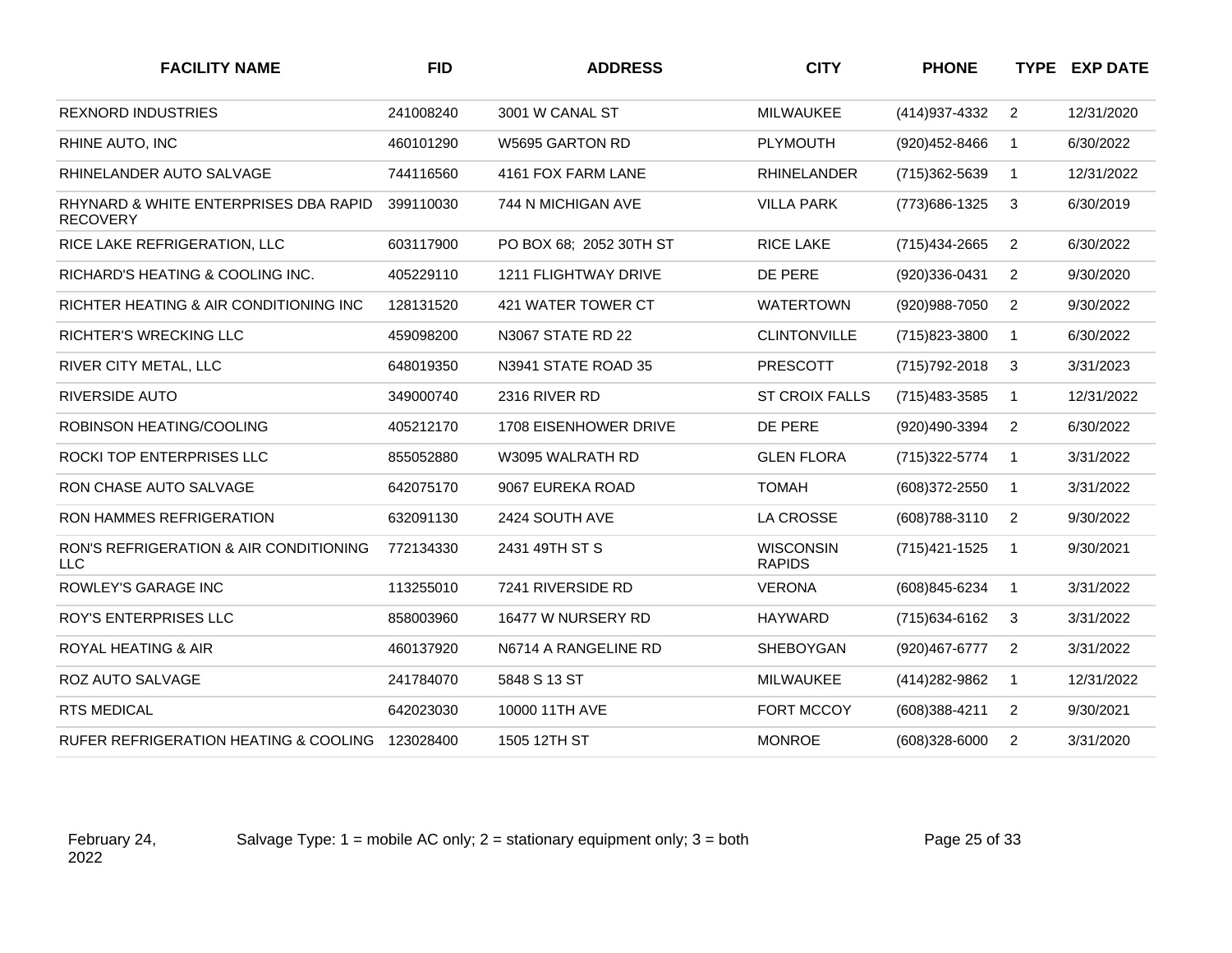| <b>FACILITY NAME</b>                                           | <b>FID</b> | <b>ADDRESS</b>            | <b>CITY</b>        | <b>PHONE</b>   |                | <b>TYPE EXP DATE</b> |
|----------------------------------------------------------------|------------|---------------------------|--------------------|----------------|----------------|----------------------|
| RUNDE METAL RECYCLING LLC                                      | 632076060  | 643 COMMERCE ST           | <b>HOLMEN</b>      | (608) 526-9358 | 3              | 3/31/2022            |
| RUNDE METAL RECYCLING LLC-TOMAH                                | 998021860  | 643 COMMERCE ST           | <b>HOLMEN</b>      | (608) 372-3295 | 3              | 6/30/2022            |
| RUNICK METAL RECYCLING, INC                                    | 729055800  | W9794 HWY 33              | <b>WONEWOC</b>     | (608)464-5552  | 3              | 12/31/2022           |
| RUSSELLS OF NEILLSVILLE (BMAA<br><b>ENTERPRISES LLC)</b>       | 610059010  | 211 W 8TH ST              | <b>NEILLSVILLE</b> | (715) 743-4742 | 2              | 12/31/2020           |
| RZR AUTO SALVAGE & SALES OF MARINETTE<br><b>LLC</b>            | 438094800  | N 1944 DAHL RD            | <b>MARINETTE</b>   | (715) 732-0541 | $\overline{1}$ | 6/30/2022            |
| S C JOHNSON                                                    | 252006370  | 8311 16TH ST              | <b>STURTEVANT</b>  | (262) 260-3148 | $\overline{2}$ | 9/30/2022            |
| S&S RESEARCH, INC DBA WILLIAMS SALVAGE                         | 268360510  | W305 S4990 HWY 83         | <b>MUKWONAGO</b>   | (262)968-3324  | -1             | 9/30/2022            |
| SADOFF & RUDOY IND LLC DBA SADOFF IRON<br>METAL CO - SHEBOYGAN | 460166190  | 3313 N 21ST ST            | SHEBOYGAN          | (920) 457-2431 | 3              | 9/30/2022            |
| SADOFF & RUDOY INDUSTRIES, LLP - GREEN<br>BAY                  | 405191710  | 1901 LINEVILLE RD         | <b>GREEN BAY</b>   | (920)434-0137  | 3              | 12/31/2022           |
| SADOFF IRON & METAL - FOND DU LAC                              | 420040170  | 240 W ARNDT ST            | FOND DU LAC        | (920) 921-2070 | 3              | 6/30/2020            |
| SAL B SCRAP METAL CO LLC                                       | 438095130  | 14520 PIONEER RD          | <b>NEWTON</b>      | (715)504-0306  | 3              | 6/30/2022            |
| SALVAGE BATTERY & LEAD INC                                     | 436008100  | 175 S ROCKWAY, BOX 365    | <b>MISHICOT</b>    | (920) 755-4511 | 2              | 9/30/2022            |
| SAMPSON AUTO SALVAGE                                           | 609029960  | 8659 STATE HWY 64         | <b>BLOOMER</b>     | (715)967-2100  | $\overline{1}$ | 3/31/2022            |
| SAMPSON HEATING & AIR CONDITIONING INC                         | 627019360  | 128 W MAIN ST, PO BOX 218 | <b>HIXTON</b>      | (715) 963-2921 | 2              | 12/31/2022           |
| SAMSA MECHANICAL SERVICE, LLC                                  | 445123250  | 727 W WEILAND AVE         | <b>APPLETON</b>    | (920)202-3691  | $\overline{2}$ | 3/31/2022            |
| SAN FELIPPO AUTO REPAIR                                        | 241990980  | 646 S 2ND ST              | <b>MILWAUKEE</b>   | (414) 223-4030 | $\overline{1}$ | 6/30/2021            |
| SAUER TOWING & REPAIR INC                                      | 424015460  | W4644 CO RD GG            | <b>CAMBRIA</b>     | (920)394-9372  | $\overline{1}$ | 9/30/2022            |
| <b>SCHAULS GAS INC</b>                                         | 647008780  | 212 W MAIN ST             | <b>DURAND</b>      | (715) 672-5211 | 2              | 6/30/2022            |
| <b>SCHAUS ROOFING &amp; MECHANICAL</b><br>CONTRACTORS, INC     | 999986900  | 2901 CALUMET AVE          | <b>MANITOWOC</b>   | (920)684-5559  | 2              | 3/31/2022            |
| SCHILLING AUTO SALVAGE                                         | 610029640  | <b>W1521 CTY RD A</b>     | <b>DORCHESTER</b>  | (715) 654-6090 | $\overline{1}$ | 9/30/2021            |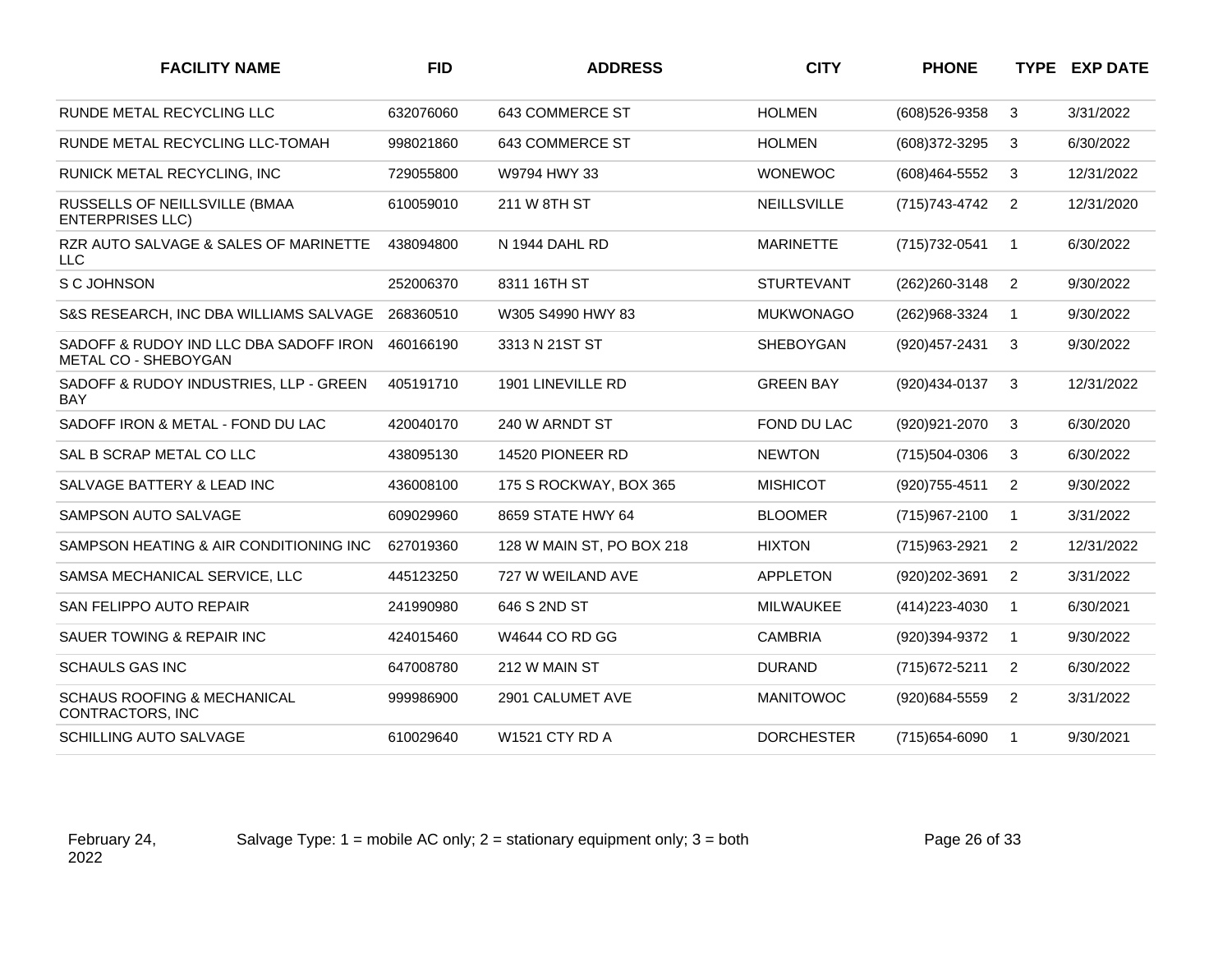| <b>FACILITY NAME</b>                                                | <b>FID</b> | <b>ADDRESS</b>         | <b>CITY</b>        | <b>PHONE</b>     |                | <b>TYPE EXP DATE</b> |
|---------------------------------------------------------------------|------------|------------------------|--------------------|------------------|----------------|----------------------|
| <b>SCHMIDTS AUTO INC</b>                                            | 113230150  | 6918 MEFFERT RD        | WAUNAKEE           | $(608)$ 255-1311 | $\mathbf{1}$   | 6/30/2022            |
| <b>SCHMIDTS AUTO SALVAGE</b>                                        | 445115880  | 415 E MAIN ST          | <b>HORTONVILLE</b> | (920) 779-0733   | $\mathbf{1}$   | 6/30/2022            |
| SCHNEIDER HEATING & AIR CONDITIONING.<br><b>INC</b>                 | 632121490  | 1025 2ND AVE SW        | <b>ONALASKA</b>    | (608) 782-4035   | 2              | 6/30/2022            |
| <b>SCHROEDER'S SALVAGE</b>                                          | 642065160  | 27317 MOCHA RD         | <b>KENDALL</b>     | (608)463-7402    | $\mathbf{1}$   | 9/30/2022            |
| SCHULZ'S RECYCLING, INC - MERRILL                                   | 999822780  | W6059 S HELDT ST       | <b>MERRILL</b>     | (715) 536-7141   | 3              | 12/31/2019           |
| <b>SCRAP METAL RECYCLING</b>                                        | 649090420  | 580 200TH ST           | <b>OSCEOLA</b>     | (715) 294-3220   | 3              | 6/30/2022            |
| SEIDER HEATING & AIR CONDITIONING INC.                              | 268655750  | N22 W22967 NANCY COURT | <b>WAUKESHA</b>    | $(262)436-0505$  | $\overline{2}$ | 3/31/2022            |
| <b>SELECTEMP LLC</b>                                                | 729006410  | N6794 16TH AVE         | <b>NEW LISBON</b>  | (608)847-3190    | $\overline{2}$ | 9/30/2021            |
| SERVICE PLUS HEATING & COOLING LLC                                  | 642059220  | 2975 COMMERCIAL DR     | <b>SPARTA</b>      | (608) 269-1818   | $\overline{2}$ | 3/31/2022            |
| <b>SES GROUP INC</b>                                                | 246177360  | 768 HOMESTEAD TR       | <b>GRAFTON</b>     | (262) 376-1126   | 2              | 9/30/2022            |
| SEVEN STARS AUTO PARTS LLC DBA WRENCH 241783960<br>N' <sub>GO</sub> |            | PO BOX 369             | MILWAUKEE          | (414) 702-7747   | $\mathbf{1}$   | 6/30/2022            |
| SEVEN STARS AUTO SALVAGE LLC                                        | 241060160  | 9578 NORTH SEQUOIA DR  | <b>BAYSIDE</b>     | (414) 353-7711   | $\mathbf{1}$   | 6/30/2022            |
| SEVEN UP/ DR PEPPER BOTTLING CO                                     | 128005130  | 410 S 1ST ST           | <b>WATERTOWN</b>   | (920) 261-5254   | $\overline{2}$ | 9/30/2022            |
| SHAW'S AUTO & SALVAGE REPAIR                                        | 642070330  | 7192 COPPER RD         | <b>WARRENS</b>     | (608)372-3164    | $\mathbf 1$    | 9/30/2022            |
| <b>SHAW'S WRECKING YARD LLC</b>                                     | 772092200  | 9193 MILL CREEK DR     | <b>MARSHFIELD</b>  | (715) 676-3621   | 3              | 12/31/2022           |
| SHEBOYGAN AREA SCHOOL DISTRICT                                      | 460214700  | 830 VIRGINIA AVE       | <b>SHEBOYGAN</b>   | (920) 459-3572   | $\overline{2}$ | 9/30/2022            |
| SHELDON AUTO WRECKING CO, LLC                                       | 663042820  | E8804 STATE HWY 82     | <b>VIROQUA</b>     | (608) 637-2230   | $\mathbf{1}$   | 12/31/2022           |
| SHUMWAY APPLIANCE                                                   | 154172480  | 612 S JANESVILLE ST    | <b>MILTON</b>      | (608)868-4323    | 2              | 6/30/2020            |
| SIDE SHOW SALVAGE                                                   | 114128190  | W1761 WOODLAND RD      | <b>RUBICON</b>     | (262) 689-2685   | 3              | 9/30/2022            |
| SIEGEL AUTO & RECYCLING LLC                                         | 369000720  | E4146 STATE HWY 161    | <b>OGDENSBURG</b>  | (877) 391-7742   | $\mathbf{1}$   | 3/31/2020            |
| SIEGEL AUTO & RECYCLING LLC                                         | 735040680  | E4146 ST HWY 161       | <b>OGDENSBURG</b>  | (920)244-7570    | $\overline{1}$ | 12/31/2021           |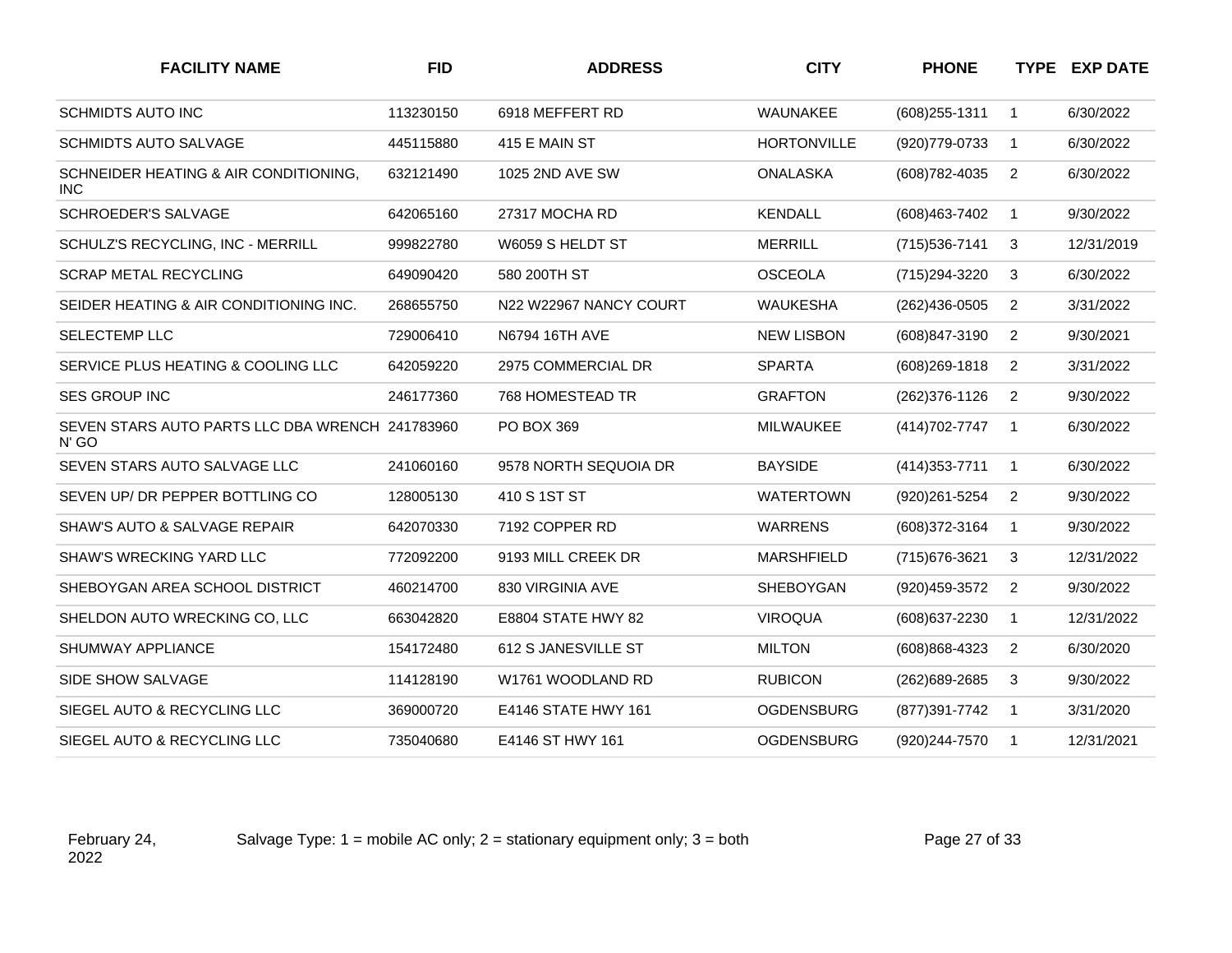| <b>FACILITY NAME</b>                                           | <b>FID</b> | <b>ADDRESS</b>             | <b>CITY</b>          | <b>PHONE</b>      |                | <b>TYPE EXP DATE</b> |
|----------------------------------------------------------------|------------|----------------------------|----------------------|-------------------|----------------|----------------------|
| SILICA APPLIANCE, TV & HARDWARE                                | 420030270  | 498 N ROLLING MEADOWS DR   | FOND DU LAC          | (920)929-8164     | $\overline{2}$ | 9/30/2022            |
| SILVER SPRAY SERVICE INC                                       | 246164710  | 11522 N PORT WASHINGTON RD | <b>MEQUON</b>        | (262) 241-4365    | $\mathbf{1}$   | 6/30/2020            |
| <b>SIMKO AQUISTION LLC</b>                                     | 816102430  | 1901 N 6TH STREET          | <b>SUPERIOR</b>      | (715)394-2705     | $\mathbf{1}$   | 9/30/2022            |
| SIMPLY SERVICE LLC                                             | 252249910  | 1753 KENTUCKY ST           | <b>RACINE</b>        | (262) 552-8260    | 2              | 3/31/2022            |
| SIMPSON AUTO SERVICE LLC                                       | 445184850  | 405 SOUTH MAIN             | <b>BLACK CREEK</b>   | (920)984-4444     | $\mathbf{1}$   | 3/31/2022            |
| <b>SMET'S AUTO SALVAGE</b>                                     | 438038040  | 10915 NASGOVITZ ROAD       | <b>COLEMAN</b>       | (715) 923-4570    | 3              | 6/30/2022            |
| SMITTY'S SALVAGE & SUPPLY INC                                  | 405158380  | <b>2325 MAIN</b>           | <b>GREEN BAY</b>     | (920) 468-7715    | 3              | 3/31/2022            |
| <b>SNAPPERS TOWING &amp; SALVAGE</b>                           | 606001880  | S2678 CANADA RIDGE RD      | <b>FOUNTAIN CITY</b> | (608) 687-4257    | $\mathbf{1}$   | 12/31/2021           |
| SONSALLA HEATING & CONTROLS LLC                                | 627019580  | PO BOX 100                 | <b>MERRILLAN</b>     | (715) 333-2801    | 2              | 12/31/2021           |
| SOUTHERN LAKES PLUMBING & HEATING INC                          | 265013210  | N5860 US HWY 12            | <b>ELKHORN</b>       | (262) 723-6422    | 2              | 6/30/2022            |
| SOUTHERN LAKES RECYCLE INC                                     | 265185910  | 220 S BROAD ST             | <b>ELKHORN</b>       | (262) 723-5022    | 3              | 3/31/2022            |
| SPECIALTY AUTO SALES AND SERVICE                               | 405228230  | 2468 EAST DEERFIELD AVE    | <b>SUAMICO</b>       | (920)434-9626     | $\overline{2}$ | 6/30/2021            |
| SPECIALTY AUTOMOTIVE INC DBA WALLY'S<br><b>AUTO</b>            | 114081330  | <b>W7354 STATE RD 33</b>   | <b>BEAVER DAM</b>    | (920) 887-0200    | $\mathbf{1}$   | 6/30/2022            |
| SPOONER TRUCK & AUTO RECYCLERS                                 | 866067070  | N 6304 MANN ROAD           | <b>SPOONER</b>       | (715) 635-9688    | $\mathbf{1}$   | 3/31/2022            |
| SPRENGERS AUTO SALVAGE                                         | 345001250  | <b>PO BOX 118</b>          | <b>READFIELD</b>     | (920)667-4730     | $\mathbf{1}$   | 3/31/2021            |
| SPRINGBROOK AUTO SALVAGE                                       | 617062710  | E9601 CTY RD C             | <b>ELK MOUND</b>     | (715) 874-5341    | $\mathbf{1}$   | 6/30/2020            |
| SSR HEATING & COOLING LLC                                      | 737239580  | 232846 COLTON RD           | WAUSAU               | (715) 574-0767    | $\overline{2}$ | 12/31/2022           |
| ST CROIX AUTO PARTS INC                                        | 656105890  | 2253 127TH ST              | <b>NEW RICHMOND</b>  | (715) 248-7718    | $\mathbf{1}$   | 9/30/2022            |
| ST ELIZABETH HOSPITAL/ MEDXCEL<br><b>FACILITIES MANAGEMENT</b> | 445034370  | 1506 S ONEIDA ST           | <b>APPLETON</b>      | (920)740-1791     | 2              | 6/30/2021            |
| ST FRANCIS AUTO WRECKERS INC                                   | 241469250  | 4043 S PENNSYLVANIA AVE    | <b>ST FRANCIS</b>    | $(414)481 - 4540$ | $\mathbf{1}$   | 9/30/2021            |
| STANLEY TRUCK SALES, INC                                       | 609090680  | 1000 DAHL ST, PO BOX 128   | <b>STANLEY</b>       | (715) 644-5548    | $\mathbf 1$    | 12/31/2022           |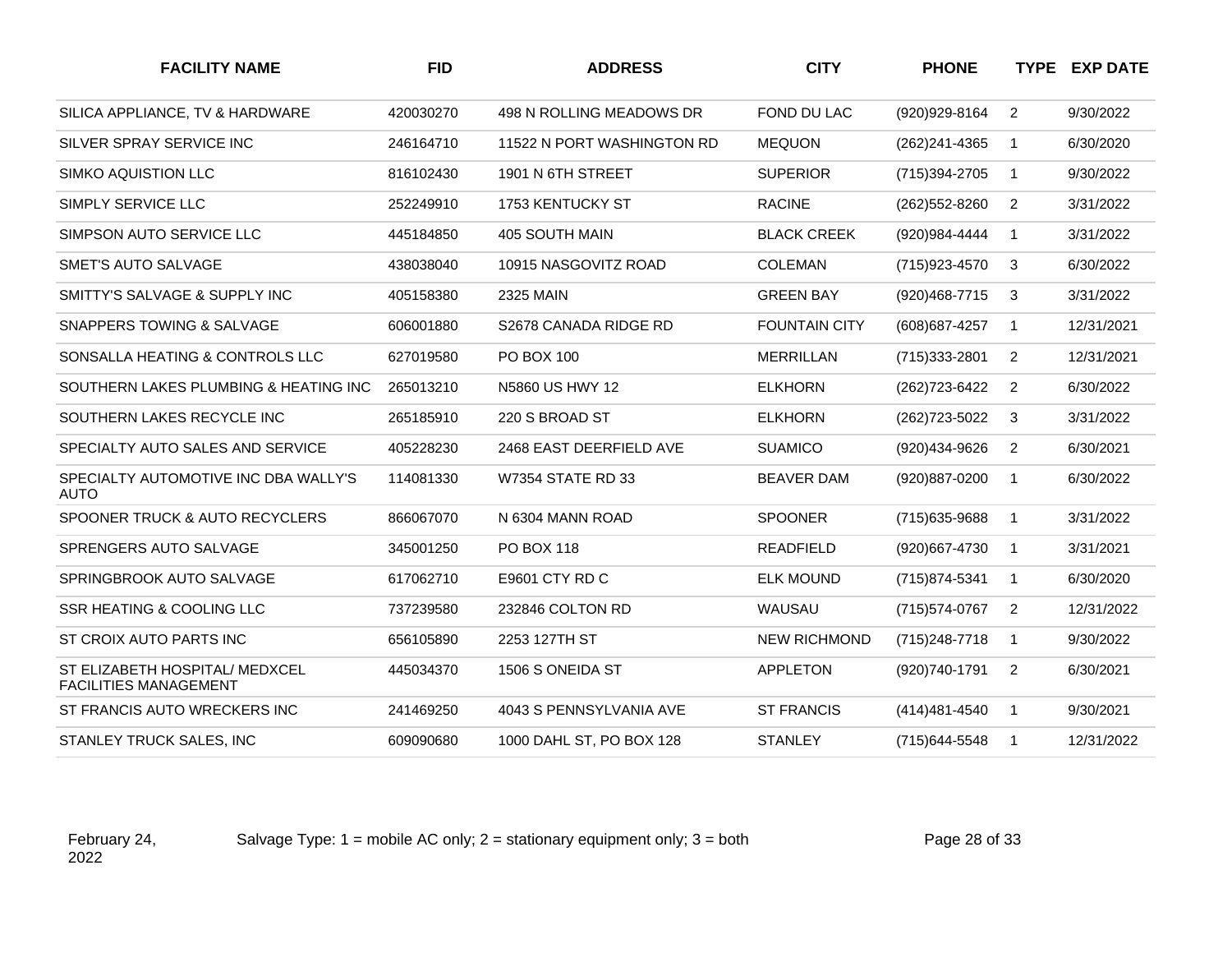| <b>FACILITY NAME</b>                                         | <b>FID</b> | <b>ADDRESS</b>               | <b>CITY</b>           | <b>PHONE</b>   |                | <b>TYPE EXP DATE</b> |
|--------------------------------------------------------------|------------|------------------------------|-----------------------|----------------|----------------|----------------------|
| <b>STATELINE RECYCLING</b>                                   | 154099660  | 322 S CROSBY AVE             | <b>JANESVILLE</b>     | (608) 754-7715 | 3              | 6/30/2022            |
| STEINER HEATING, LLC                                         | 460197980  | 425 MCCOLM ST                | <b>PLYMOUTH</b>       | (920)892-2911  | $\overline{2}$ | 9/30/2022            |
| STRAMOWSKI HEATING INC                                       | 341142450  | 6508 S HOWELL AVE            | OAK CREEK             | (414) 762-6457 | $\overline{2}$ | 3/31/2022            |
| STURTEVANT AUTO                                              | 252184790  | 2145 E FRONTAGE RD           | <b>STURTEVANT</b>     | (262) 835-2914 | $\mathbf{1}$   | 9/30/2022            |
| <b>SUCHLA'S GARAGE</b>                                       | 662062280  | W25197 STATE RD 95           | <b>ARCADIA</b>        | (608)323-2279  | $\mathbf{1}$   | 9/30/2022            |
| SUNSET CURVE AUTO PARTS & SALES, INC.                        | 469091150  | N 795 STATE HWY 49           | WEYAUWEGA             | (920)867-2186  | $\mathbf{1}$   | 12/31/2021           |
| SUTTNER INDUSTRIES DBA ACE AUTO                              | 241484980  | 2393 S 43RD ST               | <b>MILWAUKEE</b>      | (414) 645-1790 | $\mathbf{1}$   | 6/30/2022            |
| SWANSON AUTO SALVAGE, INC                                    | 662064260  | W12508 TAPPEN COULEE RD      | <b>BLAIR</b>          | (608) 989-2345 | $\mathbf{1}$   | 9/30/2022            |
| T AND S HARDWARE (IJW INC)                                   | 648017260  | PO BOX 6                     | <b>ELMWOOD</b>        | (715) 639-4231 | $\overline{2}$ | 9/30/2022            |
| <b>T&amp;R RECYCLING LLC</b>                                 | 609132040  | 13744 COUNTY HWY OO          | <b>CHIPPEWA FALLS</b> | (715) 720-9311 | 3              | 3/31/2022            |
| TEC RECYCLING CENTER LLC                                     | 252270370  | 20815 DURAND AVE             | <b>UNION GROVE</b>    | (262) 878-5005 | $\overline{2}$ | 6/30/2020            |
| TERX SHREDDING AND RECYCLING COMPANY 737235950<br><b>LLC</b> |            | 14520 PIONEER RD             | <b>NEWTON</b>         | (920)693-8261  | 3              | 6/30/2022            |
| THE AUTO SALVAGE CENTER LLC                                  | 424043730  | W5429 TOWN LINE RD           | <b>NESHKORO</b>       | (920)295-3304  | $\mathbf{1}$   | 9/30/2022            |
| THE JAMAR COMPANY DBA BARTINGALE<br><b>MECHANICAL</b>        | 999268160  | 3213 LOUIS AVE, SUITE G      | <b>EAU CLAIRE</b>     | (218) 628-1027 | $\overline{2}$ | 9/30/2022            |
| THE PLUMBER                                                  | 649097240  | PO BOX 341                   | <b>CLEAR LAKE</b>     | (715) 263-3017 | $\overline{2}$ | 6/30/2022            |
| THEEL AUTO INC                                               | 460118450  | N8364 CTY HWY J              | <b>ELKHART LAKE</b>   | (920) 876-2703 | $\mathbf{1}$   | 9/30/2022            |
| THEIMER'S AUTO & TOWING INC                                  | 445161090  | W1062 COUNTY RD KK           | <b>KAUKAUNA</b>       | (920)766-7946  | $\mathbf{1}$   | 3/31/2022            |
| THERMO-AIRE INC                                              | 267204740  | 720 WOOD RIVER CT UNIT 2     | <b>WEST BEND</b>      | (262)334-2351  | $\overline{2}$ | 6/30/2022            |
| THIRD GEN SALVAGE LLC                                        | 436139770  | 522 S 30TH ST                | <b>MANITOWOC</b>      | (920)901-3424  | $\mathbf{1}$   | 12/31/2022           |
| THOMAS HRIBAR TRUCK & EQUIPMENT INC                          | 252116370  | <b>1821 EAST FRONTAGE RD</b> | <b>STURTEVANT</b>     | (262)886-3757  | $\overline{1}$ | 9/30/2022            |
| <b>TISLER SALVAGE INC</b>                                    | 436101820  | 11530 COUNTY NN              | CATO                  | (920)864-7631  | 3              | 9/30/2022            |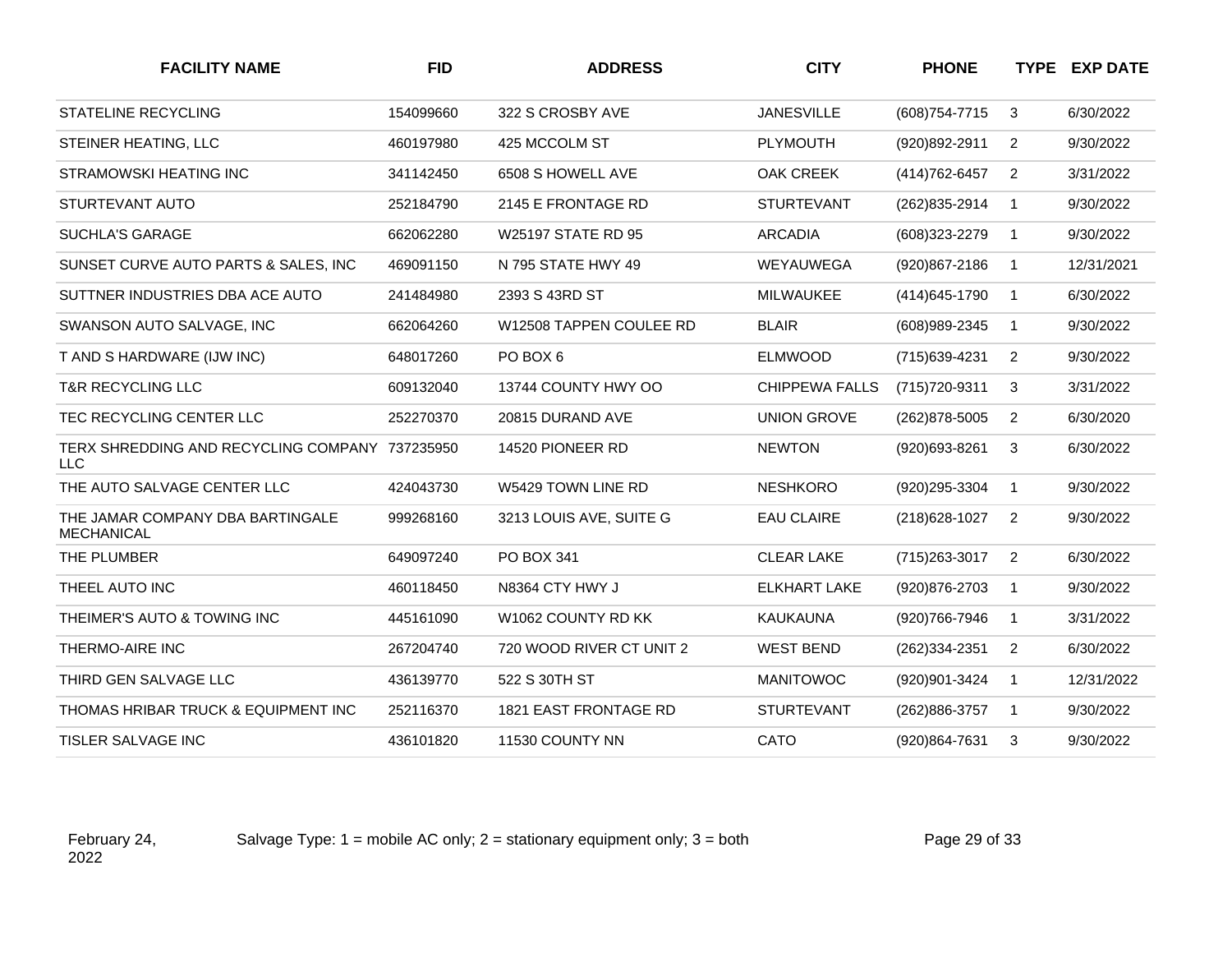| <b>FACILITY NAME</b>                                                   | <b>FID</b> | <b>ADDRESS</b>             | <b>CITY</b>                       | <b>PHONE</b>      |                | <b>TYPE EXP DATE</b> |
|------------------------------------------------------------------------|------------|----------------------------|-----------------------------------|-------------------|----------------|----------------------|
| TOM'S DEPENDABLE HEATING & COOLING, INC 241928720                      |            | 3325 W LAYTON              | <b>GREENFIELD</b>                 | (414) 282-3377    | $\overline{2}$ | 9/30/2022            |
| <b>TOMAH VA MEDICAL CENTER</b>                                         | 642030070  | 500 E VETERANS ST          | <b>TOMAH</b>                      | (608)372-1635     | $\overline{2}$ | 3/31/2023            |
| TOTAL MECHANICAL, INC                                                  | 268225540  | W234 N2830 PAUL RD         | <b>PEWAUKEE</b>                   | $(262)523 - 2500$ | 2              | 12/31/2022           |
| TOWN LINE RECYCLING LLC                                                | 405233840  | 308 FERNANDO DRIVE         | <b>DEPERE</b>                     | (920)562-2822     | $\overline{2}$ | 6/30/2022            |
| TOY'S SCRAP & SALVAGE INC; DBA NORTHERN 618041600<br><b>METALS REC</b> |            | 2800 PACIFIC STREET NORTH  | <b>MINNEAPOLIS</b>                | (715)834-6677     | 3              | 12/31/2022           |
| <b>TRANE - MILWAUKEE</b>                                               | 341230780  | 234 W FLORIDA ST 6TH FLOOR | MILWAUKEE                         | (414) 266-5200    | $\overline{2}$ | 6/30/2022            |
| TRANE US. INC - LACROSSE OPERATIONS                                    | 632030190  | 3600 PAMMEL CREEK RD       | LACROSSE                          | (608) 787-2015    | 2              | 3/31/2022            |
| <b>TRAVIS KLINGEL</b>                                                  | 606020910  | W1322 COUNTY ROAD D        | <b>MONDOVI</b>                    | (715) 495-7265    | 3              | 6/30/2019            |
| TRI COUNTY HEATING INC                                                 | 405225260  | 4724 N NEW FRANKEN ROAD    | <b>NEW FRANKEN</b>                | (920)866-3271     | $\overline{2}$ | 9/30/2022            |
| TRI-CITY REFRIGERATION, INC                                            | 772097480  | 3019 STATE HIGHWAY 73      | <b>WISCONSIN</b><br><b>RAPIDS</b> | (715) 423-5840    | 3              | 12/31/2022           |
| TRI-COR MECHANICAL- A DIVISION OF TOTAL<br><b>MECHANICAL</b>           | 154153890  | <b>1522 KNILANS ROAD</b>   | <b>JANESVILLE</b>                 | (608) 754-7877    | 2              | 6/30/2020            |
| TRI-COUNTY COOLING & HEATING LLC                                       | 265119470  | 187 W MAIN ST              | <b>WHITEWATER</b>                 | (262)472-0909     | $\overline{2}$ | 6/30/2022            |
| TRIPLE S AUTO PARTS DBA A & D AUTO                                     | 241540530  | 450 S 11TH ST              | MILWAUKEE                         | (414) 643-1189    | $\mathbf{1}$   | 12/31/2021           |
| <b>TWEET GAROT MECHANICAL</b>                                          | 405247260  | 325 REID ST                | DE PERE                           | (920)489-0400     | $\overline{2}$ | 6/30/2022            |
| <b>TYCO FIRE PROTECTION PRODUCTS</b>                                   | 438039470  | ONE STANTION ST            | <b>MARINETTE</b>                  | (715) 735-7411    | 2              | 12/31/2020           |
| UNITED MECHANICAL INC                                                  | 999343510  | 1500 12TH ST               | <b>RACINE</b>                     | (262) 632-6131    | $\overline{2}$ | 3/31/2022            |
| UNITED MILWAUKEE SCRAP LLC                                             | 341132770  | 3232 W FOND DU LAC AVE     | <b>MILWAUKEE</b>                  | (414) 444-8059    | 3              | 9/30/2020            |
| UNIVERSAL AUTO PARTS                                                   | 252150470  | 3121 S MEMORIAL DR         | <b>RACINE</b>                     | (262) 634-1030    | $\mathbf{1}$   | 3/31/2022            |
| UNIVERSAL RECYCLING TECHNOLOGIES, LLC                                  | 154148170  | 2535 BELOIT AVE            | <b>JANESVILLE</b>                 | (608) 754-3400    | $\overline{c}$ | 12/31/2019           |
| VALENTINE PLUMBING AND HEATING                                         | 445198160  | N4125 COUNTY RD E ST B     | <b>FREEDOM</b>                    | (920) 788-5369    | $\overline{2}$ | 6/30/2022            |
| VALLEY AUTO SERVICES, LLC                                              | 241933230  | 4133 W MANGOLD AVE         | <b>GREENFIELD</b>                 | (414)810-3400     | $\mathbf{1}$   | 6/30/2021            |

Salvage Type:  $1 =$  mobile AC only;  $2 =$  stationary equipment only;  $3 =$  both Page 30 of 33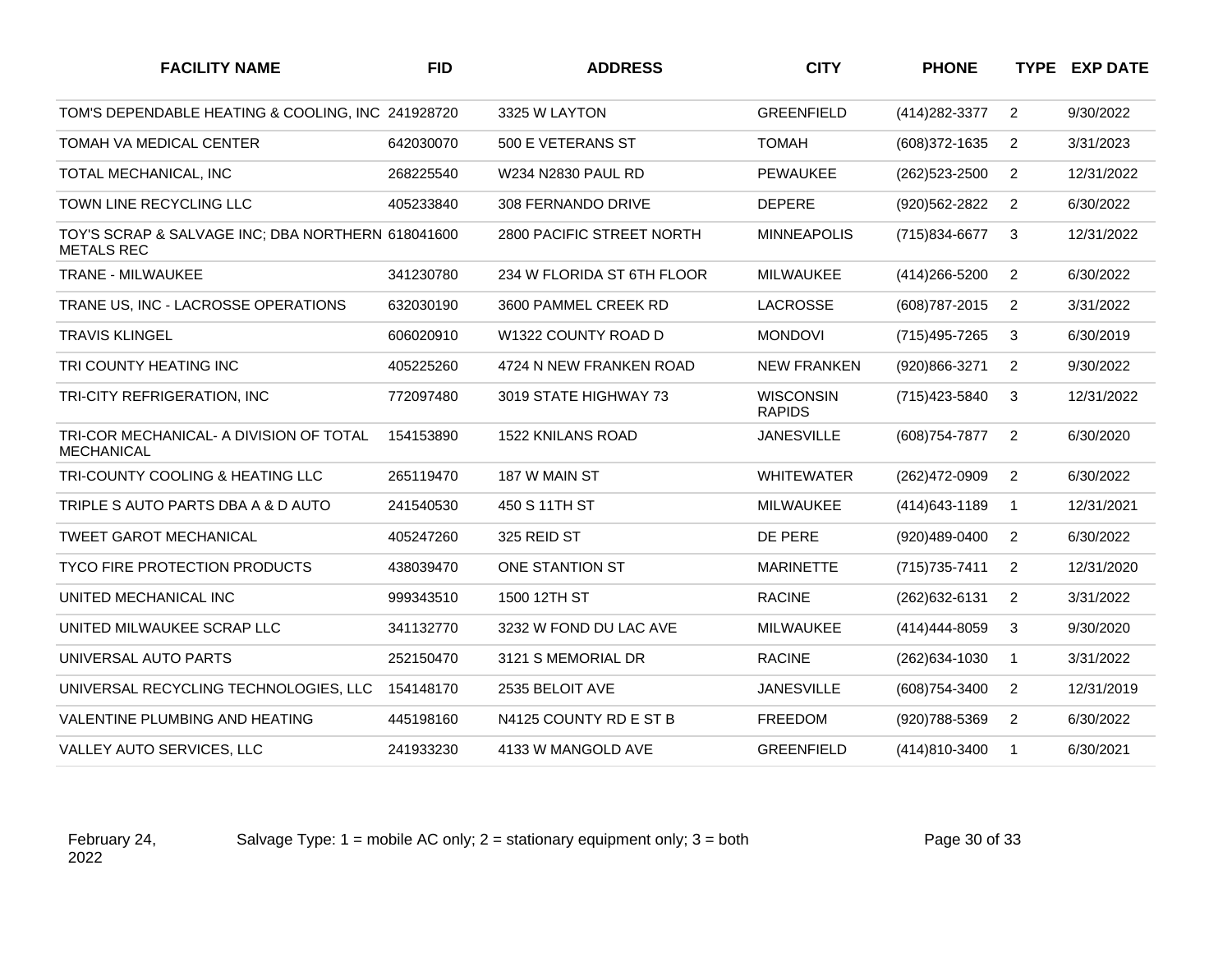| <b>FACILITY NAME</b>                                    | <b>FID</b> | <b>ADDRESS</b>               | <b>CITY</b>                      | <b>PHONE</b>      |                | <b>TYPE EXP DATE</b> |
|---------------------------------------------------------|------------|------------------------------|----------------------------------|-------------------|----------------|----------------------|
| <b>VALLEY REFRIGERATION WILLC</b>                       | 471149910  | 717 GROVE ST                 | <b>MENASHA</b>                   | (920) 722-0672    | 2              | 3/31/2022            |
| <b>VALLEY TRUCK INC</b>                                 | 345000920  | <b>N5545 CTY RD E</b>        | DE PERE                          | (920)869-2542     | $\mathbf{1}$   | 3/31/2022            |
| <b>VAN VREEDES</b>                                      | 445150420  | 2425 W PACKARD ST            | <b>APPLETON</b>                  | (920) 730-4465    | 2              | 9/30/2022            |
| <b>VAN'S AUTO SALVAGE</b>                               | 420114310  | N3147 CENTER RD              | <b>WAUPUN</b>                    | (920)324-2481     | 3              | 9/30/2022            |
| VAN'S HEATING & AIR CONDITIONING, INC                   | 405220090  | 525 BUTLER ST                | DE PERE                          | (920)336-2816     | 2              | 6/30/2022            |
| VANDERVEST BODY SHOP                                    | 431048090  | E516 COUNTY RD S             | <b>LUXEMBURG</b>                 | (920)866-9468     | 1              | 3/31/2022            |
| VANS AUTO AND RECYCLING LLC                             | 370000510  | N5169 COUNTY HWY E           | <b>PINE RIVER</b>                | (920) 277-5338    | $\mathbf 1$    | 6/30/2022            |
| <b>VDH MECHANICAL SERVICES LLC</b>                      | 405210520  | PO BOX 5575                  | DE PERE                          | (920)660-4703     | 2              | 6/30/2022            |
| VEOLIA ES TECHNICAL SOLUTIONS, LLC -<br>PORT WASHINGTON | 246157560  | 1275 MINERAL SPRINGS DRIVE   | <b>PORT</b><br><b>WASHINGTON</b> | (262) 243-8915    | 2              | 9/30/2022            |
| <b>VIRCHS TRUE VALUE</b>                                | 439035960  | 220 S MAIN, POB 126          | WESTFIELD                        | (608)296-2444     | 2              | 3/31/2022            |
| <b>VITERBO UNIVERSITY</b>                               | 632117970  | 900 VITERBO DR               | <b>LA CROSSE</b>                 | (608) 796-3850    | 2              | 6/30/2020            |
| <b>VORPAGEL SERVICE INC</b>                             | 252270480  | 665 S KANE, ST P.O.BOX 367   | <b>BURLINGTON</b>                | (262) 763-2573    | 2              | 6/30/2022            |
| W H JACKLIN INC                                         | 241781210  | 8835 W HEATHER AVE           | <b>MILWAUKEE</b>                 | $(414)355 - 6800$ | 2              | 12/31/2020           |
| W K APPLIANCES, INC                                     | 866067620  | N4845 HWY 63 S               | <b>SPOONER</b>                   | (715) 635-3040    | 2              | 12/31/2022           |
| W S MIDDLETON MEMORIAL VETERANS<br><b>HOSPITAL</b>      | 113014880  | 2500 OVERLOOK TERRACE (001S) | <b>MADISON</b>                   | $(608)256 - 1901$ | 2              | 3/31/2022            |
| <b>WALLY'S U PULL-IT</b>                                | 471118890  | 2225 W NORDALE DR            | <b>APPLETON</b>                  | (920)235-8070     | -1             | 3/31/2022            |
| WALLYS U-PULL IT INC                                    | 267116850  | 2026 CO HWY A                | <b>WEST BEND</b>                 | (262)334-4653     | $\overline{1}$ | 12/31/2022           |
| WATSONS VENDING & FOOD SERVICE, INC.                    | 460187970  | 2335 UNION AVE               | <b>SHEBOYGAN</b>                 | (920) 457-7579    | 2              | 6/30/2022            |
| <b>WAUKESHA IRON AND METAL</b>                          | 999517640  | 1351 E MAIN ST               | <b>WAUKESHA</b>                  | (262) 547-7293    | $\mathbf 1$    | 12/31/2022           |
| <b>WAUKESHA MEMORIAL HOSPITAL</b>                       | 268090240  | 725 AMERICAN AVE             | <b>WAUKESHA</b>                  | (262) 928-2359    | 2              | 3/31/2022            |
| <b>WEC ENERGY CORP</b>                                  | 341059620  | 333 W EVERETT ST, RM A238    | <b>MILWAUKEE</b>                 | (414) 221-2345    | 2              | 3/31/2019            |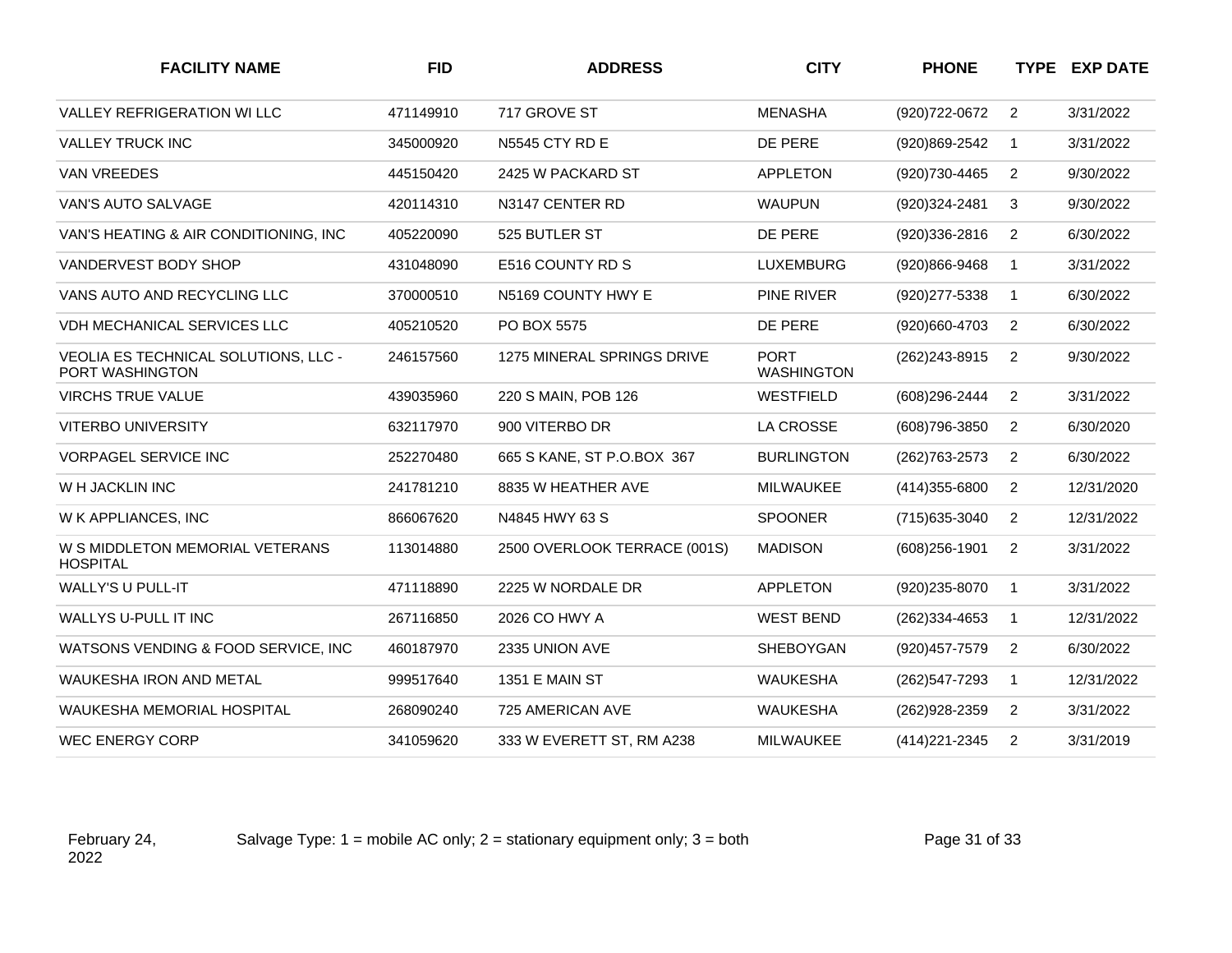| <b>FACILITY NAME</b>                                                   | <b>FID</b> | <b>ADDRESS</b>          | <b>CITY</b>          | <b>PHONE</b>      |                | <b>TYPE EXP DATE</b> |
|------------------------------------------------------------------------|------------|-------------------------|----------------------|-------------------|----------------|----------------------|
| WEISS HEATING & COOLING LLC                                            | 470020650  | W6420 STATE ROAD 21     | <b>WAUTOMA</b>       | (920) 787-4845    | $\overline{2}$ | 9/30/2022            |
| WELLER'S SALVAGE, LLC                                                  | 737000550  | 183234 BOBSIDING ROAD   | <b>WITTENBERG</b>    | (715) 677-6757    | 3              | 6/30/2022            |
| WESLEY HEATING & COOLING INC                                           | 405229220  | 1736 SAL STREET         | <b>GREEN BAY</b>     | (920)468-6954     | $\overline{2}$ | 9/30/2020            |
| WEST ALLIS SALVAGE CO INC                                              | 241820150  | 1911 S 80TH ST          | <b>WEST ALLIS</b>    | (414) 321-4134    | 2              | 6/30/2022            |
| <b>WEST END SALVAGE</b>                                                | 122063370  | 9726 HWY 61             | <b>LANCASTER</b>     | (608) 723-4523    | $\mathbf{1}$   | 12/31/2022           |
| WESTERN WISCONSIN HEALTH - BALWIN AREA 656119860<br><b>MEDICAL CTR</b> |            | 1100 BERGSLIEN ST       | <b>BALDWIN</b>       | $(715)684 - 1111$ | $\overline{2}$ | 9/30/2020            |
| <b>WEYGANT'S APPLIANCE INC</b>                                         | 122051270  | PO BOX 642              | <b>PLATTEVILLE</b>   | (608)348-2156     | $\overline{2}$ | 3/31/2022            |
| WIESNER RECYCLING LLC                                                  | 420156990  | N626 LAKE BERNICE DR    | <b>CAMPBELLSPORT</b> | (920)948-3484     | $\mathbf{1}$   | 9/30/2022            |
| WISCONSIN FUEL & HEATING INC                                           | 230116920  | 5609 49TH ST            | <b>KENOSHA</b>       | (262) 654-0241    | $\overline{2}$ | 12/31/2022           |
| WOHLK HEATING AND COOLING, LLC                                         | 603108770  | 1502 6TH STREET         | <b>ALMENA</b>        | $(715)357 - 3116$ | $\overline{2}$ | 9/30/2020            |
| WOLLERMAN'S, INC                                                       | 999321070  | 135 S 5TH AVE           | <b>PARK FALLS</b>    | (715) 762-4626    | $\overline{2}$ | 12/31/2020           |
| <b>WORZALLA INC</b>                                                    | 750010800  | 3535 JEFFERSON ST       | <b>STEVENS POINT</b> | (715)344-9600     | $\overline{2}$ | 6/30/2020            |
| WP BEVERAGES LLC DBA PEPSI-COLA OF<br><b>MADISON</b>                   | 113413630  | 6176 PEPSI WAY          | <b>WINDSOR</b>       | $(608)846 - 1200$ | $\overline{2}$ | 3/31/2022            |
| <b>WULF BROTHERS, INC</b>                                              | 415185210  | 155 E WALNUT ST         | <b>STURGEON BAY</b>  | (920) 743-5587    | $\overline{2}$ | 3/31/2022            |
| <b>WYOCENA AUTO LLC</b>                                                | 111066890  | N5599 ST HWY 22         | PARDEEVILLE          | (608) 429-2161    | $\mathbf{1}$   | 6/30/2022            |
| YAEGER AUTO SALVAGE, INC                                               | 737135410  | 8205 CAMP PHILLIPS ROAD | <b>WESTON</b>        | (715)359-3606     | 3              | 12/31/2022           |
| <b>ZEB'S SALVAGE</b>                                                   | 459087640  | N3181 BERNITT RD        | <b>TIGERTON</b>      | (715) 754-5885    | $\mathbf{1}$   | 3/31/2022            |
| ZIEN SERVICE, INC                                                      | 341160490  | 2303 W MILL RD          | <b>GLENDALE</b>      | (414) 351-8700    | 2              | 6/30/2022            |
| ZIMMERMAN BROS AUTO & IRON INC                                         | 123037090  | W3828 MIDDLE JUDA RD    | <b>MONROE</b>        | (608) 934-5534    | $\mathbf{1}$   | 6/30/2022            |
| ZUEHLS HEATING & AIR CONDITIONING INC                                  | 424016120  | 601 S FULTON ST         | <b>PRINCETON</b>     | (920)295-3434     | $\overline{2}$ | 9/30/2022            |